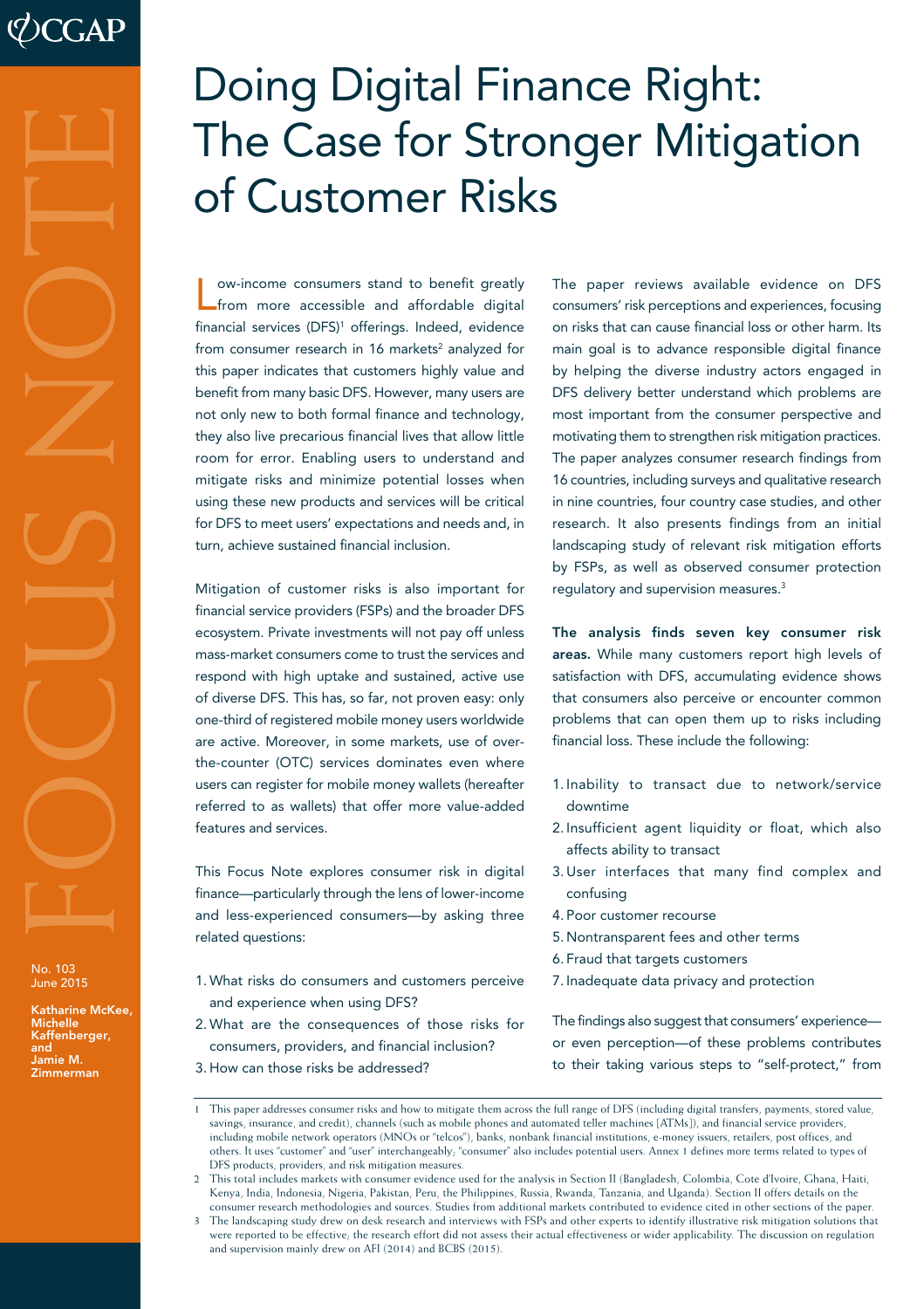limiting DFS uptake and use to dropping out of the market altogether. Fears and negative experiences may also be affecting the cross-sale of more advanced or higher-margin products, such as credit, savings, or premium-paid insurance.

While FSPs and other industry actors may lack the full picture on customer risks, they are increasingly aware of them and the need to improve mitigation. To date, many factors have constrained provider responses to customer risks: users, agents, and agent managers underreport problems and FSPs struggle with both inadequate risk monitoring systems and capacity constraints. However, FSPs are making progress on ideas and solutions to reduce customerrelated operational risks and improve customers' awareness and ability to avoid risks. Some solutions can provide significant gains at low cost, such as better signage and improved call center procedures, while others such as more robust operating platforms or agent management models are often neither easy nor cheap. Each operator or firm must assess its priorities in light of its business objectives, investment capacity, and the availability of cost-effective solutions.<sup>4</sup> In addition to individual provider efforts, initiatives such as the GSM Association (GSMA) mobile money Code of Conduct<sup>5</sup> and DFS-related updating of the Smart Campaign's microfinance client protection principles (Arenaza 2014) represent industry-wide commitments to build awareness, better practices, and standards (see Annex 3 for more industry codes and standards that could contribute to strengthening customer risk mitigation in the financial inclusion space).

Beyond industry actors, other DFS stakeholders are beginning to actively promote responsible digital finance. Consumer protection is on the radar of regulators and supervisors with DFS mandates and roles, especially those charged with ensuring financial inclusion in fast-paced markets. The Alliance for

Financial Inclusion (AFI),<sup>6</sup> the G20 Global Partnership for Financial Inclusion (GPFI), the global financial sector standard-setting bodies (SSBs),7 and the G20- OECD Task Force on Financial Consumer Protection (OECD 2014) also have relevant work underway on proportionate and effective regulation and supervision. Meanwhile, development agencies and donors are helping support industry and policy efforts.

Section II of this paper summarizes evidence on the seven DFS consumer risk areas and describes self-protection behaviors reported by consumers. Section III frames five priority areas for industry actors to address common customer risks and problems, analyzes business considerations that will affect the pace and extent of improved risk mitigation practices, and offers brief illustrations of potential solutions. Section IV highlights areas for further action, including work by the research and development communities to generate evidence and practical insights, and selected cases where regulation might be justified to reinforce industry efforts or fill gaps that leave consumers exposed to avoidable or unacceptable risks. The concluding section V acknowledges that momentum toward a responsible digital finance ecosystem is growing. If these diverse initiatives succeed, they will make an important contribution to win-win-win outcomes for consumers, the providers that serve them, and societies seeking more inclusive financial systems.

# II. Risk Perceptions and Experiences of DFS Customers

DFS are expanding rapidly in emerging markets and developing economies. GSMA reports that more than 120 mobile financial service businesses are now serving 300 million people in developing markets worldwide; the number of registered users grew by 42 percent from 2013, and these accounts

<sup>4</sup> GSMA finds that early-stage investments by mobile money operators to build out the agent network and generate consumer awareness typically cost seven to eight times more than the revenue generated. Operations tend to break even after three years. Operators that make these investments can expect profit margins of about 20 percent in the more mature high-growth stage (Almazan and Vonthron 2014). Mobile money operations at Safaricom (Kenya) and Vodacom (Tanzania), e.g., reportedly generate returns of this nature (Zetterli 2015).

<sup>5</sup> This principle-based Code was launched in late 2014 and has been endorsed by 12 leading MNO groups. It includes a substantial focus on customer risk mitigation (GSMA 2014c). See also Di Castri (2014).

<sup>6</sup> See, e.g., the guidelines on consumer protection in DFS (AFI 2014) and on technology risks (AFI 2012).

<sup>7</sup> The 2014 Second GPFI Conference on Standard-Setting Bodies and Financial Inclusion, hosted by the Financial Stability Institute at the Bank for International Settlements, focused on standard setting in the changing landscape of digital financial inclusion (GPFI 2014). The six SSBs participating in the conference were the Basel Committee for Banking Supervision (BCBS), the Committee on Payments and Market Infrastructures (CPMI), the Financial Action Task Force (FATF), the International Association of Deposit Insurers (IADI), the International Association of Insurance Supervisors (IAIS), and the International Organization of Securities Commissions (IOSCO). See also Lauer and Lyman (2015) and BCBS (2015).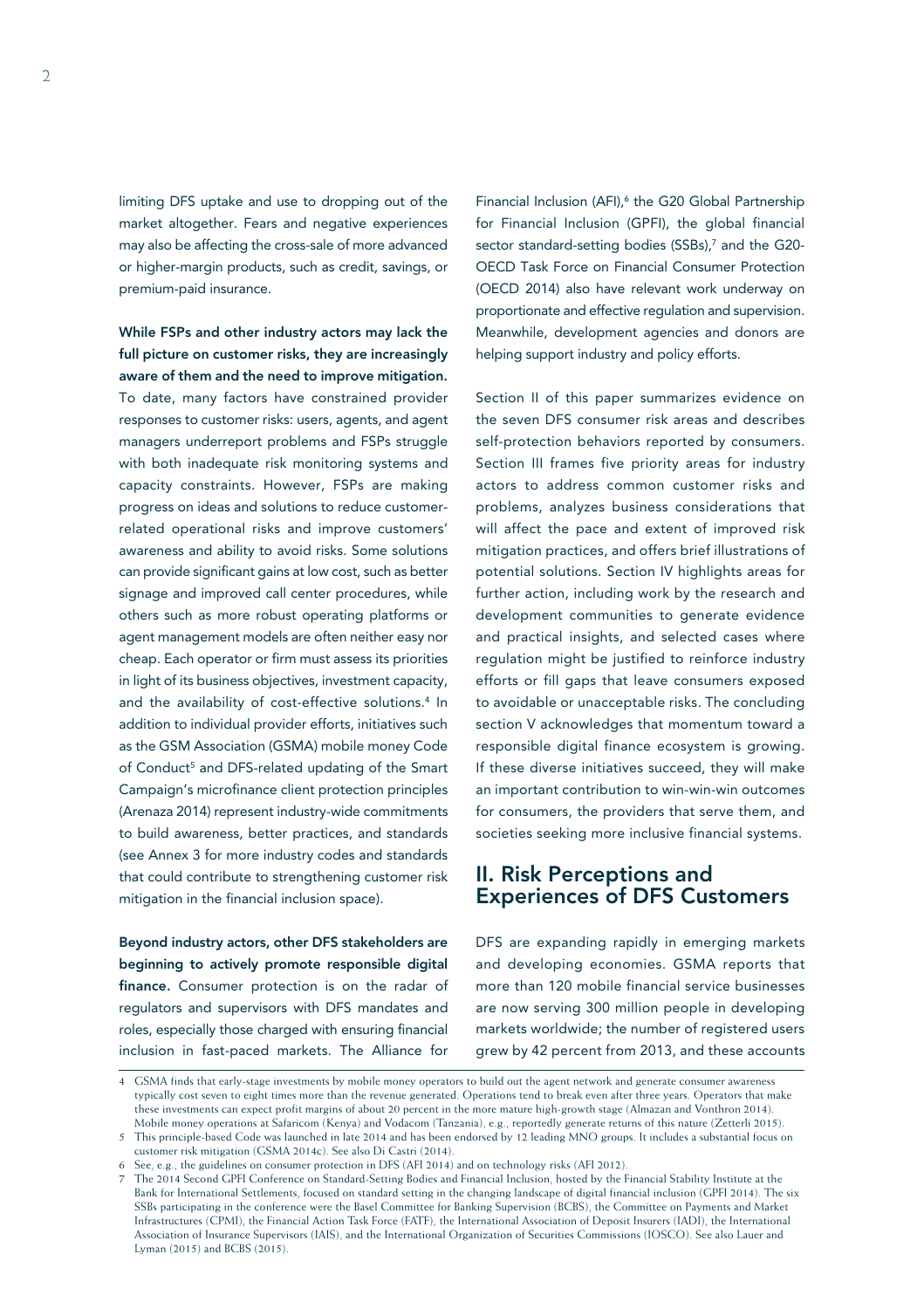### Box 1. Characteristics of digital finance models that affect consumer risks

Three characteristics of DFS models are salient for analysis of consumer risks:

The use of agents. This is a core feature of most DFS deployments and is an important innovation for providing financial services that are accessible, affordable, and extended in a nonintimidating and familiar environment. Relying on agents, however, can be a double-edged sword. On the one hand, agents often assist DFS customers with transactions and problems, which can build trust and confidence to try something new. On the other hand, the extent of agent-assisted transactions can expose inexperienced customers to risks if agents and their employees have insufficient capacity, training, and support or are dishonest. DFS providers face difficult tradeoffs in optimizing service quality while building out an agent network with substantial reach.

Reliance on technology and technical interface. The cost and reach advantages of mobile and other digital channels are also essential for progress on financial inclusion. Yet many DFS consumers are first-time users of formal finance who struggle, at least initially, with language barriers, complicated interfaces, and multi-step processes, particularly since most are using basic feature phones with limited interface options.ª ATMs present similar challenges (CGAP 2014a). In addition, customers depend on sometimes unreliable mobile networks and DFS platforms for their transactions and the safety of their data and any stored funds.

Longer and more complex value chains. Development of the payments ecosystem through business partnerships and new players entering to take on specialized roles is also important for full financial inclusion to be achieved, including availability of value-added or advanced services such as bill pay, credit, or insurance. Governments and development agencies are also involved in some value chains as bulk payers. Data analytics firms can also be involved as they assist with services such as credit scoring. The number of entities involved directly or indirectly in delivering DFS affects customer risks and can result in gaps in oversight and liability. Effective coordination is needed to clarify who is ultimately accountable for ensuring customer welfare and to deliver transparent and effective complaints handling.

It is important to note that, while DFS increases some customer risks or shifts management of them to actors with less capacity to do so, it can also reduce other customer risks (e.g., physical insecurity from carrying cash, lack of confidentiality in obtaining a loan).

a. See, e.g., InterMedia (2014).

outnumber bank accounts in 16 countries (GSMA 2015). However, inactivity is high in many regions, reaching 91 percent of users in West Africa, and in many countries OTC is common, $8$  limiting customers' access to more advanced, wallet-based services (GSMA 2014a).

How can we reconcile the contradictory facts of rapid DFS growth yet limited activity and consumer preferences such as for OTC? While answers are undoubtedly complex, probing the customer journey can offer clues to the areas that need priority attention (GSMA 2014b). Overall, the evidence shows that the risks consumers perceive and experience with DFS can harm their trust, uptake, and use of the services. The specific nature of the risks and their incidence, consequences, and impact on consumer behavior vary from one DFS market to another.

In Uganda, for example, some consumers report that while they are aware of mobile money, their perceptions of network and platform unreliability

limit their willingness to use the services (Ogwal 2015). In Tanzania, some lapsed DFS users (those who have not used the service in more than 90 days) say poor recourse channels and resolution have driven them to transact only in cases of emergency since they do not want to risk a transaction error they cannot resolve (InterMedia 2014). Context matters in terms of the business model and type of DFS as well: in Bangladesh, users report that the complicated interface is an important driver of the high use of OTC, deterring them from registering for a wallet that can offer them more services and fuller inclusion (InterMedia 2014).

Methodology. The evidence presented in this section draws on analysis of nationally representative comparative surveys and qualitative research conducted in Bangladesh, Ghana, India, Kenya, Nigeria, Pakistan, Rwanda, Tanzania, and Uganda under the Financial Inclusion Insights (FII) study carried out by InterMedia for the Bill & Melinda Gates Foundation (BMGF) and for CGAP.9 These data allow analysis of the frequency of specific

<sup>8</sup> In Pakistan, 94 percent of mobile money users do OTC transactions, and in Bangladesh it is 84 percent (GSMA 2014a).

Sample sizes for the non-India FII surveys range from  $N=3,000$  to  $N=6,000$ . The qualitative research included focus group discussions (Bangladesh, Nigeria, Pakistan, Tanzania, and Uganda); agent interviews and customer exit interviews (Bangladesh, Nigeria, Pakistan, Tanzania, and Uganda); and mystery shopping exercises (Bangladesh, Nigeria, Tanzania, and Uganda).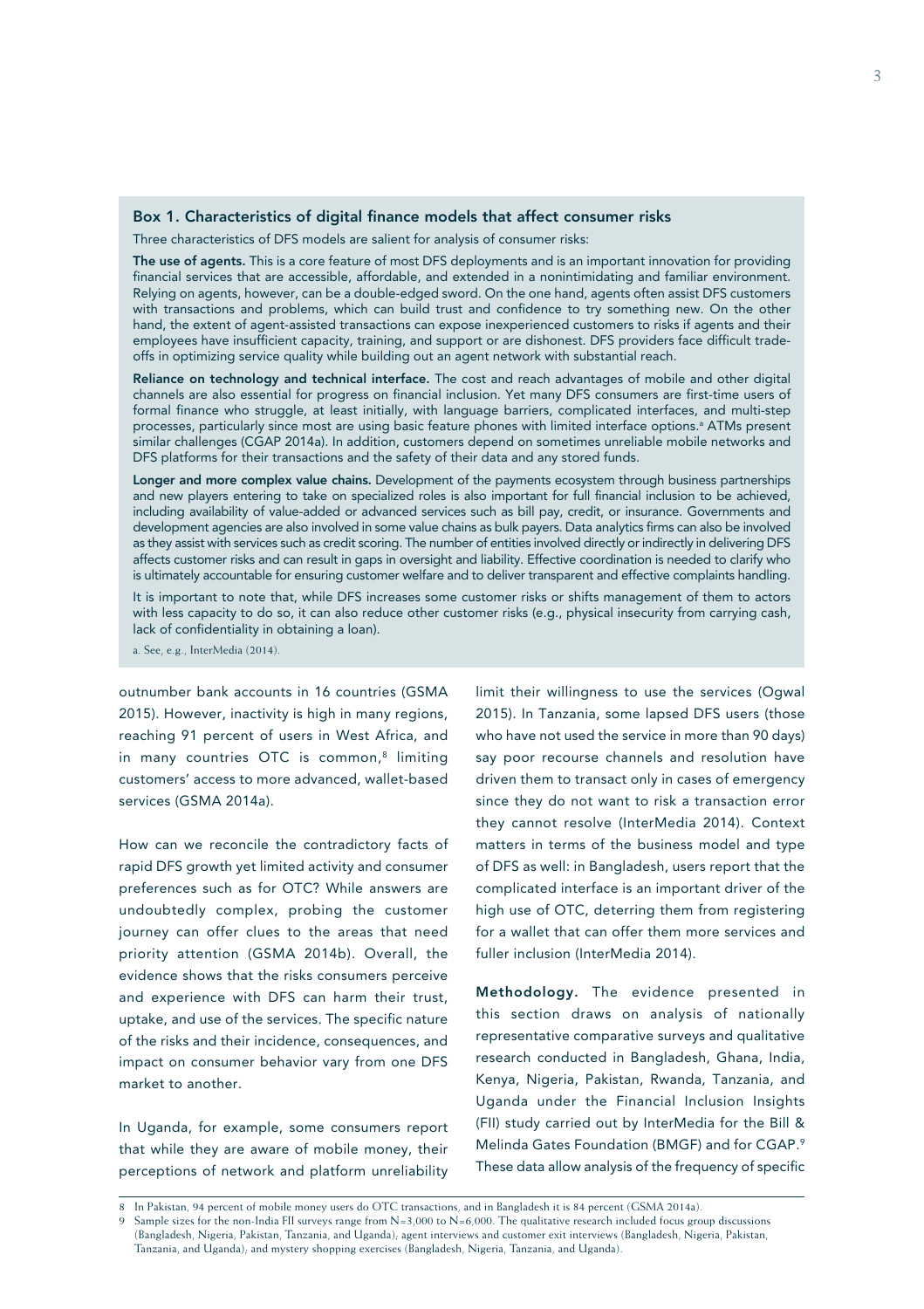DFS user and nonuser risks and problems and offer insights on differences among demographic and geographic segments. The evidence also draws on findings from four CGAP country case studies conducted in mid-2014 by Bankable Frontier Associates in Colombia and by MicroSave in Bangladesh, the Philippines, and Uganda.10 The markets were chosen for the diversity of business models, market maturity, geography, and other factors relevant to DFS consumer risk experience.<sup>11</sup> Finally, the paper draws on a thorough desk review of consumer risk evidence from additional sources, including CGAP studies in Colombia, Cote d'Ivoire, India, Russia, and Tanzania; Agent Network Accelerator (ANA) surveys;<sup>12</sup> and research by the United Nations Capital Development Fund (UNCDF), GSMA, Financial Sector Deepening Kenya, and others.

The evidence is limited in some important ways. It focuses on those types of DFS that are most relevant for financial inclusion rather than on the entire digital finance sector. Also, because many countries lack adequate quantitative data, it is impossible to determine the precise level of incidence of customer risks, limiting the generalizability of problems. Also, while it is true that agents also face numerous risks in providing DFS, examining these risks is beyond the scope of the paper.

Of the seven key areas of concern<sup>13</sup> identified among DFS customers across most markets studied, some—such as fraud—present a direct risk that can result in financial loss or other harm. Other concerns are less direct, as they create conditions that could result in loss or other harm. Network downtime, for example, can cause customers to leave money with agents to complete a transaction

when the network is back up, exposing customers to possible fraud if the agent instead keeps the money. Each risk is discussed in more detail below.

### 1. Inability to transact due to network/service downtime

Risk-related issues include the following:

- Risky customer behaviors
- Interrupted and incomplete transactions
- Inaccessible funds
- Lack of confirmation messages

"Sometimes [mobile money services] are not operational….The money is in the phone, but when you want to withdraw, they tell you that the network is down." *Urban man, Tanzania*

Inability to transact due to network downtime is the top consumer concern. Network unreliability both erodes trust in the service and can result in harm or risky customer behaviors. Users in multiple countries say they are afraid to conduct transactions because of the possibility of a network failure. Unreliability affects both nonusers (who may limit uptake when they hear of problems from others) and users (some of whom report limiting their activity as a result).

"What you do is you leave the agent with the money and they send it when the network is back so all you have to do is just call them to confirm that it has been sent." *Rural woman, Uganda*

Frequent outages and unreliable networks or platforms result in four related problems. First, in several markets the prevalence of downtime results in risky customer behaviors such as leaving cash,

<sup>10</sup> The studies included focus group discussions and interviews with DFS users and nonusers, covering a total of 224 participants in Bangladesh, 227 participants in Uganda, 215 participants in the Philippines, and 80 participants in Colombia. The studies also included interviews with DFS FSPs, agents, technical service providers, and regulators.

<sup>11</sup> Uganda consists of an MNO-bank partnership model with nearly 15 million registered money users; from 2011 to 2013, it experienced rapid growth of 389 percent. Bangladesh is a hybrid market in which banks partner with MNOs or third parties to offer services. It has 15 million registered users, experienced rapid growth of 183 percent from 2013 to 2014, and is dominated by OTC transactions. The Philippines is a more mature market, driven by MNO-bank partnerships, with 27 million registered users but slower growth (34 percent from 2011 to 2013). Colombia's market is largely driven by banks using agents to facilitate DFS transactions; customers reached 5 million in 2013, with 62 percent growth over the previous two years.

<sup>12</sup> Conducted by MicroSave's Helix Institute of Digital Finance with BMGF funding, ANA consists of nationally representative surveys of over 9,000 total DFS agents in Bangladesh, India, Indonesia, Kenya, Nigeria, Pakistan, Tanzania, and Uganda.

<sup>13</sup> One concern that was not raised often by consumers was risk of loss due to the insolvency or failure of their DFS provider.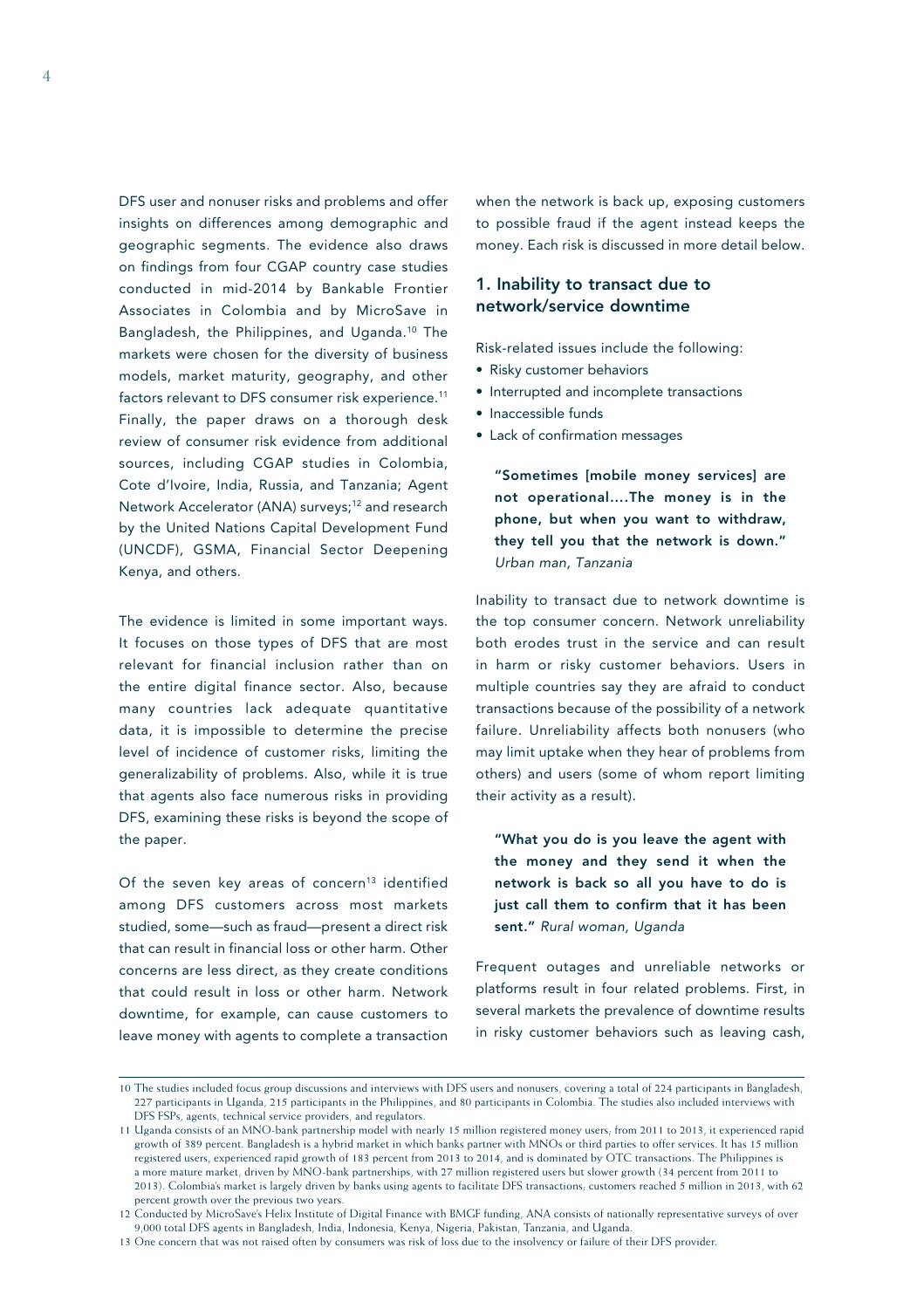



Source: InterMedia (2015).

personal identification numbers (PINs), and even phones with agents to complete a transaction when the network returns. Second, network downtime causes interrupted and incomplete transactions, which occur when a customer sends a transfer and the network drops service before the transfer is credited to the recipient's account (e.g., when there are integration gaps among multiple platforms processing a transaction). The transferred funds can be stuck in a technical "limbo" between the sender's wallet and the receiver's account, with both parties denied access to the funds until the network resumes service and the transaction can be completed. Third, users can temporarily lose access to their funds such as wallet balances and the ability to send transfers or cash out, a clear harm for any customer with urgent liquidity needs. Finally, network or platform unreliability can result in users not receiving real-time confirmations for completed transactions. Faced with uncertainty, the user may send the funds again, which in turn can result in two transaction fees and reliance on the recipient's good will for return of the money. In some such cases, the sender will call the recipient to confirm receipt. Conversely, customers may believe the payment went through when it did not and as a result fall behind on an important payment.

The Colombia case study showed that leaving money with agents when the network is down is so common it has its own colloquial name: Jineteo. This typically occurs when a bill pay customer cannot transact during downtimes and leaves cash with the agent to process the payment once service returns. Some agents instead use the cash and defer paying the user's bill (CGAP 2014f). This practice is a misuse of customer funds and puts them at risk if the agent forgets to pay the bill, does not have sufficient liquidity to pay when it is due, or simply chooses not to do so.

Solution example: MTN Uganda migrated to a new platform in late 2014 that it expects to substantially improve service reliability.

### 2. Insufficient agent liquidity or float

Risk-related issues include the following:

- Agent business-related causes
- Bulk payments
- Information privacy and security

Insufficient agent liquidity deprives users of access to their own money. It can also result in "split transactions," a practice in which a customer must perform multiple transactions, costing the customer through higher total transaction fees (in a tiered fee system). The FII surveys report this as the second most common problem among DFS users in many countries, following network downtime (Figure 2).

According to the ANA surveys (Helix Institute of Digital Finance 2014a), lack of liquidity in Tanzania results in denial of an average of five transactions per agent per day, equal to 14 percent of daily transactions. In Uganda the denial rate is three transactions per agent per day or 10 percent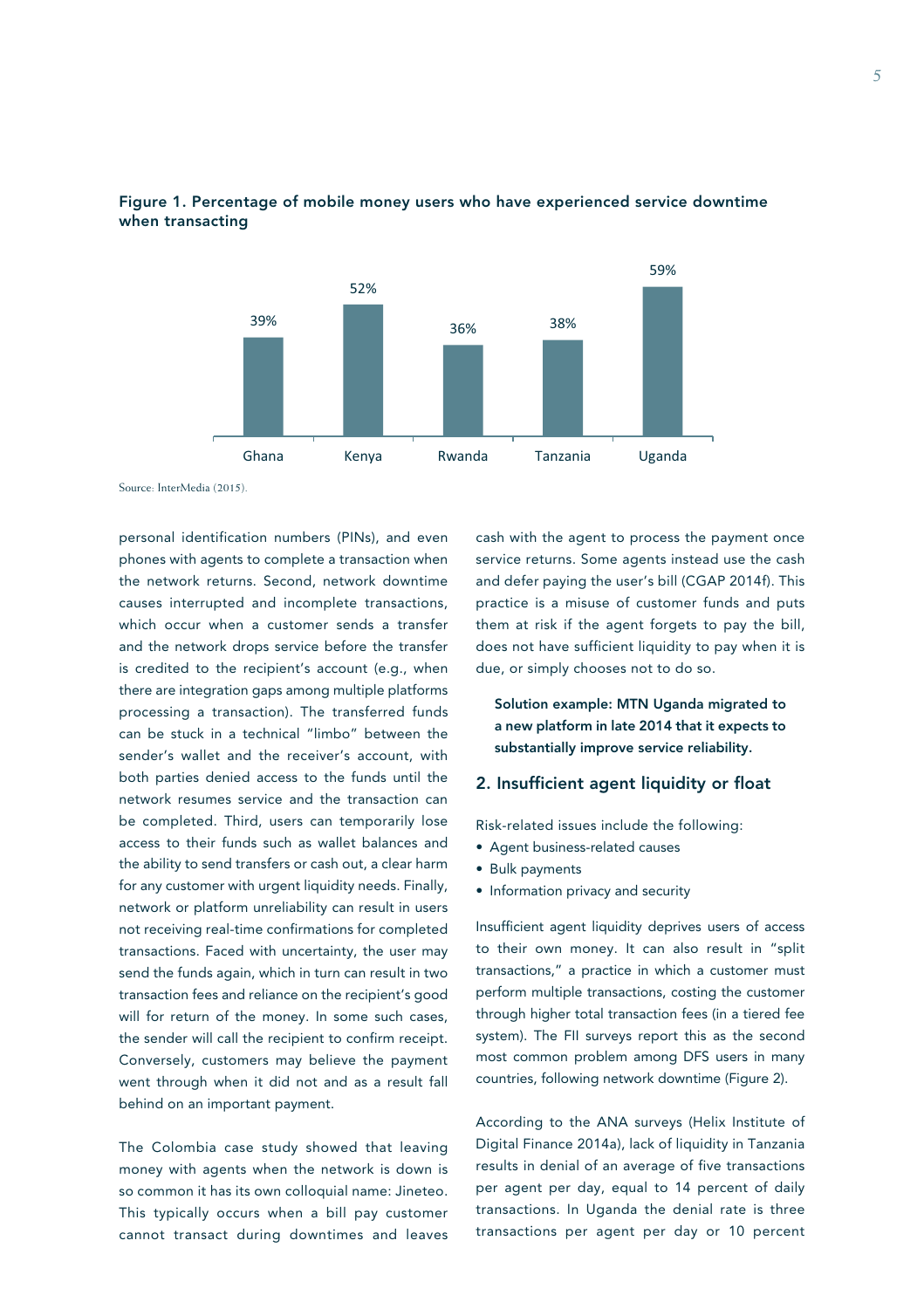



Source: InterMedia (2015).

of daily transactions. In Kenya the rate is three transactions per day. These numbers represent a substantial proportion of attempted transactions.

### *Agent business-related causes*

Agents report challenges in liquidity management, citing "fluctuations in client demand" as one of the greatest difficulties in maintaining appropriate cash and float levels. Other difficulties include having to close their store to rebalance, insufficient funds to buy more float, and the time required to travel to and wait at the rebalance point.14 In addition, agents in many markets are targeted for robbery because of the cash they hold, incentivizing them to hold less. Fraudsters also target agents and their digital currency, which creates incentives for agents to keep less float in their account (Wright 2013).

Some agents intentionally manage their liquidity in a way that can result in customers being unable to transact. A study in Kenya showed some agents lie to customers about liquidity shortages to maximize revenue from each transaction<sup>15</sup> or to help other agents nearby, refusing to conduct certain transactions even when they do in fact have sufficient float (Jumah 2015).

Solution example: Pakistan's EasyPaisa analyzes data on airtime sales to verify the financial health and liquidity of a business before approving a retailer as an agent.

Solution example: In Bangladesh, employees of the agent aggregators, often referred to as "runners," deliver cash to agents regularly, providing more frequent rebalancing opportunities. As a result, agents deny a median of zero transactions per day due to lack of liquidity.

### *Bulk payments*

Digital payment of social safety net transfers and bulk aid poses a special challenge, as found by a study commissioned by CGAP on behalf of the Better than Cash Alliance and with support from the UK Department for International Development (DFID) in Uganda, Kenya, the Philippines, and Haiti (Zimmerman et al. 2014; CGAP 2013b, 2013c, 2013d, and 2013e). Recipients of government-toperson (G2P) payments in a locality often receive their electronic transfers on the same day, and most want to cash out immediately, putting pressure on agent liquidity. The study found that generally only the first card- or mobile-based withdrawal in a pay period is free for G2P recipients, so multiple withdrawals and associated fees represent lost income. Given the very low income levels of most G2P social benefit recipients, extra fees and inaccessible funds are particularly problematic.

14 See ANA reports for Uganda, Kenya, and Tanzania (Helix Institute of Digital Finance 2014a).

<sup>15</sup> The fee structure for M-PESA in Kenya is tiered. So, e.g., an agent receives the same amount of revenue from a transaction of Ksh. 3,501 through Ksh. 5,000. To both maximize revenue and maintain maximum float, an agent will claim to have insufficient liquidity for a transaction of Ksh. 4,000 or 5,000, offering to transact only Ksh. 3,550 to maintain the extra liquidity while earning the same revenue as with the larger transaction.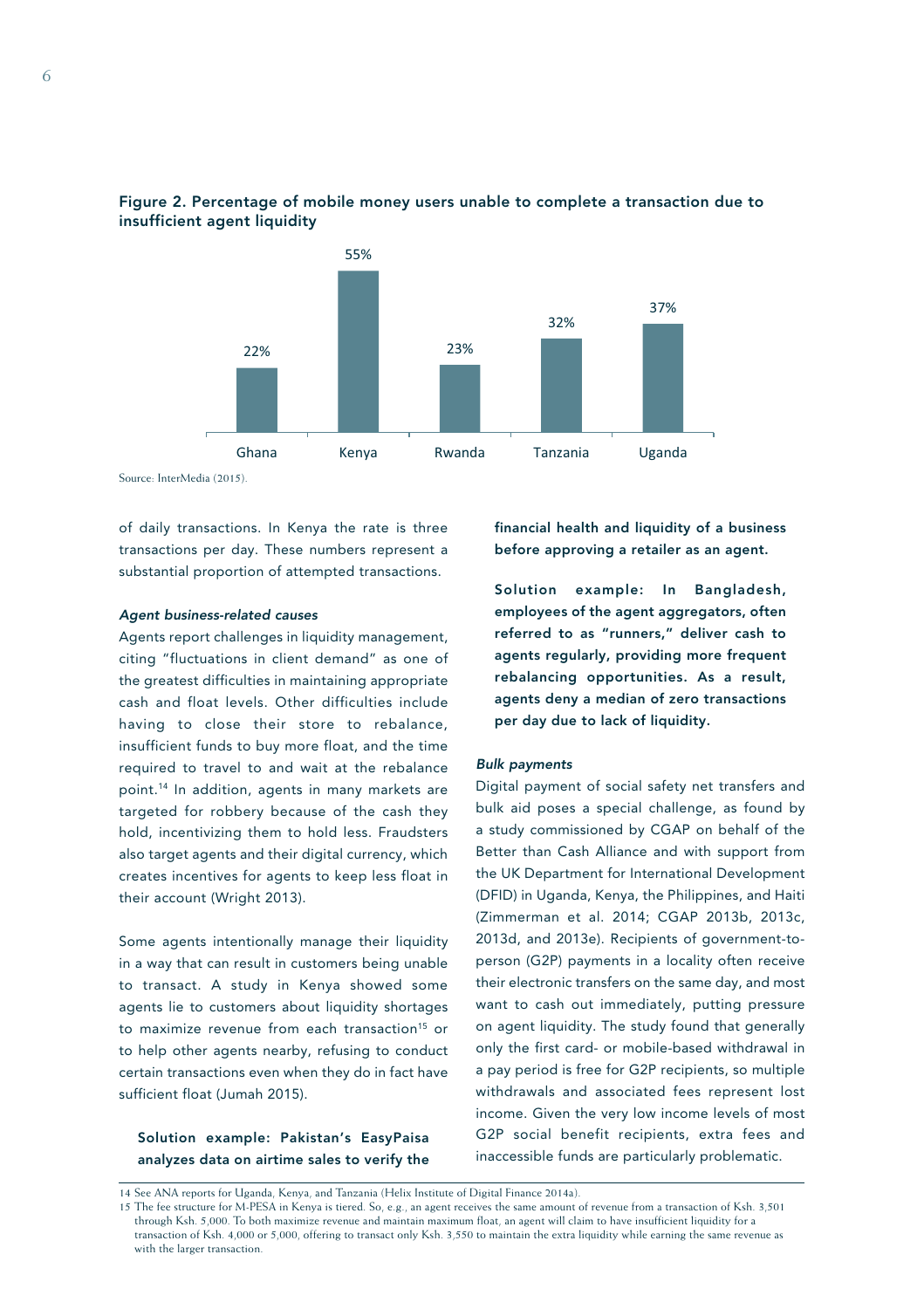A study conducted by CGAP, MasterCard, and the World Food Programme (WFP) showed that WFP transfer recipients in eastern Kenya experienced similar cash-out challenges (Mazer and Baur 2014). Particularly in more remote areas, recipients would travel long distances to reach an agent, only to find that the agent lacked sufficient liquidity for them to cash out. Some beneficiaries left their ID, PIN, and program-issued card with the agent to withdraw money once the money arrived. Others pooled their cards and PINs as a group, and one person would travel to withdraw everyone's funds to save others from unsuccessful trips. In another variant, beneficiaries would electronically transfer funds to a single beneficiary, who would travel and collect the money. Such workarounds place recipient funds at risk, both from the agent and from the person who cashes out for all.

Digital bulk transfers tend to be more efficient or reliable than disbursing cash. The volume also offers benefits to the payments ecosystem. Typically, digital transfers also result in less leakage, which benefits recipients and can be more convenient. Addressing the problems described above would improve user experience, reduce potential financial harm, and enable leveraging these systems to promote financial inclusion.16

### *Unauthorized sharing of customer information and credentials*

Insufficient agent liquidity can also compromise the confidentiality of customers' personal information. In Uganda, for example, some agents said that when they lack liquidity, they frequently call another agent, provide the customer's PIN, have the other agent complete the transaction, and then reconcile the amounts later (CGAP 2014c). This sharing of private information, clearly also a data security issue, can leave customers vulnerable to fraud and undermine trust that their financial matters are handled confidentially.

### 3. Complex and confusing user interface

Risk-related issues include the following:

- Difficulties operating services
- Assisted transactions, including PIN sharing
- Keystroke errors

"I'm not that educated, therefore, I don't understand the mobile menu." *Man, Pakistan*

Complex and confusing menus and user interfaces make it difficult for consumers to operate DFS and can expose them to risks.17 GSMA (2015) finds that a "lack of knowledge and confidence in their ability to use mobile financial services" is a critical barrier to broader uptake among women in particular.<sup>18</sup> In Russia, customer perceptions of how easy digital channels are to understand and use is seen as a key factor in further uptake and use (Imaeva et al. 2014; Lyman et al. 2013).

### *Difficulties operating services*

In many countries, mobile money menus are in English or a formal style of the local language, creating a challenge for consumers who are illiterate or understand only colloquial language. ATM interfaces commonly present similar barriers.19 Furthermore, most DFS menus require many steps, which users report finding difficult and confusing. In Bangladesh and other markets, user transactions via Unstructured Supplementary Service Data (USSD) require five to six steps and are time-limited, which can lead to time-out of the transaction (CGAP 2014e). Complicated and unintuitive menus and other user challenges with the technical interface were also reported in the Colombia case study.20

Solution example: M-PESA in India is available in Hindi, Bengali, Marathi,

<sup>16</sup> E.g., Equity Bank, the former payment service provider for WFP's Cash for Assets cash transfer program in Kenya realized that agents were changing their fees because of liquidity challenges. (Delayed program payments were requiring them to pay out multiple months' of transfers to recipients at once.) The bank modified its fee structure and agreement with WFP and committed to closer monitoring of liquidity needs. 17 See CGAP Country Case Studies (CGAP 2014c, 2014d, 2014e, and 2014f) and InterMedia (2014).

<sup>18</sup> See also Shrader (2015) and CGAP (2014a).

<sup>19</sup> In the Colombia country case consumers mentioned being confused when ATMs ask for additional two zeros for cents, which they do not use (CGAP 2014f). See also Seltzer and McKay (2014).

<sup>20</sup> They also complain that the interface and menu differ when using a different (feature) phone. Some insert their SIM into another person's phone to make a transaction because the menu will not show properly on their own phone (CGAP 2014f).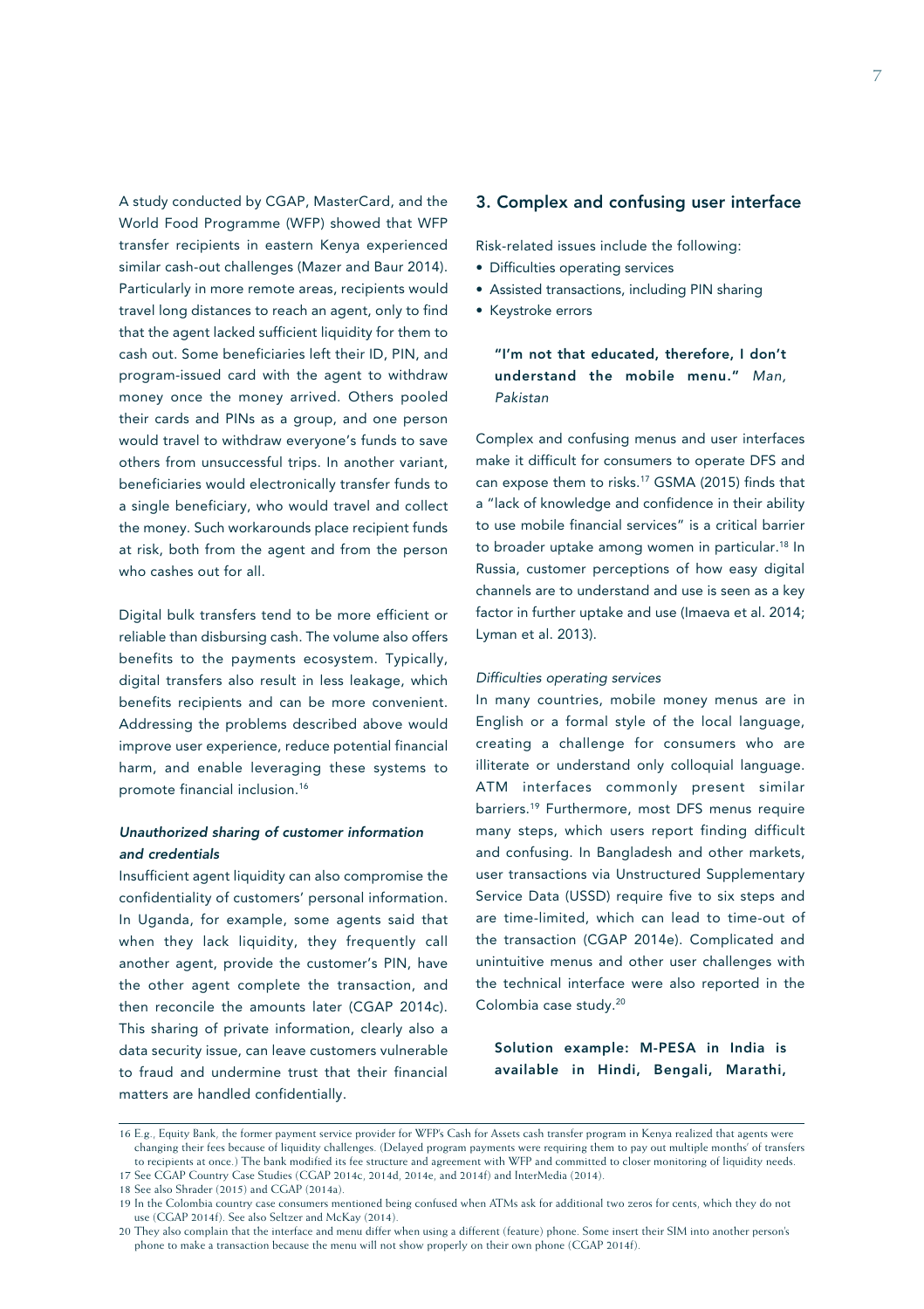### Gujarati, and English, with additional languages planned.

Many customers also have difficulties creating and memorizing PINs, which is integral to transacting through most mobile money accounts and many card-based services. PINs are especially problematic for customers who are first-time users of both digital services and passwords. Not surprisingly, many choose easy numbers, write them down, or share them, which can place their accounts at risk or compromise the confidentiality of their financial affairs.<sup>21</sup> The country case studies revealed cases of agents suggesting or even providing PINs to customers. Using PINs and keeping them secret will grow in importance as more users maintain balances in their accounts and wallets.

### *Keystroke errors*

Poor user interface can also result in financial loss when users make keystroke errors or other process mistakes that are then difficult to reverse or resolve. Such mistakes can result when customers do not understand the menu or rush through the many steps to complete a transaction before it times out. Sending money to a wrong number, for example, is particularly common. Menus that do not display the recipient's name when the phone/account number is entered exacerbate this problem.<sup>22</sup> "Repudiation" or reversal of mistaken transactions is generally a challenge. FSPs often insist that the responsibility for erroneous transfers rests

with customers, particularly once the unintended recipient withdraws the money.

### *Assisted transactions*

"My sister always withdraws and brings the money for me…. She tries to teach me, but I'm scared with all those buttons of messing up and losing money." *Woman, Colombia*

Customers often cope with poor user interfaces by seeking help from agents or others, such as family and friends. For registered users, this typically requires sharing their PIN or other account information. In East Africa, for example, registered users say they often have agents walk them through a transaction or conduct it for them on their phone because they cannot operate the menu independently (InterMedia 2014). Assisted transactions are particularly common with elderly customers or in rural areas where literacy levels are low. While transaction assistance can help customers cope with risks, such as by helping them avoid errors, it also can leave them vulnerable to misconduct, fraud, or losses from those from whom they seek help.

### 4. Inadequate provider recourse

Risk-related issues include the following:

- Unclear, costly, and time-consuming procedures
- Limited agent capacity
- Particular concerns for G2P recipients



### Figure 3. Percentage of registered mobile money users who "usually" have someone else conduct transactions on their behalf

21 Regarding predictable and agent-assigned PINs, see Uganda Country Case Study (CGAP 2014c) and Ogwal (2014). 22 See CGAP Country Case Studies (CGAP 2014c, 2014d, 2014e, and 2014f).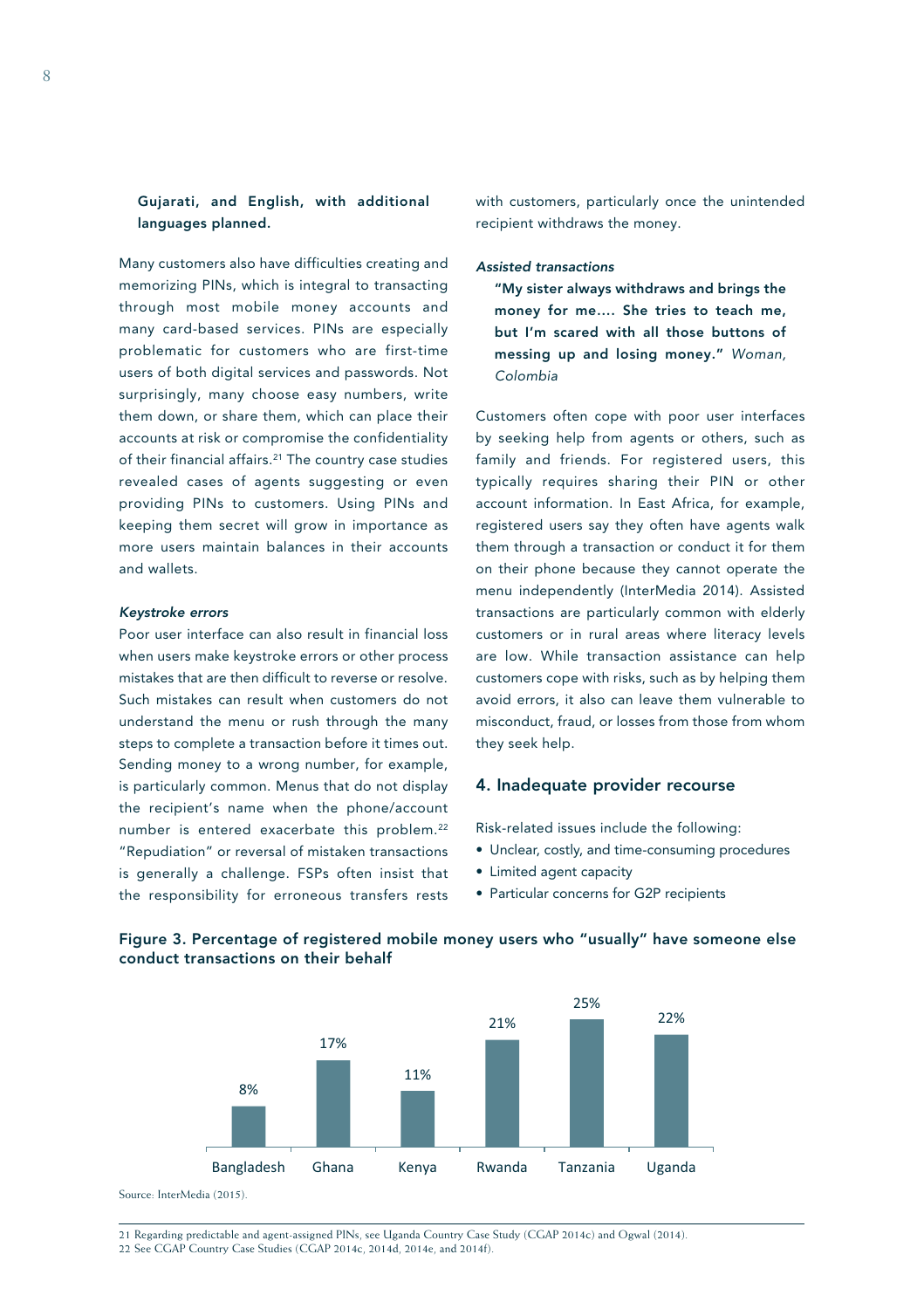### Box 2. Customer risk and OTC transactions

OTC transactions are a particular type of assisted transaction, in which the customer has the agent conduct the full transaction on his or her behalf on the agent's phone. Often, though not always, the customer does not have a registered DFS account. Many factors drive OTC transactions, including poor interfaces that deter independent use of wallets; customers who prefer that the agent transact on their behalf; customers not owning their own handset or SIM; lack of identification or other factors preventing customers from registering for their own account; agents who attempt to increase their revenues (e.g., by charging unauthorized cash fees for OTC); and providers who offer specific OTC products such as bill payments at the agent.<sup>a</sup>

OTC use is widespread in some markets, reaching 77 percent of all mobile money users in Bangladesh despite the fact that OTC transactions are legally not allowed (InterMedia 2015). In some countries, OTC use is common even among registered mobile money users. In Uganda, 58 percent of registered users say they "usually" use OTC services (InterMedia 2015). Once OTC use is established and users are familiar with it, nudging changes in their behavior and uptake and use of wallets may be difficult without considerable improvements in awareness and/or use cases and service offerings.

At times, OTC transactions may reduce risk for customers, while at other times they may increase it. When customers have an agent perform the transaction, risk of loss from wrong transactions and other mistakes may be lower. However, OTC transactions also expose users to potential agent misconduct or fraud, as well as payment of extra fees and loss of privacy. A study in Bangladesh showed that customers consider wallets more trustworthy than OTC as a transfer mode and that OTC users are more likely to be charged unauthorized fees (Chen and Islam 2014).

OTC transactions—whether driven by customer preference or agents or both—also poses challenges to DFS providers in terms of revenue assurance, agent compliance with policies and procedures, and/or customer progression to more advanced services.<sup>b</sup>

a. According to Chen and Islam (2014), it is paramount to offer customers a clear value proposition for wallets, such as offering more value/services (e.g., savings, credit, clean water, solar power, insurance), reducing prices (currently wallet fees are similar to actual OTC charges), using local languages and simplifying the customer interface. b. See, e.g., Wright (2014).

"[When my mobile recharge did not go through at the agent] I had to go to [the MNO] office… It was just 10,000 pesos (US \$5) but it's annoying! I waited for three days for them to answer my complaint but I [never got it resolved]. This experience led me to worry: what it if happens when I'm paying my bills?" *Man, Colombia*

Weaknesses in customer recourse arrangements by FSPs and their business partners and poor performance in resolving complaints and queries are foundational issues in consumer protection. This is a significant concern in many countries and was cited as a barrier to DFS use by consumers in Bangladesh, Colombia, Tanzania, and Uganda.23 Nonusers reported that negative word-of-mouth and perceptions of poor recourse reduce their willingness to try services. Users in multiple markets reported that since they cannot resolve problems even with simple transfers, they do not want to risk

making a mistake with a more complex service such as bill payment.

### *Unclear, costly, and time-consuming procedures*

Problems with recourse take many forms. First, customers report they are unclear on how to complain and to whom. If they pursue a complaint, they often encounter inadequately trained call center representatives who are unable to resolve it. Customers in nearly all markets studied reported long hold times when calling helplines, and in some markets they are charged for airtime. In addition, calls often drop due to poor network quality, requiring the user to call back and explain the problem anew. In some fraud cases, fraudsters capitalize on long hold times: by the time the user gets through to report the crime, the fraudster has already transferred proceeds from the scam out of the wallet.<sup>24</sup> Visiting customer care centers generally entails transport costs and time lost to travel and waiting. When multiple parties are

<sup>23</sup> See CGAP Country Case Studies (CGAP 2014c, 2014d, 2014e, and 2014f) and InterMedia (2014).

<sup>24</sup> Interview with Mercy Buku, independent consultant, former senior manager, Money Laundering Reporting, Risk Management, Safaricom Kenya.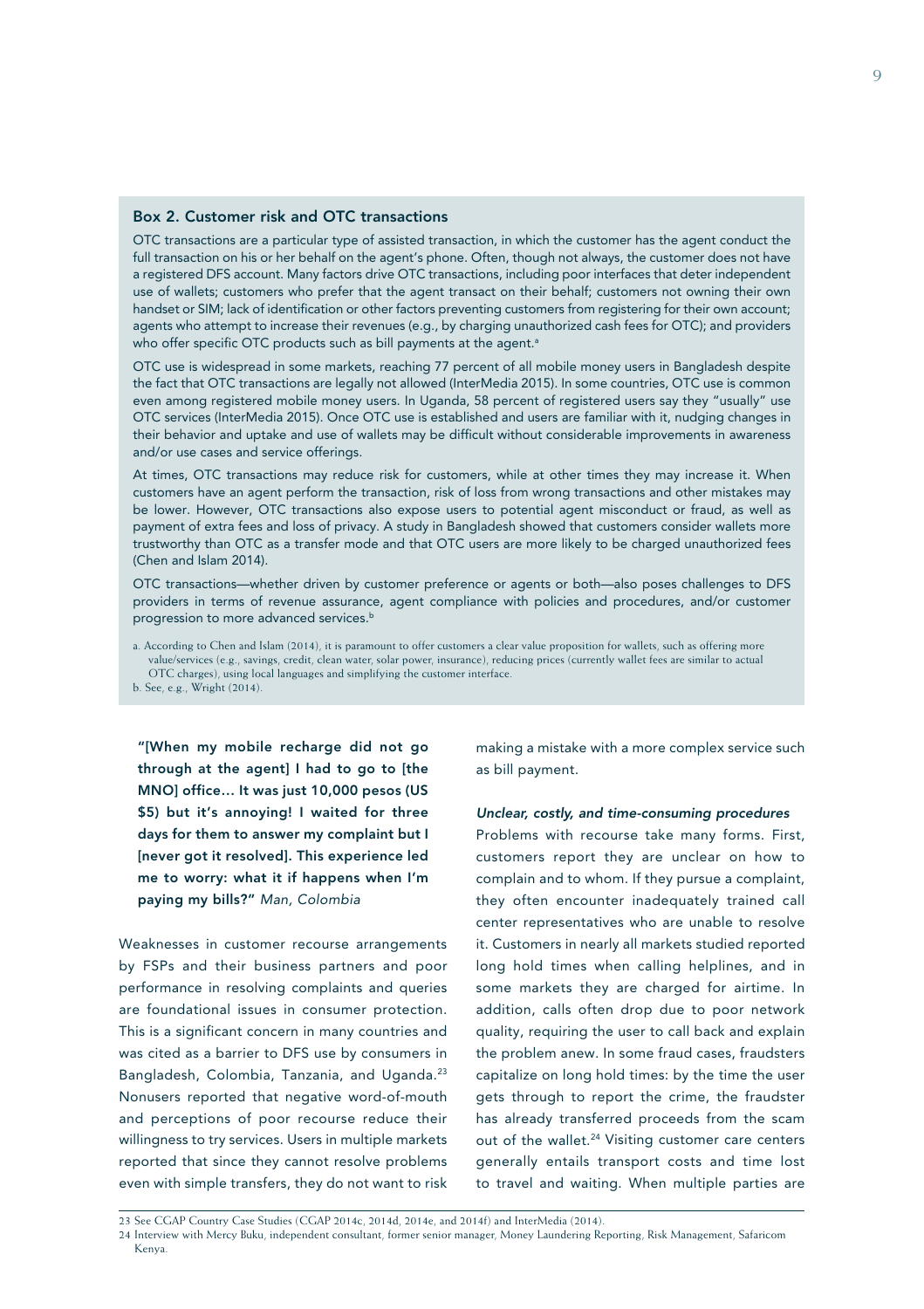



Source: InterMedia (2015).

involved in delivering the service (e.g., a telco, a payment service provider, and a bank for bill payments), customers report being shuffled around. Overall, customers report low use of recourse channels, due to a combination of the unclear process, expense, and difficulties.

Solution example: Tigo-Ghana guarantees its customers are given feedback on the progress of their resolution not later than an hour after complaining. Full resolution of complaints is aimed to be given within 24 hours, and customers receive a ticket number and regular updates (Tigo Ghana 2015).

### *Role of agents*

"[The mobile money provider] does not care about us anymore. If I call the territory manager for any help, the reply is that we have to be careful about transactions ourselves. They are transferring the risk onto us. They don't help us when we have made a mistake." *Mobile money agent, Bangladesh*

Evidence in the FII research and CGAP country case studies suggests that DFS customers often look to agents to resolve problems. In Ghana, for example, 61 percent of mobile money users say they turn to an agent, and in Rwanda 52 percent report doing so (InterMedia 2015). Agents, however, are not always trained or equipped for this role, the datasharing required may make customers susceptible to fraud, and agents may lack incentives to spend time performing this function. Often agents must call the same helpline as customers would, thus incurring lost time and airtime while on hold. ANA surveys in Uganda, Tanzania, and Bangladesh indicate that agents consider dealing with customer service when something goes wrong as the second most burdensome issue (after the risk of fraud) (Helix Institute of Digital Finance 2014a). According to FII and other research, agents often direct customers either to another agent or to customer care centers.

Solution example: Bancolombia has created a dedicated call center for agents, making it easier for them to resolve their own and customers' complaints.

### *Particular concerns for G2P recipients*

CGAP's 2014 study of electronic G2P payments in low-income countries revealed recourse mechanisms as a particular weak spot (Zimmerman et al. 2014). Recourse and support options were often unclear to recipients, making it difficult to solve problems or get answers to questions they had about their payments. G2P recipients also worried that if they complained they could lose their transfers, a misperception that made them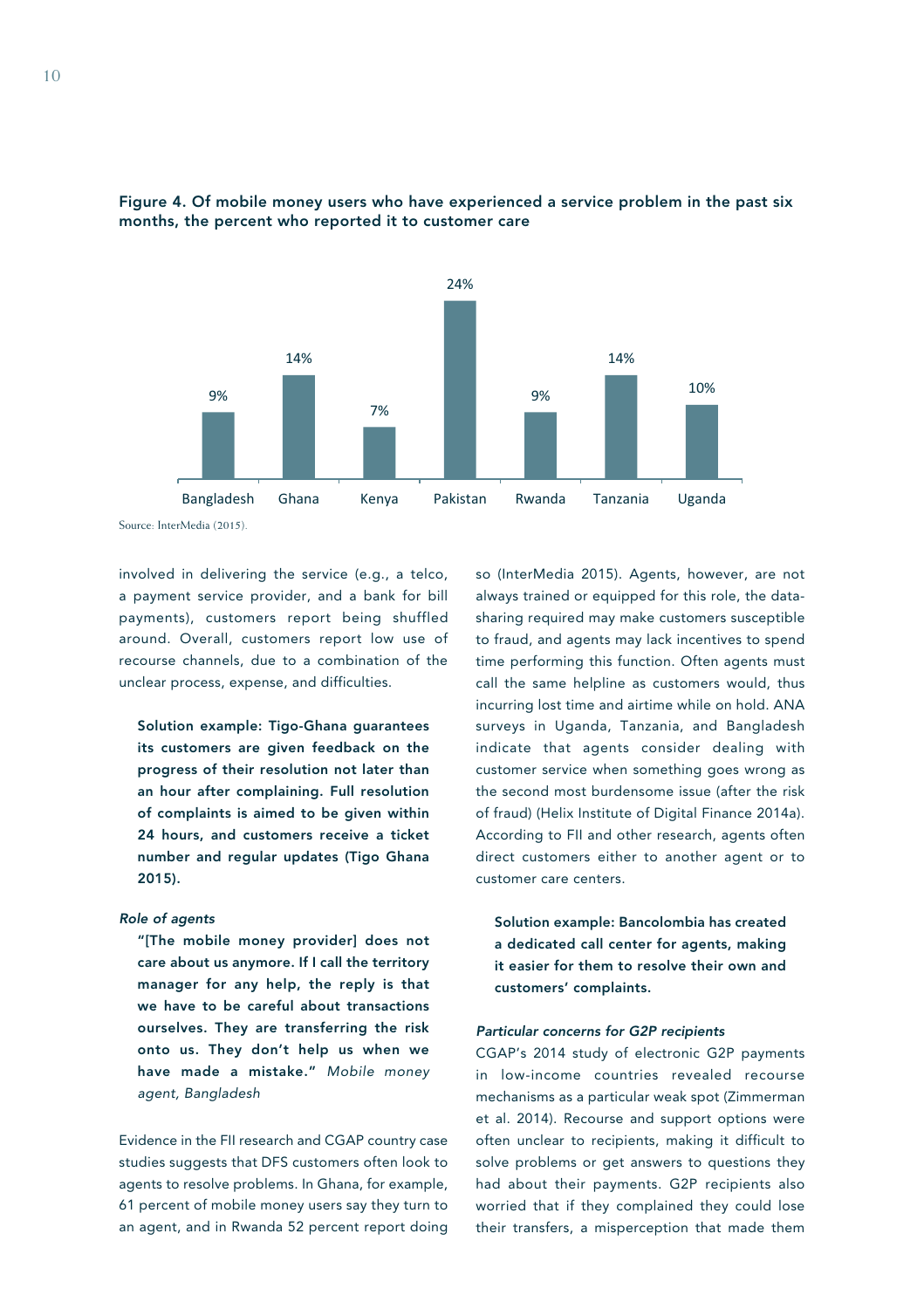reluctant to report problems. These difficulties undermined the financial inclusion and efficiency objectives of using e-payments for the schemes.

Example solution: In 2014, WFP in Kenya launched a new service hotline with a callback function. To inform beneficiaries WFP offered training on the hotline, leaflets, and posters at merchants. Two staff with extensive language abilities track beneficiary calls via a customer relationship management system.

### 5. Nontransparency of fees and other terms

Risk-related issues include the following:

- Opaque or inadequate disclosure of fees and other terms
- Suspicions of overcharging

"The charging rate is not standard because in some places when withdrawing TSh 10,000 (\$6.25), you are charged TSh 1,200 (\$0.75) while in another place you are charged TSh 2,000 (\$1.25). There are posters…but the way they are written is different from what the agent says." *Rural woman, Tanzania*

Lack of transparency leaves consumers without a full understanding of the prices, terms, and conditions of the financial services they are using. It also makes them more vulnerable to other risks, such as agent misconduct and price fraud (i.e., charging unauthorized fees).

### *Opaque or inadequate disclosure of fees and other terms*

Many customers say fee structures are confusing, and they don't know how much a transaction should cost. In many markets customers said agents charge varying fees, and they are unsure which fees are authorized. For example, mystery shopping in Uganda and Bangladesh showed that fee charts are

frequently not displayed at agent shops (InterMedia 2014). In Tanzania, research showed that while agents typically display fee charts, the amounts charged can differ from those on the chart. Customers report agents often display old fee charts and only verbally explain current fees (InterMedia 2014). Consumers in the Philippines report lack of confidence that they are being charged fairly, which is exacerbated in part by the fact that agents are allowed to change the fees (CGAP 2014d). Customers also voice concerns that ATMs do not inform them about withdrawal fees, including when they use the ATM of another provider. In a donor-to-person cash transfer program in Kenya, for instance, beneficiaries explained that they do not like using an ATM since they do not know which fees apply for withdrawals.<sup>25</sup>

Research in Kenya and Tanzania showed that fees for third-party transactions conducted through mobile money (such as bill payment) are particularly opaque. For example, an unpublished CGAP survey of 500 low-income Nairobians found that 35 percent of bill pay users thought the service was free, despite audits of their M-PESA transaction records confirming they had been charged for the services. Since the fees are not disclosed, users would know about them only if they examined their account balance before and after the transaction and noticed a lower balance, or if their balance was insufficient to cover both the transaction and the fees. There have also been cases where thirdparty service providers use the MNO platform for bill payments and then overcharge the customer for services or register the customer for unwanted services, deducting daily charges for them.<sup>26</sup>

The terms for DFS, especially more complex services, such as credit or insurance, are also often poorly disclosed. In Rwanda, only about half of borrowers report knowing their loan terms and the interest they pay on loans (InterMedia 2015). In Kenya, the M-Shwari savings and credit product provides terms and conditions through a web link, even though many users lack access to the internet. In Tanzania consumers report confusion about the relationship between mobile money and nonfinancial services offered by telcos.<sup>27</sup>

<sup>25</sup> Some also mentioned having heard from others that ATM fees are very high, even though ATM fees are actually lower than those charged by agents (unpublished CGAP research).

<sup>26</sup> Interview with Mercy Buku, independent consultant, formerly senior manager, Money Laundering Reporting, Risk Management, Safaricom Kenya.

<sup>27</sup> Interview with Kennedy Komba, National Payment Systems advisor, Bank of Tanzania.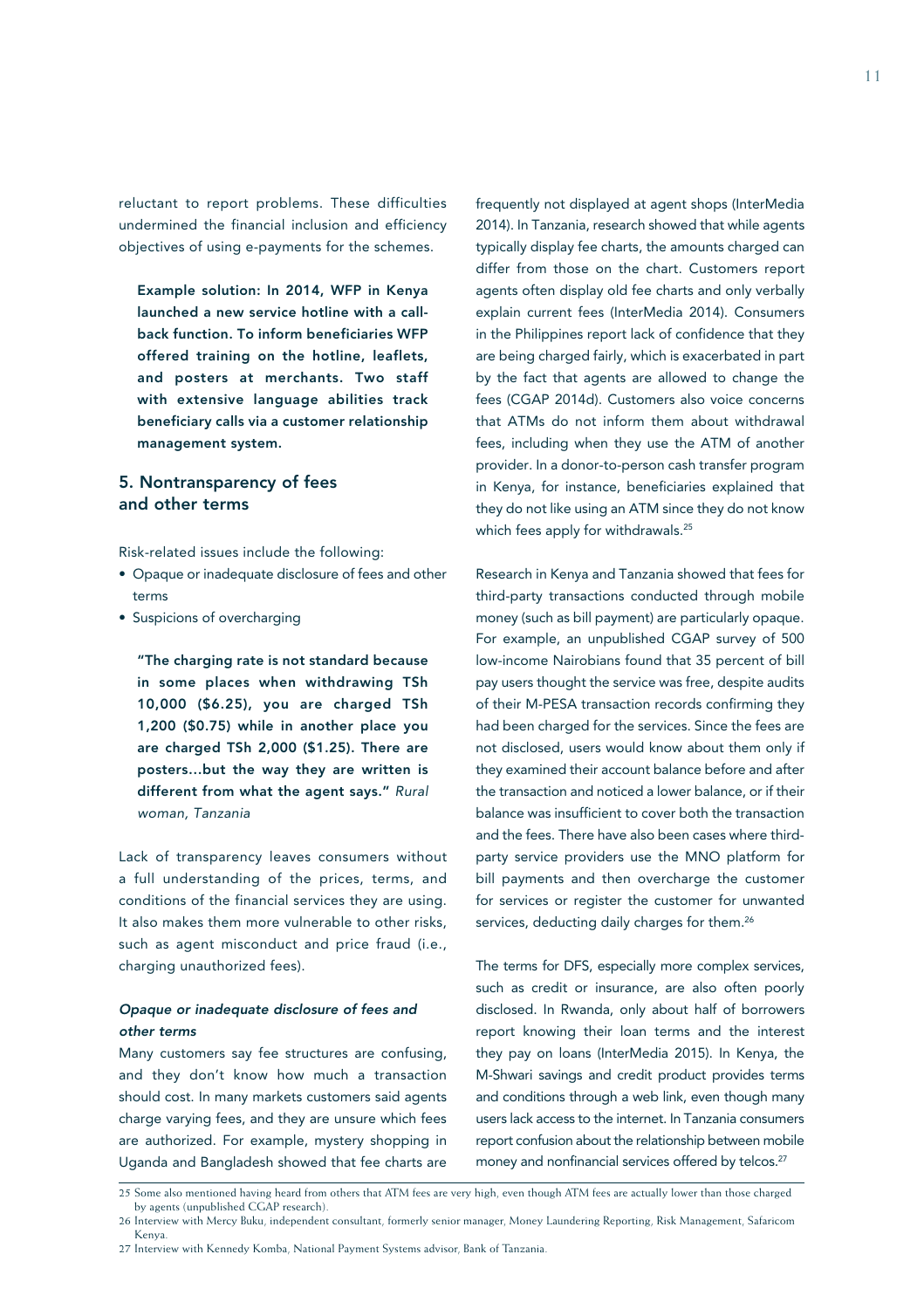### *Suspicions of overcharging*

Poor fee transparency in particular can lead users to suspect agent misconduct and can harm the reputation of DFS and FSPs. In Uganda, for example, the FII research showed that inadequate fee transparency has led some customers to believe all fees charged by agents are fraudulent (InterMedia 2014). In Russia, poor transparency of fees and conditions is in the top four concerns limiting DFS uptake (Imaeva et al. 2014; Lyman et al. 2013). Actual charging of unauthorized fees by agents is addressed in the next subsection.

### 6. Fraud perpetrated on the customer

Risk-related issues include the following:

- FSP internal employee fraud and fraud by external parties
- Agent fraud

Fraud is a less commonly reported yet existing threat. Consumers can lose money and providers can suffer reputation risk.28 Perceptions of fraud were high in the markets covered by the CGAP country case studies, though actual experiences of fraud were low. This suggests that word-ofmouth about even a few instances can have wide impact. Perceptions of fraud are a problem in other countries as well. In Côte d'Ivoire, for example, users who receive digital payment of crop proceeds reported withdrawing all their funds immediately and carrying the funds to their microfinance institution to deposit, because they fear fraud and perceive this as a more secure option. FII data support this finding on perception versus reality; for example, only 2 percent of Ugandan mobile money users in the survey reported experiencing fraud, but in the qualitative research perceptions of fraud were much more commonly reported (InterMedia 2014, 2015). The perceptions of fraud are likely to harm use: some Bangladeshi wallet holders, for example, say they do not keep a balance to avoid losing money to fraud (CGAP 2014e). This trust gap could also impede uptake of products such as mobile savings.

### *FSP internal employee fraud and fraud by external parties*

DFS provider employees may use their position to gain access to private customer information and then use this to target certain customers, gain account access, or otherwise obtain client funds. Third parties, such as employees of companies providing outsourced services or unaffiliated fraudsters, generally contact customers directly to fraudulently obtain account information or use other means, such as hacking into accounts, to access accounts or ultimately obtain funds (Mudiri 2012). Some of the forms such frauds can take include the following:

- 1. *SIM swaps,* which occur when a fraudster has a customer's phone number moved ("swapped") to a different SIM, changes or otherwise learns the PIN associated with that user's mobile money account, and withdraws the balance.
- 2. *Social engineering scams*, including fraudulent SMS messages or calls (e.g., phishing) that request or otherwise aim to obtain a customer's PIN, other information, or a money transfer. Examples include claims of erroneous transfers and promotion or job application scams.
- 3. *Caller ID spoofing*, which causes a false phone number to appear on the caller ID and then requests information or otherwise scams the customer.
- 4. *Counterfeit ATMs* that read and copy card numbers, false facades, hidden surveillance cameras that record PINs, skimming, and the presence of fraudsters at machines to "help" customers who experience difficulties (Lubitz 2008).
- 5. *Unauthorized account access by employees*, which can be gained through one's position in the FSP or poor internal security that can result in lost funds or unauthorized access to customer information. Hacking by external fraudsters is much less common than internal fraud.

Consumers described a variety of experiences with these types of fraud in the CGAP country case studies and the FII qualitative research. In

28 This Focus Note looks specifically at fraud that harms customers, rather than fraud that harms agents or providers.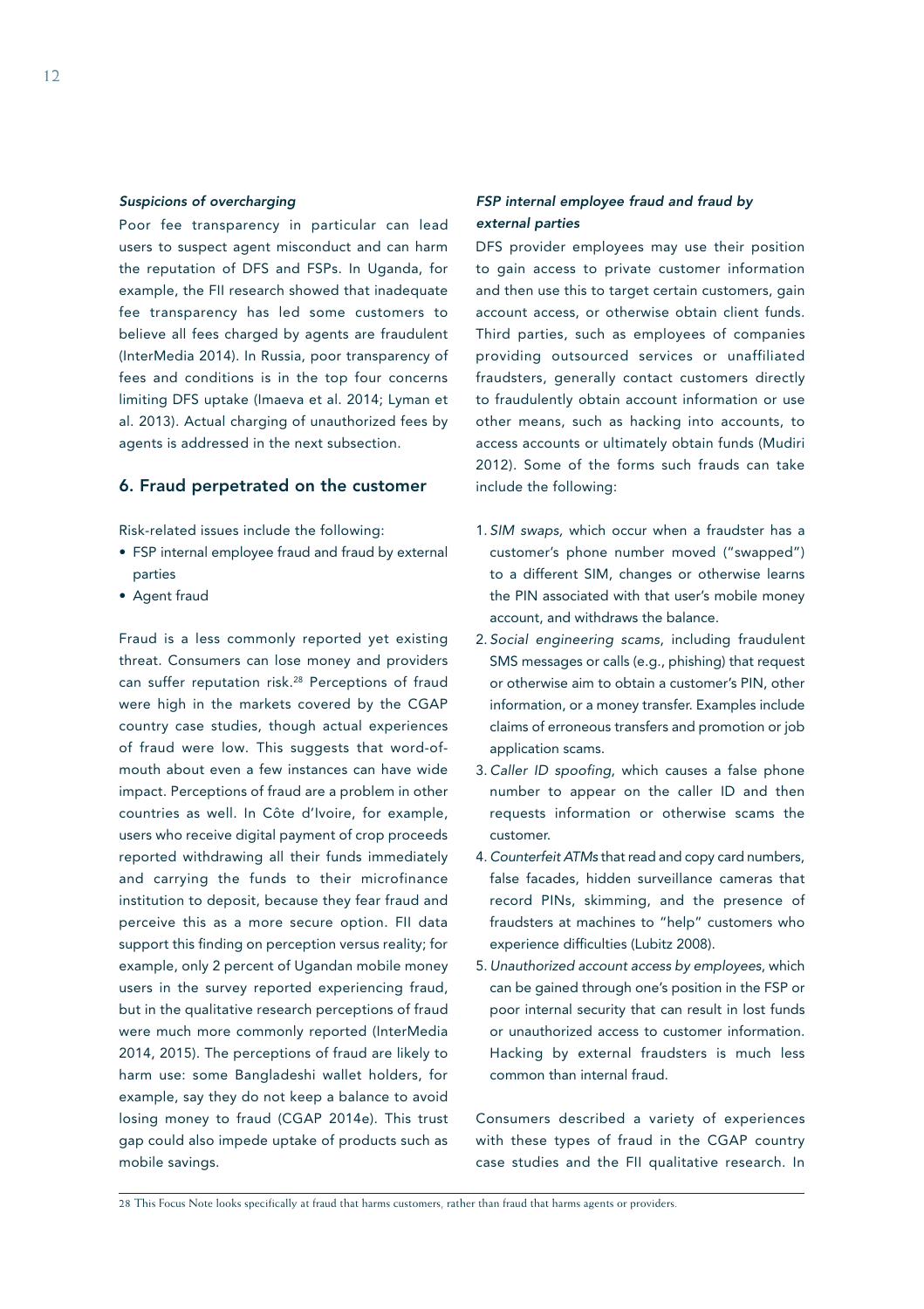Bangladesh, users reported receiving fraudulent calls claiming they won the lottery and requesting a money transfer to "access" their winnings. Others said a caller claimed to be a call center representative who needed customer information. Some customers in Bangladesh reported their mobile wallet balance had disappeared, which they thought resulted from someone hacking into their account.

In Uganda, customers reported receiving fraudulent SMS messages saying money had been deposited into their account, followed by a call requesting they "return" the money sent by "mistake." Another study found this as well, with urban users in particular having experienced this type of fraud and many saying they lost money as a result (EIB and UNCDF 2014). Such fraudulent reversal requests were once the top social engineering scam in Kenya but have been reduced significantly through aggressive awareness campaigns.<sup>29</sup>

Nigerians report widespread fraud and scams via mobile phones, such as airtime credit "disappearing," scams by third parties via SMS, charges for services to which the user has not subscribed or for unsubscribed services, and charges for undelivered SMS. This leads to significant lack of trust among the general population in MNOs and services offered through mobile phones. Focus group participants expressed fears of hackers breaking into accounts and stealing money (InterMedia 2014).

Solution example: Safaricom M-PESA uses SMS alerts, radio announcements in local dialects, newspaper ads and other efforts to improve customer awareness of fraud tactics.

Solution example: Providers in Tanzania implemented a "quarantine" following a SIM swap during which the associated

mobile money PIN cannot be changed. Some operators now have in place "IMSI locking," a systems solution that locks the SIM and blocks access to the account until the customer has satisfied the mobile money staff that the SIM swap was legitimate and they have the SIM in hand, at which point the new SIM will be linked to the account.

### *Agent fraud*

Agents can commit fraud in various ways. One method is to split a single transaction into multiple transactions to increase commissions.30 For example, an agent may tell a customer that he does not have enough float and advise the customer to return later to complete the transaction. This can result in extra fees for customers, who may or may not understand what has happened. Research in Kenya showed some agents conduct partial transactions to manage their float and maximize revenues (Jumah 2015). Another method is to access and use agent records for fraudulent purposes. For example, an agent could access another agent's log book, used to record transactions, gain information about customers, and use that information for fraudulent purposes.<sup>31</sup>

Finally, agents can charge unauthorized fees. Unauthorized fees, particularly for OTC transactions, are commonly reported in many markets. They can take multiple forms such as agents charging extra fees when conducting transactions and charging for services that should be free. Even when mobile money business processes are set up to deduct the correct fees electronically, for example, agents can overcharge customers by requiring extra fees paid in cash for cash-in or by short-changing the customer on cash-out. In Uganda, DFS users report agents charging for registration, even though there should be no registration fee, and users widely suspect agents of charging unauthorized fees for transfers (InterMedia 2014). According to a UNCDF study,

<sup>29</sup> Interview with Mercy Buku, independent consultant, formerly senior manager, Money Laundering Reporting, Risk Management, Safaricom Kenya.

<sup>30</sup> In a tiered pricing structure, agents are paid a flat fee for each band of transaction sizes and can therefore receive a higher total commission by making multiple transactions. This is opposed to a percentage-based fee structure, where the total fee is the same whether the transaction is completed all at once or with multiple transactions. There are commercial benefits to the former, so many providers do not want to switch to percentage based simply to avoid fraud.

<sup>31</sup> Information in log books can also be used for other types of fraud, such as fraudulent registration in political parties (interview with Mercy Buku, independent consultant, former senior manager, Money Laundering Reporting, Risk Management, Safaricom Kenya).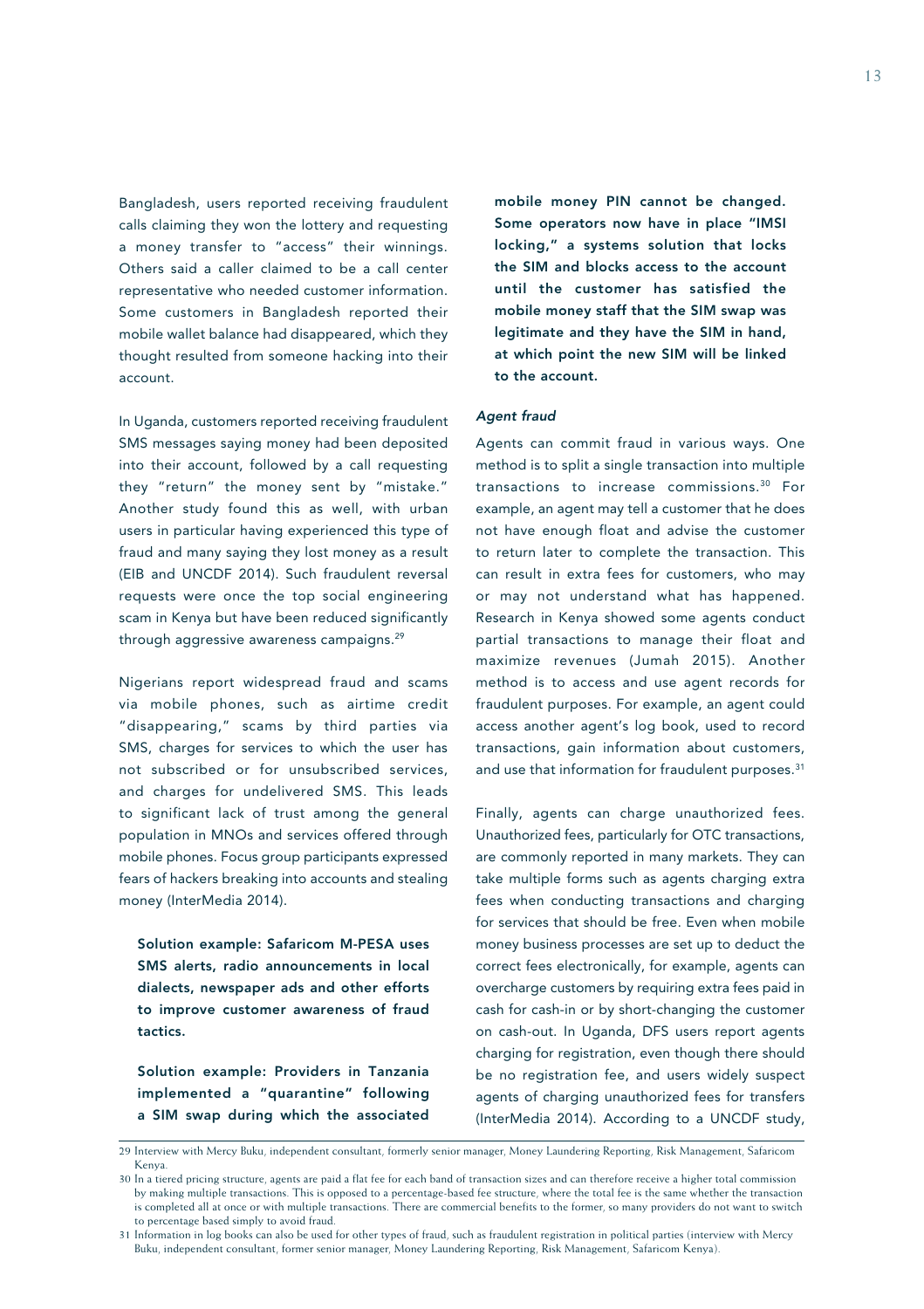### Box 3. Are customers able to make informed and "rational" self-protection decisions?

It is a commonly accepted principle that consumers should bear some responsibility for risk mitigation. However, the evidence strongly suggests that consumer efforts are often suboptimal. For example, consumer perceptions of risks and their consequences are not always well aligned with those they actually face, as in the case of fraud where perceptions are substantially higher than what customers actually report experiencing. Consumers may be limiting their use of services that actually present lower risks of financial loss and harm than informal alternatives.

Ugandan customers report agents charging for deposits and say agents charge differing fees for the same services, leading them to suspect many of the fees are improper (Ogwal 2015). In Tanzania, DFS users also suspect agents of charging improper fees, and many say the fees agents charge do not match the fee posters in agent shops (InterMedia 2014).

Part of the suspicion about unauthorized fees is likely due to poor fee disclosure, making the fees unclear. More data are needed to determine the extent of actual versus perceived overcharging, though even the perception of overcharging leads to less trust in agents and in DFS.

Solution example: Telenor EasyPaisa in Pakistan combined a tiered commission model with a minimum deposit to reduce split transactions.

### 7. Data privacy and protection

Risk-related issues include the following:

- Compromised safety of digital data
- Poor understanding of new uses of personal data
- Unforeseen outcomes, such as identity theft or money laundering

As consumers take up DFS, many are creating digital footprints for the first time, and the resulting data have potential value for companies, governments, and individuals themselves. For example, a number of providers are beginning to use mobile data<sup>32</sup> to

In some countries, unauthorized fees are so common customers consider them a "cost of doing business." Does this make them less fraudulent? According to most common definitions of fraud, unauthorized fees qualify as fraud perpetrated against customers. For example, one study on mobile money fraud used this definition:

"[Fraud is] the intentional and deliberate action undertaken by players in the DFS ecosystem aimed at deriving gain (cash or e-money) and/or denying other players revenue and/or damaging the reputation of other stakeholders" (Mudiri 2012).

In some cases, however, customers consider extra fees to be legitimate payment for services rendered. In Bangladesh, for example, where many customers have agents perform OTC transactions for them rather than registering an account and performing transactions themselves, customers often consider the unauthorized cash fees to be a payment to the agent for the time and effort involved in conducting the transaction.

Whether an unauthorized fee is considered fraud by customers may depend on their awareness of proper fees and their willingness to pay for what they consider extra services. Some markets, such as Kenya, that demonstrate higher discipline and enforcement around transparency have lower levels of suspicion of and overcharging by agents.

create credit scores and offer loans to customers without requiring collateral (Chen and Faz 2015).

### *Compromised safety of digital data*

Customers are concerned about the safety of their data and the potential for it to be compromised. Customers in the country case studies said they had received fraudulent calls and SMS messages and that the callers had information about them that could have been obtained only if the caller had access to their private information. They suspected employees of the DFS provider had gained unauthorized access to their account and used that information for fraud.

# *Poor understanding of new uses of personal data*

As new services are developed that use mobile call records and payments data, some consumers express concern about the safety, privacy, and use of their data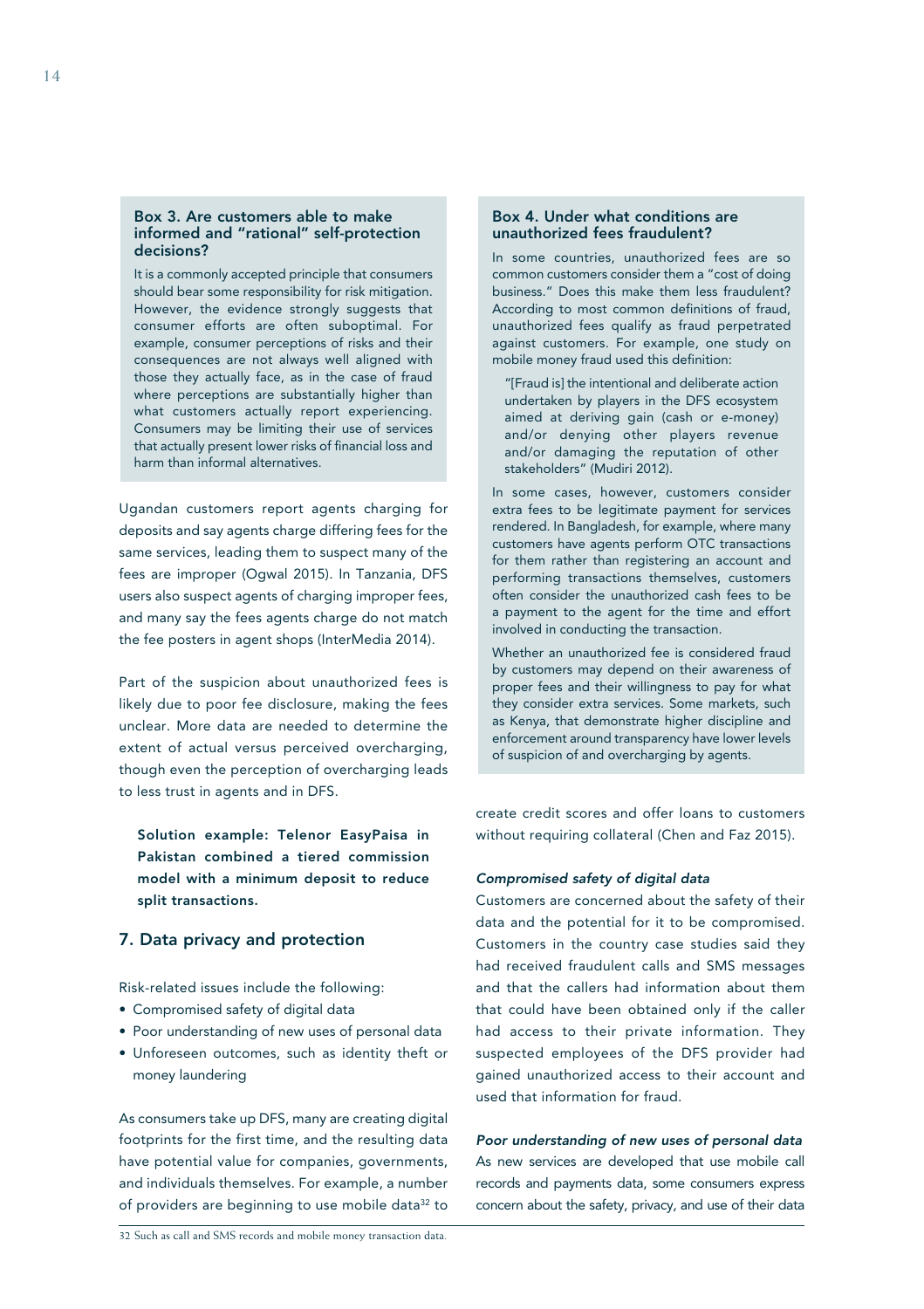for such purposes. A recent study conducted by CGAP showed consumers in Tanzania worried about how their data might be used by such a service and what information would be accessed. They also expressed confusion over what kind of information is included in mobile data and concerns that accessing mobile data includes listening in on phone calls and reading text messages (it does not). In this case, simple SMS messages and informational materials were effective in improving basic understanding of digital data and combatting misconceptions, though user understanding was still limited. Perhaps unsurprisingly, the study also showed that customers were willing to allow this single-use access to their data in exchange for the possibility of getting a loan or financing on better terms (Mazer et al. 2014).

Poor understanding of data uses can be exacerbated by poor practices in ensuring that customers are provided, can access, and are in a position to understand data provisions in DFS

terms and conditions. Often customers are required to accept terms and conditions found only on a website, which is impractical for many, particularly low-income or rural customers who typically lack access to internet and internet-enabled phones (Cook and McKay 2015).

### *Unforeseen outcomes*

A lack of data privacy can harm customers in a number of other ways that the average customer may be unable to conceive of or foresee. For example, stolen data can be used for identity fraud or other criminal purposes, as well as harming any developing credit profile the user may have. Lack of data privacy can pose nonfinancial risks as well, such as access by government entities to sensitive personal data or its use for political purposes. Personal data have value that may evolve into a new class of assets even for lowerincome customers.

### Box 5. Emerging customer risk areas

The DFS landscape is constantly changing, and the risks consumers face evolve along with the products. The evidence reveals that in addition to the seven current risks explored in this paper, a new generation of challenges is on the horizon. Here are three examples:

*Digital delivery of more complex products.* As less familiar or more complex DFS—such as mobile credit or mobile insurance—enter the market and sometimes scale very rapidly, extra attention will be needed to ensure clients understand important terms, conditions, and risks. This is all the more challenging in light of limitations of information provided on the screen of a basic handset. For example, when mobile credit borrowers "virtually" complete all their loan requirements from their phone, they may not have (or take) an opportunity to ask clarifying questions about pricing, repayment requirements, or consequences of late or nonrepayment. Mobile insurance is growing fast in multiple markets and may also challenge consumer understanding, especially since the policy is typically bundled with another service or offered as a reward for payment activity. Agents typically used by customers may know little about these new, more complex products if they do not receive specific training.

*Smartphone use and financial apps.* GSMA predicts that four out of every five smartphone connections will be in developing countries by 2020; 61 percent of the mobile finance deployments it tracks are now available via an app (GSMA 2014e and 2015). This trend has the potential to enhance the customer experience and reduce customer risks in some of the main areas identified in this research while also raising new consumer risk concerns*.* For example, the rich user interface and enhanced functionality of smartphones is potentially far more intuitive and user-friendly than the current USSD menus used by 86 percent of mobile money services. Consumers might also benefit from increased competition, since diverse FSPs could offer DFS through apps without having to partner with a telco (Mas and Porteous 2014). However, new or different risks may also arise in this ecosystem, such as new forms of fraud, or unauthorized access to customer data, especially if current user behavior, such as weak PIN use, persists and as more players partner to deliver DFS. The potential for malware may also merit attention.

*Additional data privacy and protection concerns.* Expanded use of digital data for financial services delivery is nascent. On the privacy front, neither providers nor customers can yet assess with much certainty the trade-offs that will surface among principles related to data ownership, processing, storage, and security. The challenge of achieving consensus and putting in place balanced and practical data governance measures should not be underestimated. New disclosure methods will be needed to inform clients more meaningfully about their rights and the ways their data might be used. On the security front, additional effort will almost certainly be needed to ensure that nonpublic customer data are protected from outside hackers and other unauthorized access and use. These challenges extend far beyond digital finance, of course, and it could be helpful to engage with data experts and advocates in adjacent fields.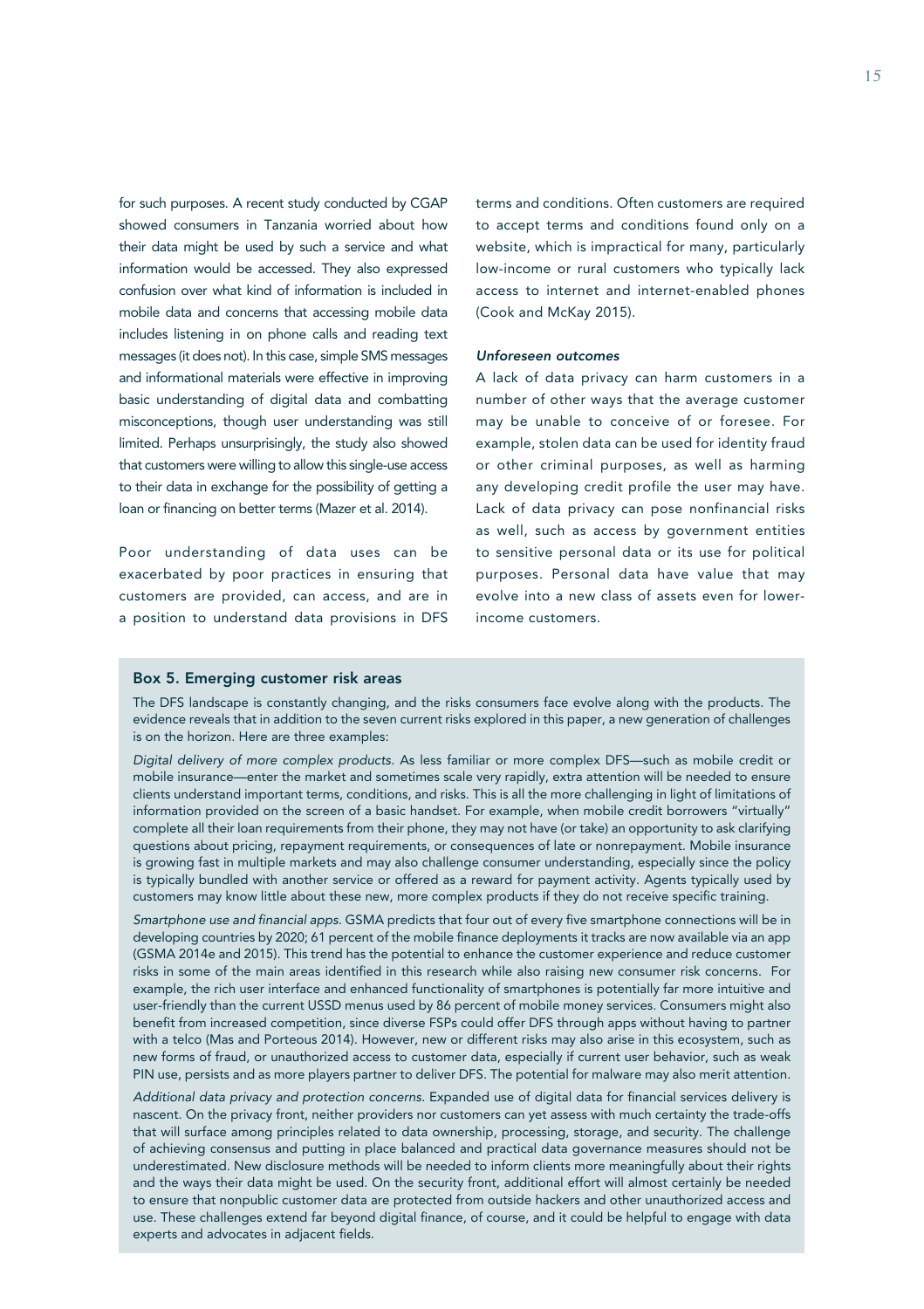*Customer Self-Protection against DFS Risks.* The evidence analyzed for this section revealed various ways DFS customers self-protect against actual or perceived risks. While some self-protection measures may be effective, such as keeping one's PIN secret, others fail to adequately protect customers and can suppress use and activity levels. Reported self-protection behavior and attitudes include the following.

*Not leaving money in the system.* Some customers limit the balance kept in their mobile wallet to avoid perceived risks—such as money "disappearing." They typically do this by cashing out as soon as they receive a transfer.

*Limiting the ways they use the service.* Some customers report using DFS only in emergencies and keeping the number of transactions to a minimum, due to difficulties they have experienced such as losing money as a result of keystroke errors. Some users also report limiting the types of services they access (e.g., only checking account balances or conducting money transfers) due to perceived risks with other services (De Koker and Jentzsch 2013).

*Using OTC transactions rather than mobile wallets.* Many customers explain OTC use as a selfprotection mechanism. Customers in Bangladesh and Uganda report that they consider it safer to have an agent complete an OTC transaction than to transact themselves and risk making a costly mistake (InterMedia 2014).

Qualitative research shows that Colombian users often blame themselves if something goes wrong, despite reporting common DFS self-protection practices.33 They also say they do not feel entitled to or confident in complaints handling processes. In fact, consumer research in multiple markets confirms cultural barriers to seeking recourse and a general lack of confidence among lower-income or less experienced consumers that complaining will yield results (Chapman and Mazer 2013).

Ultimately, customer self-protection represents a small part of a much larger effort that is required

from others, including providers, regulators, and other stakeholders who are likely to have superior information about risks and their consequences. The next sections explore the roles of—and suggest priorities for—providers and other DFS stakeholders, both independently and collectively, to more effectively mitigate consumer risks.

# III. Five Priorities for Industry to Identify, Test, and Scale Solutions

The diverse consumer-side evidence reviewed for this Focus Note strongly suggests that providers can and should take action to improve the safety, reliability, and performance of DFS products, channels, and systems for their customers. Doing so may not only help reduce barriers many people face in taking up and transacting more intensively. It may also be a precondition for mass uptake of the higher-margin services, such as credit, that are central to the longerterm business case for many providers.

Leadership by DFS providers and other industry actors is most needed and timely in five priority areas:

- 1. Improve service reliability and robustness
- 2. Make the customer interface more user friendly
- 3. Strengthen agent quality, management, and liquidity
- 4. Combat customer-affecting fraud
- 5. Improve handling of complaints, queries, and redress

Each priority area explores types of actions that are being or could be taken. While it is outside of the scope of this paper to offer guidance on best practices or implementation strategies, illustrative examples of FSP-led solutions that are reported to address these priorities are offered.

### 1. Improve service reliability and robustness

As the number one complaint among DFS customers, reducing network downtime should be a top priority for FSPs and their third-party service providers. Improving system reliability—to

33 Such as "never travel to an agent alone," "do not speak loudly (at the agent)," and "cover your hand when typing your PIN" (CGAP 2014f).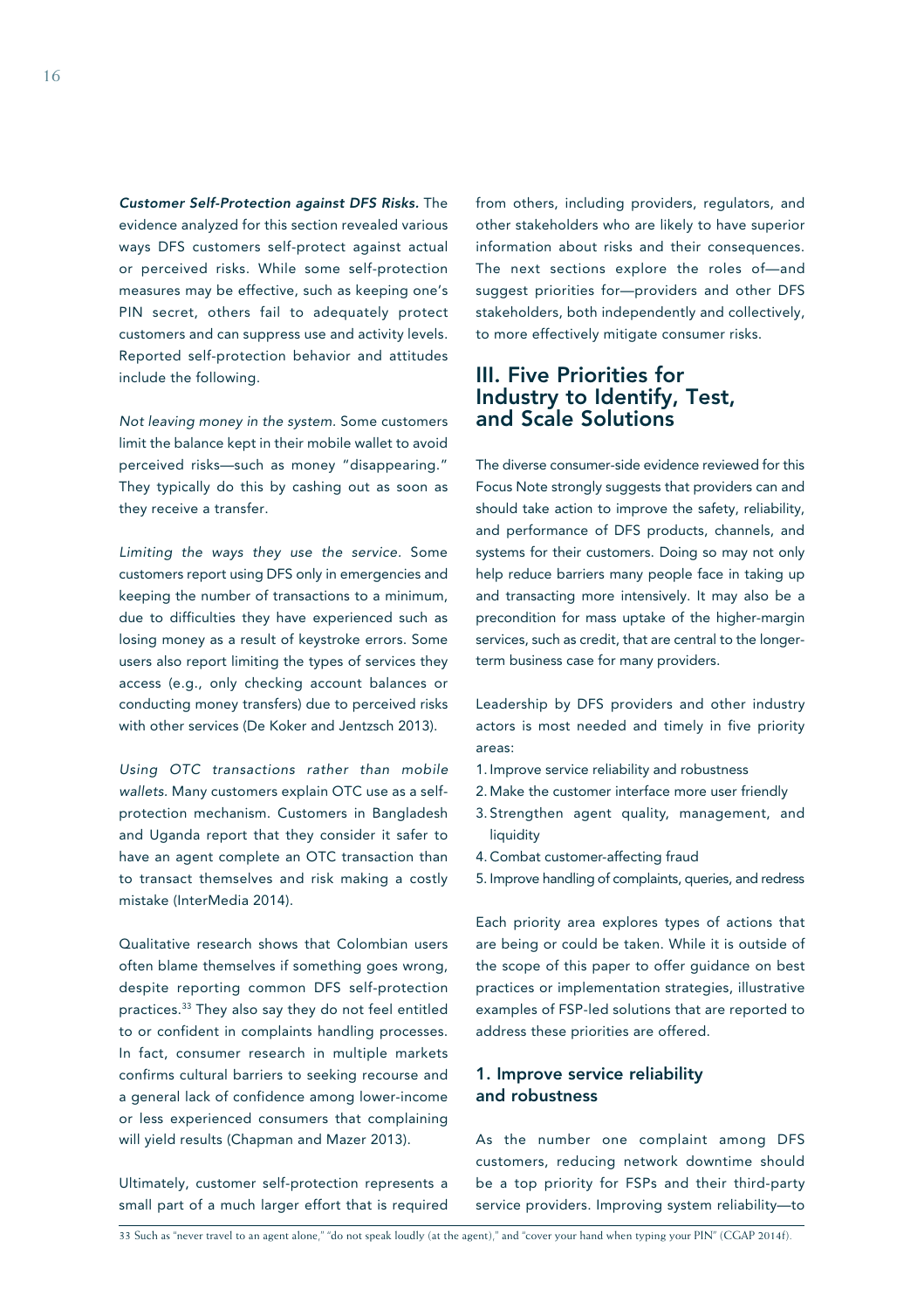| <b>Solution areas</b>                                                            | <b>Examples in Action</b>                                                                                                                                                                                                                                                                     |
|----------------------------------------------------------------------------------|-----------------------------------------------------------------------------------------------------------------------------------------------------------------------------------------------------------------------------------------------------------------------------------------------|
| Internal coordination for<br>problem solving                                     | Airtel Uganda's mobile money platform team deals directly with the IT/GSM team<br>through a dedicated IT team member, to determine which problems are platform<br>problems and which are GSM problems, helping identify problems geographically<br>and improve efficiency of addressing them. |
| Regular network system<br>testing and real-time<br>monitoring                    | Airtel Money Uganda combines incremental and full system backups with a<br>system-uptime monitoring tool that provides alerts and reports.                                                                                                                                                    |
|                                                                                  | In Nigeria, a study found predictive/condition-based maintenance is more<br>effective than traditional preventive/scheduled maintenance approaches for<br>maintaining GSM reliability (Ubani and Nwakanma 2013).                                                                              |
| Reliable platform that can<br>integrate smoothly with<br>other ecosystem players | Late in 2014, MTN-Uganda made a switch to a new platform that is expected to<br>markedly improve overall service reliability.                                                                                                                                                                 |
|                                                                                  | The company also added 117 new 2G sites and 130 new 3G sites in the first half<br>of 2014 (MTN Uganda 2014).                                                                                                                                                                                  |
|                                                                                  | Airtel India has invested heavily in state-of-the-art cable systems expected to<br>improve Airtel Money operations with network resilience and redundancy (Bharti<br>Airtel 2014).                                                                                                            |
|                                                                                  | MobiCash in Bangladesh leverages a network of 60,000 airtime resellers and<br>other mobile communication products and infrastructure throughout the country<br>(Noor and Shrader 2015).                                                                                                       |
|                                                                                  | Telecel-Zimbabwe found a dedicated USSD platform for mobile money services<br>reduced service interruptions. <sup>a</sup>                                                                                                                                                                     |
| Prices and business rules<br>that ensure adequate<br>bandwidth allocation        | Prices per USSD session range from US\$0.01 in Nigeria, to US\$0.06 in Kenya and<br>South Africa (CGAP 2014b).                                                                                                                                                                                |

Table 1. Provider examples to improve service reliability and robustness

a. Interview with Cloud Nhau, sales manager, Mobile Financial Services of Telecel Zimbabwe.

enable consistent access to services and accounts, timely settlement, and transaction verification—is a complex task, however. In some models, fastgrowing DFS services must compete for platform capacity and investment with other business lines. Joint ventures or outsourcing arrangements are also common, resulting in more complex functionality and communication/coordination demands across the parties' systems.

Opportunities and developments in this area include the following:

- Conduct regular network system testing and realtime monitoring and have adequate business continuity and contingency plans in place.<sup>34</sup>
- Operate mobile money on a reliable platform that integrates smoothly with other ecosystem players.
- Set prices and business rules to ensure adequate bandwidth allocation for DFS and set more practical USSD session time-outs and service interruptions (Hanouch and Chen 2015; Mazer 2015).
- Carefully establish relationships and responsibilities among players at service inception.<sup>35</sup>

For FSPs engaging with third-party providers that operate a DFS platform or service, it is critical to ensure the above points are discussed and integrated into the relationship and contractual agreements. FSPs need to ensure their customers are still protected as they transact across multiple platforms, even though the FSP does not fully control reliability of the service.

### 2. Make the customer interface more user friendly

User-interface improvements can increase value to both customers and providers since complex and confusing interfaces introduce opportunities for customer loss, suppress activity levels, and contribute to OTC rather than independent mobile wallet or other digital interface-based transactions. In the near term, providers will need to weigh the financial and technical feasibility of some of these measures against the potential benefits; in the longer run, additional cost-effective solutions may be coming on line. When FSPs are engaging with third parties to use their platforms to provide

<sup>35</sup> Contract provisions and compensation arrangements can reinforce the ongoing commitment of parties (Lake 2013).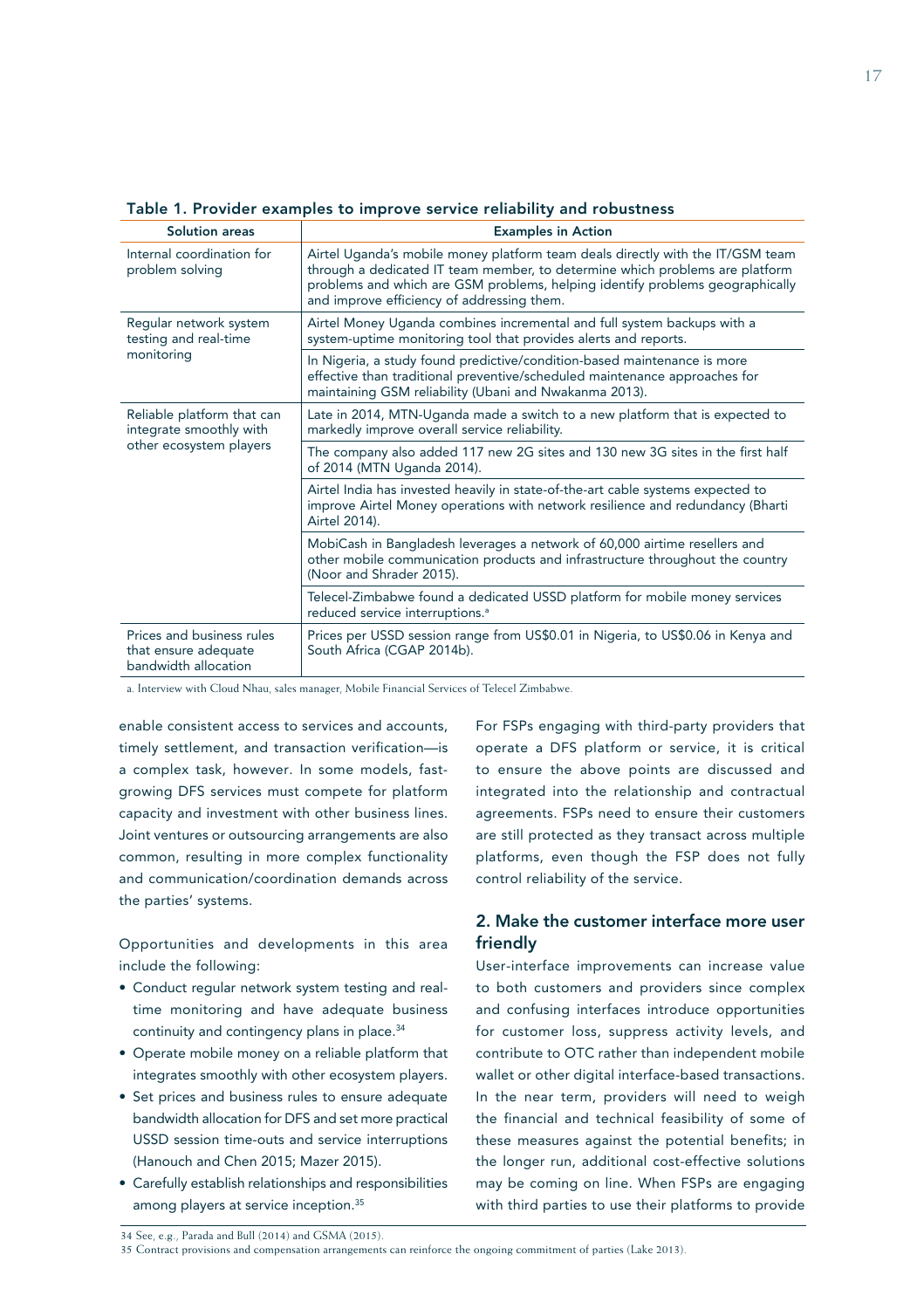| <b>Solution areas</b>                       | <b>Examples in action</b>                                                                                                                                                                                                                                                       |  |
|---------------------------------------------|---------------------------------------------------------------------------------------------------------------------------------------------------------------------------------------------------------------------------------------------------------------------------------|--|
| Menus and instructions in<br>local language | Airtel Money Uganda offers its menu in Luganda as well as in English.                                                                                                                                                                                                           |  |
|                                             | M-PESA in India is available in Hindi, Bengali, Marathi, Gujarati, and English, and<br>more regional languages are planned.                                                                                                                                                     |  |
|                                             | Tigo Chad uses IVR to convey messages and instructions for mobile money<br>(GSMA forthcoming).                                                                                                                                                                                  |  |
| <b>Reduced USSD timeouts</b>                | Tigo Kilimo in Tanzania modified its menu, replacing open-ended questions with<br>multiple-choice questions that were easier and quicker to answer.                                                                                                                             |  |
|                                             | Eko in India has a one-step process that is easy for customers to navigate.                                                                                                                                                                                                     |  |
| Reduced keystroke errors                    | DBBL in Bangladesh creates a customer's account number by adding a "check"<br>digit" to the end of the mobile number. If the sender enters the wrong account<br>number, it is unlikely the check digit will match (CGAP Country Case Study,<br>Bangladesh, 2015 [unpublished]). |  |
|                                             | Airtel Money in Uganda displays the recipient's name when the customer inputs<br>the phone number.                                                                                                                                                                              |  |
| <b>PIN</b> alternatives                     | In Colombia, Daviplata creates a temporary PIN sent by SMS for G2P recipients<br>that can be used at an ATM or agent within a short time window.                                                                                                                                |  |
|                                             | Novopay India is a mobile payment company that uses the Aadhaar biometric<br>scanner to allow people to conduct banking transactions from neighborhood<br>shops (Indiatimes 2015).                                                                                              |  |

Table 2. Provider examples to make the customer interface more user friendly

DFS to end-customers, reviewing user interface functionality is critical.

Opportunities and developments in this area include the following:

- Offer the menu in local languages.
- Use interactive voice response (IVR) to convey messages and instructions for mobile money, including to users with literacy challenges.
- Decrease USSD timeouts by extending sessions, introducing inactivity timers between each menu or transaction rather than time-outs,<sup>36</sup> or designing a more intuitive, navigable menu (Mazer 2015; Noor and Shrader 2015).
- Redesign interfaces and processes to reduce keystroke errors, for example, by incorporating simple triggers to help customers confirm they are sending money where they intended ("check digit" or integration with address book to display the recipient's name before sending).
- Consider alternatives to PINs, such as biometrics or tokenization.
- Work toward developing more intuitive mobile applications on smart phones.
- Apply human-centered design and user acceptance testing, including pre-roll-out pilots and testing.37

### 3. Strengthen agent quality, management, and liquidity

Agents are the front line of contact for most DFS customers. The majority perform this role with integrity. Indeed, access to a sufficient number of well-trained, well-supervised, and well-supported agents is a key element in many of the solutions highlighted in this paper. Recent ANA research finds that agents who disclose service fees and who are well informed about the terms and conditions of their services process a higher number of transactions per day and have a competitive advantage compared to less transparent and knowledgeable agents (Anthony and Balasubramanian 2015). To the extent that customers can shift to other agents when they suspect or encounter overcharging, other agent misconduct, or poor service quality, this could help bring up standards of conduct, reduce customer risks, and improve customer value over time. In many markets, however, there is not sufficient agent penetration for customers to exercise choice.

Competition alone may be insufficient to ensure good conduct. Improved agent management, reinforced with appropriate incentives, can help improve

<sup>36</sup> Interview with Khurram Sikander, Digital Payments senior advisor at Enclude Solutions.

<sup>37</sup> This includes continually assessing customer needs through customer segmentation and diversifying the product base so as to cater to the needs of each segment.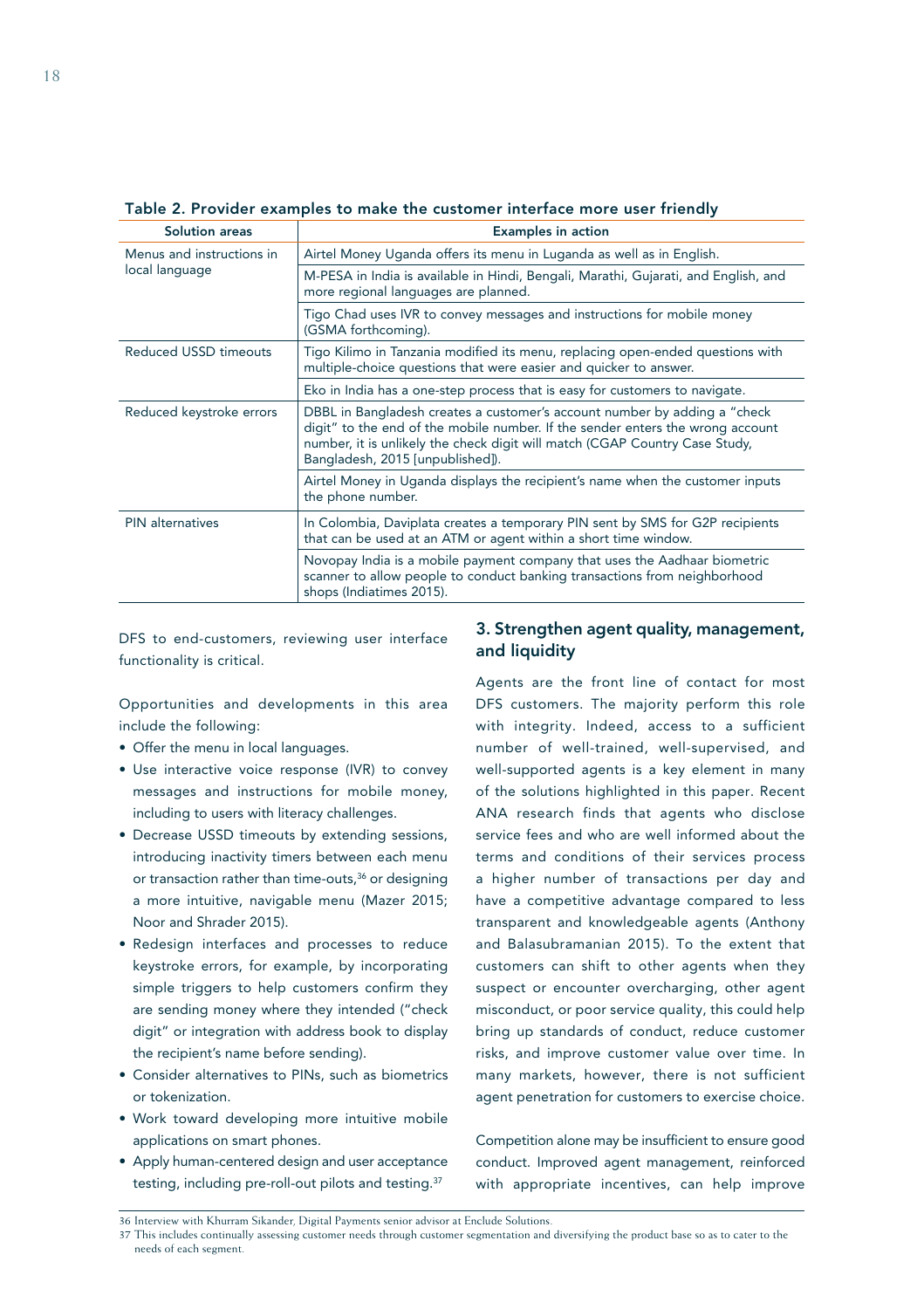| <b>Solution areas</b>                                                | <b>Examples in action</b>                                                                                                                                                                                                                                                |  |  |  |
|----------------------------------------------------------------------|--------------------------------------------------------------------------------------------------------------------------------------------------------------------------------------------------------------------------------------------------------------------------|--|--|--|
| Detailed agent selection<br>criteria                                 | Pakistan's Easypaisa analyzes data on airtime sales to verify financial health and<br>liquidity of the business before approving a retailer as an agent.                                                                                                                 |  |  |  |
| High-quality induction<br>training and regular<br>refresher training | MTN Uganda provides six hours of training in the field for each new frontline<br>employee of a cash-in/cash-out agent.                                                                                                                                                   |  |  |  |
|                                                                      | Safaricom's M-PESA requires each new owner/manager to attend a full-day<br>training in Nairobi.                                                                                                                                                                          |  |  |  |
|                                                                      | Orange in Côte d'Ivoire combines a half-day training in regional hubs with later<br>field visits.                                                                                                                                                                        |  |  |  |
|                                                                      | Airtel Uganda organizes regular "field meets" where up to 500 agents get<br>refresher training.                                                                                                                                                                          |  |  |  |
| Strengthened liquidity<br>management                                 | In Bangladesh, cash and float are delivered to agents by an employee of the<br>aggregator, resulting in more frequent rebalancing and fewer denied transactions<br>than in East Africa (McCaffrey and Khan 2014).                                                        |  |  |  |
|                                                                      | Vodacom Tanzania's master agents have toll-free numbers for agents to easily<br>communicate liquidity needs.                                                                                                                                                             |  |  |  |
|                                                                      | Airtel Uganda has numerous measures to help agents manage float, including<br>aggregators that deliver float to agents, partnerships with 13 banks where agents<br>can access float without waiting in lines, and super agents that the agent can visit<br>to buy float. |  |  |  |

Table 3. Provider examples to strengthen agent quality, management, and liquidity

transparency and compliance with conduct rules and procedures; reduce fraud perpetrated by agents on customers; improve data handling; and improve customer choice, empowerment, and recourse when things go wrong. For many FSPs the agent network is the key operational expense. They face difficult choices in deciding how to balance the quality of their agent network with extending their service footprint and maintaining the viability of the business for agents. Existing models are often stressed by scale, additional DFS offerings, and other market dynamics.

Opportunities and developments in this area include the following:

- Develop selection criteria that reflect the more complex role of DFS agents versus traditional airtime retailers (e.g., skills and assets required for satisfactory know-your-customer (KYC) processes, customer training and support, financial recordkeeping, fraud detection).
- Improve quality and cost-effectiveness of induction training and deliver regular refresher training.
- Set reasonable float requirements to balance reach with capacity and strengthen the liquidity management model over time.
- Use alerts to inform agents of float balances.
- Explore cash-balancing service options to support agents that regularly struggle to rebalance.
- Strengthen agent management and oversight.<sup>38</sup> Leverage agent aggregation points and agent network managers to serve as a secondary level for agent training and customer redress.
- Introduce and enforce graduated agent sanctions for compliance violations.39

### 4. Combat customer-affecting fraud

Fraud can result in a DFS customer's direct loss of funds, so effective fraud controls are critical for consumer trust. More complex digital products such as savings and credit will increase fraud opportunities, incidence, and dollar value. Many DFS providers lack data analytic capacity to detect suspicious trends in behavior and transactions, which is a key building block for fraud monitoring and management systems. Adequate data handling practices are also integral to preventing fraud such as identity theft. Greater attention to fraud that affects users is thus prudent and important for consumer confidence, revenue assurance, and the reputation of DFS overall and provider brands more specifically.

39 E.g., suspension, termination, and blacklisting of agent assistants and directors, as well as claw-back of fraudulently earned commissions. Safaricom's M-PESA achieved a large reduction in OTC (known as "direct deposit" in Kenya) by implementing commission claw-back measures.

<sup>38</sup> For example, through automated onsite inspection protocols, offsite system checks, or mystery shopping for compliance.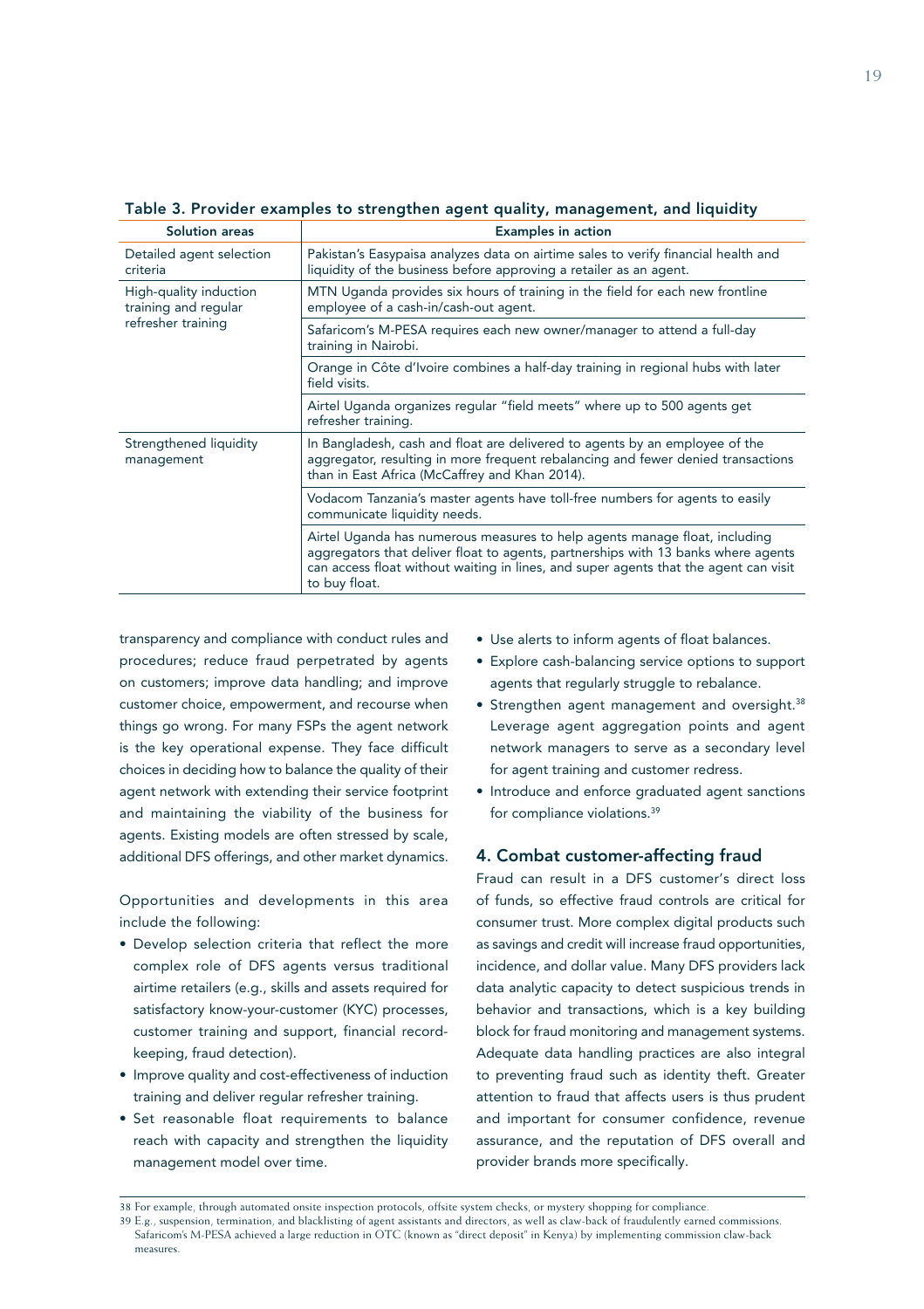| <b>Solution areas</b>                                                                  | <b>Examples in action</b>                                                                                                                                                                                                                                                                                                   |  |  |  |  |
|----------------------------------------------------------------------------------------|-----------------------------------------------------------------------------------------------------------------------------------------------------------------------------------------------------------------------------------------------------------------------------------------------------------------------------|--|--|--|--|
| Improve customer awareness<br>of fraud schemes                                         | Safaricom's M-PESA uses SMS alerts, radio announcements in local dialects,<br>newspaper ads, and other efforts to improve customer awareness.                                                                                                                                                                               |  |  |  |  |
|                                                                                        | MTN Uganda uses social media to learn of new fraud schemes from customers.                                                                                                                                                                                                                                                  |  |  |  |  |
|                                                                                        | Colombian FSPs advocate consumer self-protection, informing customers about<br>risks, how to protect themselves, and where to complain (CGAP 2014f; Ahmed<br>and Gomez 2015).                                                                                                                                               |  |  |  |  |
|                                                                                        | Banco WWB in Colombia mandates that agents and sales officers provide<br>product security tips to customers upon opening an account or registering for<br>mobile money (CGAP 2014f; Ahmed and Gomez 2015).                                                                                                                  |  |  |  |  |
|                                                                                        | In Kenya the PIN Yako Siri Yako (Your PIN Your Secret) campaign for M-PESA<br>achieved significant gains in customer awareness and behavior.                                                                                                                                                                                |  |  |  |  |
| Introduce measures to<br>reduce unauthorized SIM                                       | In Tanzania, providers have imposed a "quarantine" period after switching SIM<br>cards in which the mobile money PIN cannot be changed.                                                                                                                                                                                     |  |  |  |  |
| swaps                                                                                  | ABSA in South Africa places a temporary hold on a customer account if it<br>becomes aware of a SIM swap. The customer has 36 hours to authenticate and<br>advise ABSA if the SIM swap was legitimate.                                                                                                                       |  |  |  |  |
| Ensure agent relationship<br>and commission structures<br>incentivize ethical behavior | Finamerica in Colombia requires agents to work two years as a community<br>leader before being able to perform transactions. Community leaders coordinate<br>financial education and other community development activities on behalf of<br>Finamerica (CGAP 2014f).                                                        |  |  |  |  |
|                                                                                        | Telenor Pakistan's Easypaisa combined a tiered commission model with a<br>minimum deposit amount to reduce split transactions.                                                                                                                                                                                              |  |  |  |  |
| Data analytics and sharing<br>for fraud detection                                      | Safaricom Kenya developed more sophisticated data analytics measures over<br>time. In Tanzania, mobile money operators and banks each have coordination<br>initiatives to combat fraud.                                                                                                                                     |  |  |  |  |
| Data handling                                                                          | F-Road in China uses a SIM overlay card, in which a thin SIM is placed on top of<br>the customer's regular SIM, so that financial activity is tied to the overlay card<br>while phone activity is tied to the regular SIM. The data sent through the overlay<br>card are encrypted, so only the FSP has access to the data. |  |  |  |  |
|                                                                                        | Banco WWB in Colombia set up its mobile banking process to ensure data<br>security by leaving no information, notifications, or geolocation information on<br>clients' phones (CGAP 2014f).                                                                                                                                 |  |  |  |  |

### Table 4. Provider examples to combat customer-affecting fraud

Opportunities and developments in this area include the following:

- Combat phishing, fraudulent calls and messages, and caller ID spoofing through more effective customers' awareness and measures that improve their ability to recognize and resist fraudulent messages. Investment in mass-market campaigns that address these issues may pay off for the business or the sector.<sup>40</sup>
- Introduce measures to reduce SIM swaps and detect related scams.<sup>41</sup>
- Improve data protocols and controls to prevent access by fraudsters and other unauthorized parties.
- Improve agent vetting, training, and monitoring in this area; block agents' accounts when fraud is reported or suspected; and sanction individuals once fraud is proven.<sup>42</sup>
- Ensure that the agent model and commission structures incentivize ethical conduct, for example, by rewarding active use over registration, to the extent that activity can serve as a rough proxy for customer satisfaction.<sup>43</sup> Direct, sustained,

<sup>40</sup> Examples from Colombia, Kenya, and other markets include transmitting simple fraud prevention awareness messages by text, holding road shows, encouraging the media to highlight cases of fraud and prevention measures, and partnering to sponsor TV ads and commercial programming such as evening soap operas that showcase common scams.

<sup>41</sup> Such as freezing mobile money accounts for a period of time and requiring revalidation in-person at a customer care center, or sending alerts to an alternative customer contact if a SIM is swapped.

<sup>42</sup> Carry out ongoing transaction monitoring to detect fraud patterns and facilitate the profiling, arrest, and prosecution of fraudsters; cooperate with law enforcement agencies in identifying and prosecuting fraudsters.

<sup>43</sup> Multiple experts interviewed for this research observed that operators may hesitate to crack down too hard on agents charging unauthorized fees when they are trying to build out the agent network and agent profitability is not yet widely achieved or proven without this extra revenue.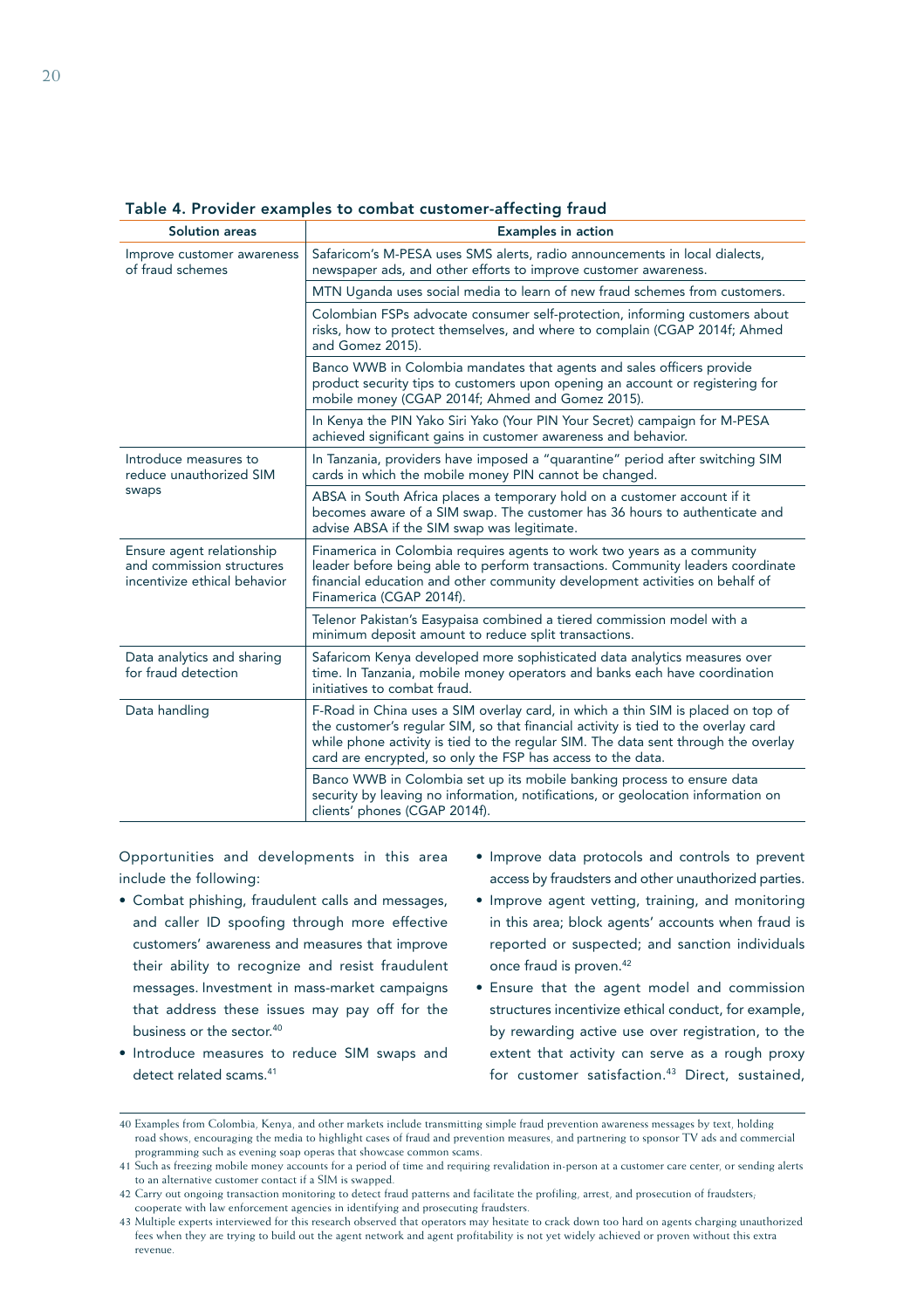long-term relationships by FSPs with their agents improve service quality, agent reliability, and compliance with service quality standards and consumer protection principles.

- Improve training of call center staff to escalate and handle fraud cases, and create effective feedback loops with the FSP's internal fraud mitigation systems.
- Strengthen data analytics capacity for fraud detection. Develop mechanisms for coordinated sharing of data and information among FSPs to better detect and respond to fast-moving frauds.
- Ensure business partners and merchants are also trained on fraud prevention measures.

## 5. Improve handling of complaints, queries, and redress

For nonbank DFS providers, the demands placed on their recourse systems by fast-scaling financial services are quite different from those associated with their core telecommunications services or other retail operations. Because recourse is important to consumers and affects all the other risk areas, providers will need to carefully examine appropriate recourse options for their DFS business line (Chapman and Mazer 2013). Customers transitioning from OTC to wallets will need the skills and confidence to manage recourse without the assistance of agents. As DFS beyond payments come on line, they will generate new recourse demands, including more need for call center and other customer support staff to help the customer navigate recourse when multiple parties are involved in DFS delivery.

Opportunities and developments in this area include the following:

- Communicate clearly to customers that they should complain when they have a problem and how best to do so (and to which party).
- Better equip agents through training and scripts to help address simple customer problems. Provide agents with a dedicated hotline so they can help the customer get a timely response and hand off more complex or important cases (e.g., suspected fraud, repudiation).
- Improve service standards for recourse, such as a commitment to timely resolution of most complaints and a tracking system that issues tickets and regular updates to customers.

| <b>Solution areas</b>                           | <b>Examples in action</b>                                                                                                                                                                                                                                                                   |  |
|-------------------------------------------------|---------------------------------------------------------------------------------------------------------------------------------------------------------------------------------------------------------------------------------------------------------------------------------------------|--|
| Better equip agents to help<br>address problems | In Colombia, Bancolombia created a dedicated agent hotline.                                                                                                                                                                                                                                 |  |
| Designated and specialized<br>call center staff | Digicel in Haiti trained and allocated call center staff specifically for their Tcho<br>Tcho Mobile (TTM) money service, through which government social cash<br>transfers were paid. Digicel doubled the TTM-dedicated call center staff.                                                  |  |
|                                                 | Davivienda in Colombia has hired former G2P beneficiaries to work in the call<br>center, creating jobs and relieving pressure on the call center from increased<br>complaints after taking on G2P distribution (CGAP 2014f).                                                                |  |
|                                                 | In Tanzania, providers revised their policies on who can carry out "wrong-<br>number" reversals (e.g., transferring this function from the headquarters finance<br>department to the call center).                                                                                          |  |
| High service standards                          | Tigo-Ghana aims for full resolution of customer complaints within 24 hours, and<br>customers receive a ticket number and regular progress updates. The system<br>triggers an emergency procedure for unresolved complaints affecting more than<br>five customers within a 30-minute window. |  |
|                                                 | Customers of Eko (India) can lodge complaints at numerous touch points,<br>including agents, customer care centers, or the call center, and can track the<br>status of their cases on their mobile (Chapman and Mazer 2013).                                                                |  |
|                                                 | WFP in Kenya launched a new hotline. To inform beneficiaries it offered training,<br>leaflets, and posters at merchants. Two staff with wide-ranging language abilities<br>track calls via a CRM system.                                                                                    |  |
| Communication about<br>recourse options         | Telecel-Zimbabwe uses radio and road shows.                                                                                                                                                                                                                                                 |  |

Table 5. Provider examples to improve handling of complaints, queries, and redress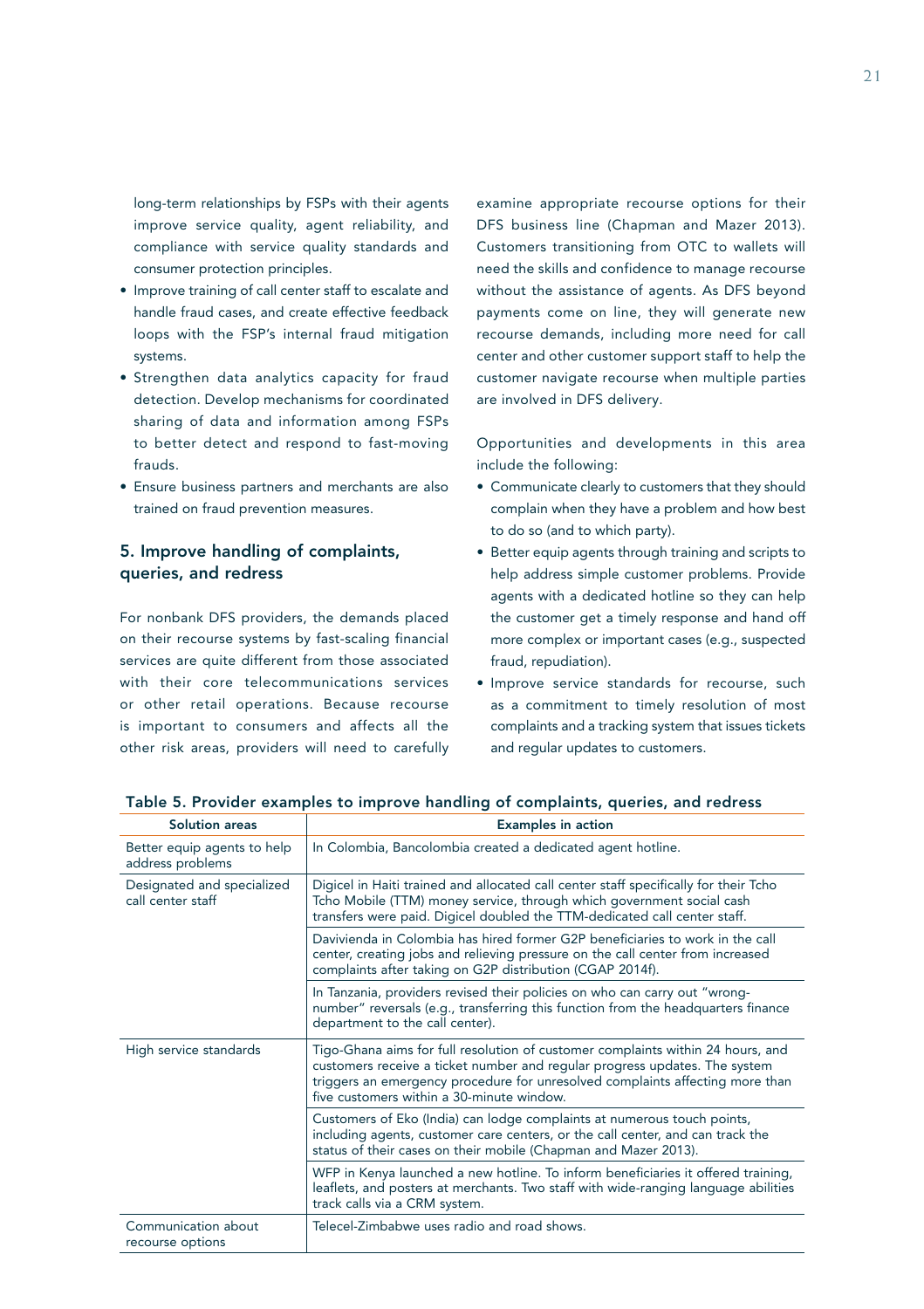### Box 6. Industry is taking the initiative on responsible digital finance

While many FSPs are already acting on customer risk mitigation, collective action among firms or cross-industry efforts may further improve the efficacy, efficiency, and scope of these measures. A noteworthy global example of this is GSMA's new mobile money code, which is intended to be applied industry-wide and has gained endorsement from 12 large MNO groups<sup>a</sup> representing more than 82 mobile money deployments operating in 51 countries. Once these industry-wide minimum requirements are translated into global standards, the groups and their operating companies will pilot them. After a period of self-assessment, signatories will then be subject to external verification of their adherence to the standards. The code's eight principles address common challenges:

- 1. Safeguard customer funds against risk of loss
- 2. Maintain effective mechanisms to combat money laundering and terrorist financing
- 3. Equip and monitor staff, agents, and entities providing outsourced services to ensure that they offer safe and reliable services
- 4. Ensure reliable service provision with sufficient network and system capacity
- 5. Take robust steps to ensure the security of the mobile network channel
- 6. Communicate clear, sufficient, and timely information to empower customer to make informed decisions
- 7. Develop mechanisms to ensure that complaints are effectively addressed and problems are resolved in a timely manner
- 8. Collect, process, and/or transmit personal data fairly and securely

The code aims to ensure at a high level that services are sound, the channel is secure, and the customer is treated fairly. It mirrors quite closely the priorities suggested by the consumer evidence presented in Section II and the priority action areas for industry outlined in this section. Other promising examples of industry initiatives are noted in Annex 3.

a. Airtel, Avea, Axiata, Etisalat, Millicom, MTN, Ooredoo, Orange, Telenor, Telma, Vodafone, and Zain (GSMA 2014c).

- Categorize customer complaints and designate specialized staff with scripts and procedures for the most common problems.
- Separate DFS call center function and recourse policies, procedures, and standards from other business lines.

Individual providers will need to assess their priorities and available cost-effective solutions in light of their business model and objectives. Each FSP will need to analyze which customer risk mitigation measures are most important and feasible based on their business model, product line, and goals. Solutions do not come without a cost, and some (e.g., enhanced agent oversight or network/platform capability) are more complicated and expensive to address than others (e.g., better signage, customer communication, or call center procedures). Developing a clear business case that demonstrates the benefits—such as cost savings, revenue assurance, revenue gains from increased activity levels and cross-sale, and indirect benefits like reduced churn or savings on airtime distribution—can help justify these investments. Protecting the company's reputation is another

consideration, and often an important one for telco, banking, or retail groups with major brand value. And in some settings, action in these customer risk areas will also be motivated by the need to comply with new regulations or to reduce the chance of the regulator imposing additional or more onerous business conduct or service requirements.

Given competing investment priorities and the time it takes to achieve scale and robust revenues, additional spending to improve customer risk mitigation may not be an easy sell. More attractive avenues may exist to optimize revenue and bandwidth in the short term. Yet, GSMA reports that mobile financial services investment is trending up and profitability is improving.<sup>44</sup>

# IV. Complementary Action Needed from Regulators and Other Actors

Risks are unavoidable in the delivery of financial services, digital or otherwise. The evidence and analysis points to common problems that can erode consumer trust, impact overall customer activity,

44 Eighty percent of respondents to the GSMA mobile financial services survey reported they had maintained or increased their investment. For example, half had already migrated to an improved platform or planned to do so in 2015 (GSMA 2015).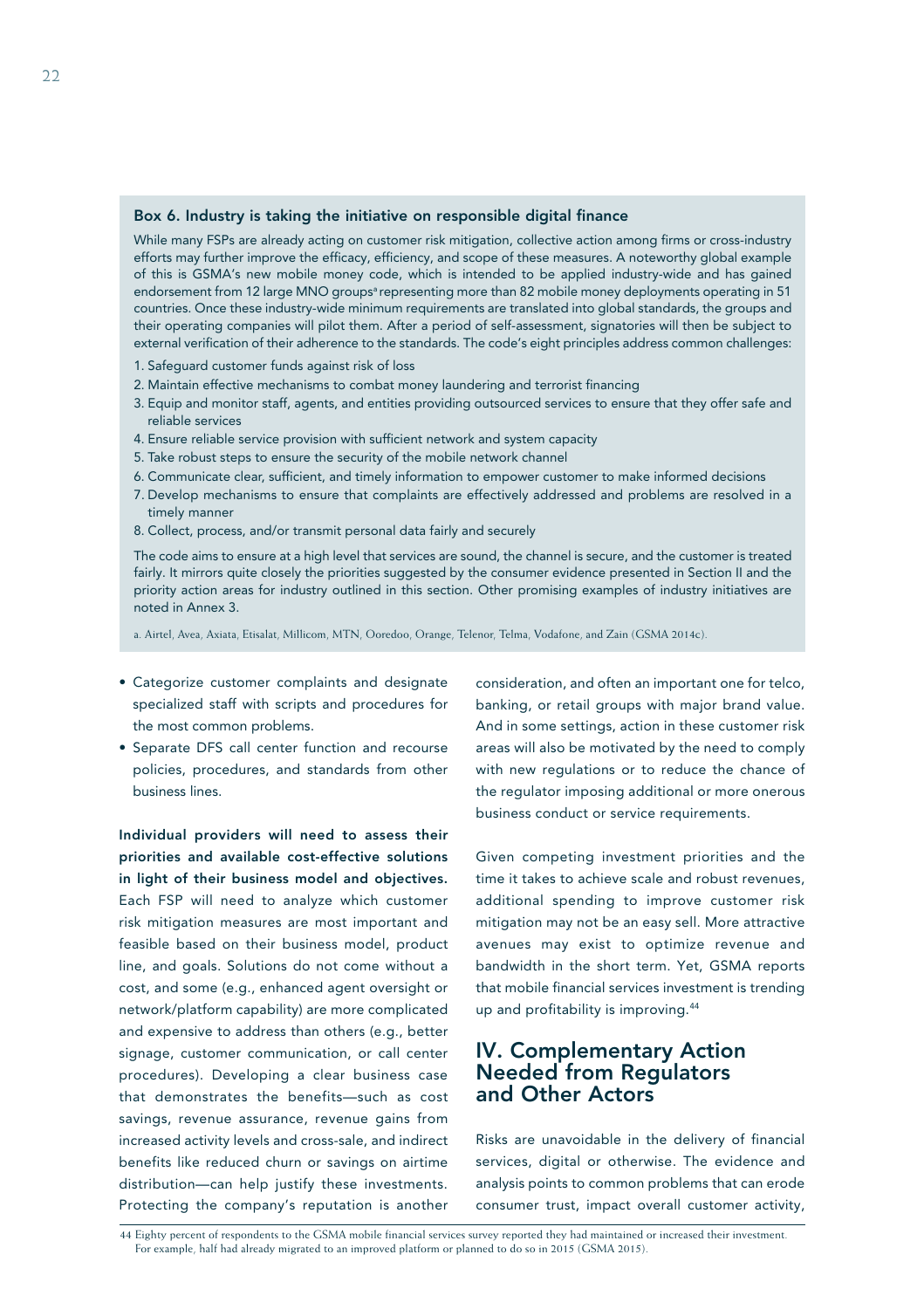and affect the pace and type of DFS growth. FSPs hold the primary responsibility for preventing and resolving customer-facing problems and may be better positioned than other parties to identify related risks and mitigate them. And indeed, the solutions landscaping research conducted for this paper suggests growing industry awareness and initiative to tackle this agenda.

However, further intervention is also needed to motivate and reinforce industry self-regulation and protect consumers. Regulators and supervisors can and should introduce balanced and well-tailored measures in support of responsible digital finance.

While growing pains are inevitable in innovative and rapidly expanding markets, some problems pose unacceptable risks to low-income and vulnerable consumers. Adequate solutions may not be readily available or they may not be widely adopted in the course of normal market development. For example, in financial markets worldwide we observe problems such as opaque product pricing and unfair contract terms that persist due to weak incentives for FSPs to address them. Other complex problems—such as tracking fast-moving fraud or maintaining adequate data security as the value chain extends—may require either substantial effort beyond what market actors are willing to invest or collective action that is difficult to organize without external support. Market conduct and consumer protection regulations aim to address such market failures.

Regulators in many markets are taking action to better understand and mitigate risks associated with different DFS products, services, and delivery channels (see Box 7). Before approving a new mobile money scheme, the Colombian Financial Superintendence requires DFS providers to submit a plan identifying consumer risks and mitigation solutions (CGAP 2014f). Countries such as Bangladesh, Pakistan, and Tanzania have put in place formal industry dialogue and coordination processes. In Kenya the regulator convenes regular

stakeholder forums to discuss market trends and issues such as FSP measures to address various types of fraud and agent compliance violations. Peru offers another relevant example of close supervisor-industry cooperation. To advance financial inclusion, the banking association launched "Modelo Peru," a private-sector project to develop an open e-money platform—also open to nonbank FSPs including telcos and microfinance institutions—that will ensure transparency (e.g., plain-language disclosure of transaction fees before PIN entry) and data security protections for the lower-income consumers it seeks to serve. This work has proceeded in close coordination with the banking supervisory agency.

Additional regulators and supervisors with financial inclusion mandates and roles—especially those charged with overseeing high-growth DFS markets—are adopting new measures (such as sector-specific rules for DFS)<sup>45</sup> and adapting existing market conduct and consumer protection regimes to respond to evolving consumer risks. Proportionate and well-enforced rules can reinforce industry risk mitigation measures and standards by codifying acceptable practices, which in turn can build consumer confidence and minimize reputation risk in DFS overall. They can ensure more consistent and widespread adherence to good practices and a more competitive marketplace. They may be needed to address gaps where consumers face significant risks but industry action falls short, whether due to weak incentives, coordination failures, or FSPs' lack of capacity and knowledge.

Development agencies and researchers can also contribute to responsible digital finance by helping fill gaps in knowledge and supporting improved identification and promotion of effective provider practices and regulation.

Providers and regulators have acknowledged that they do not understand well enough how and how frequently consumer risks impact low-income DFS market segments. They need more and better data and analysis on the incidence of different risks in different markets, business models, and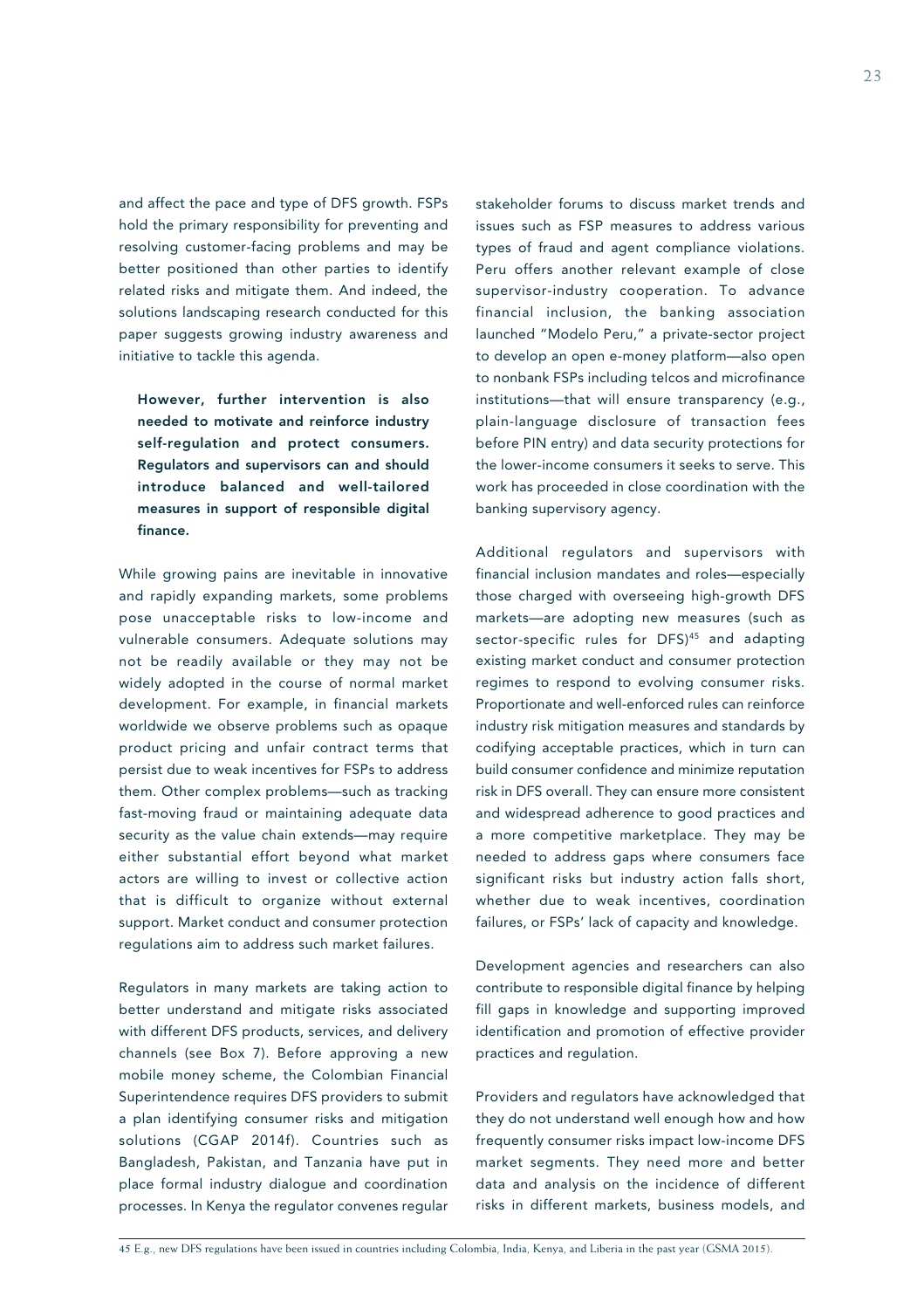### Box 7. Responsible digital finance on the agenda of regulators

Regulatory and supervisory experience in addressing DFS customer risks beyond safeguarding of customer funds<sup>a</sup> is relatively new but emerging. Recent publications by AFI and BCBS reveal substantial alignment in the topics and practices to be prioritized. AFI's 2014 guidelines for supervisors on protecting DFS consumers proposed three common objectives for regulation and supervision: (*i*) consumers receive sufficient information to make informed financial decisions; (*ii*) rules prevent unfair practices by FSPs; and (*iii*) consumers have access to recourse mechanisms to resolve disputes. The guidance focuses on six specific vulnerabilities that open DFS consumers up to risks, with associated rules or other measures to address each risk area:

- Inadequate or incomplete information—disclosure and recourse rules and standards
- Technology-related risks—minimum standards in product design
- Agent conduct—standards for agent selection, training, and oversight; incentives for good conduct; review of contract templates for agents and outsourced agent network managers; clear communication to customers that FSPs are liable for conduct of their agents
- Limited consumer exposure to and experience with new services and service providers—adequate operational risk management systems to ensure safety and soundness of the business, business model, and customer funds
- Customer data privacy concerns—rules on customer data ownership, confidentiality, collection, sharing, correction, and control mechanisms
- Third party and outsourcing—FSP retention of liability when it delivers services through telcos or agents, including responsibility for creating and maintaining an adequate complaints handling and recourse mechanism

A recent BCBS "range of practice" report examined implementation of measures relevant for DFS and financial consumer protection. For example, prudential regulators increasingly require FSPs to analyze the operational risk involved before launch of a new product, service, or delivery channel aimed at financial inclusion. Most supervisory authority respondents reported attending to cybercrime and security, disputed transactions, data security breaches specifically related to the use of mobile phones or other mobile devices, and loss of customer funds due to agent fraud. The survey also revealed several "emerging priorities" to address the most common consumer protection issues related to regulating nonbank e-money issuers or distributors, including complaints handling rules (46 percent), protection of data privacy and confidentiality (43 percent), prohibition of unfair or abusive practices (39 percent), provision to the consumer of a copy of signed agreement (39 percent), pricing transparency (29 percent), and setup of a complaints handling unit or function (29 percent).

- a. The 2013 survey covered regulatory and supervisory practices related to financial institutions that are relevant financial inclusion. BCBS received 52 valid responses representing 59 jurisdictions (including the eight-member West African Economic and Monetary Union) that were evenly spread across country income groupings.
- b. Jurisdictions commonly address safeguarding customer funds through rules regulating which providers are allowed to offer DFS, capital requirements, segregation and intermediation of funds, and other measures to protect customers' stored mobile money value by ensuring that relevant actors are solvent and maintain adequate liquidity. (See, e.g., Tarazi and Breloff 2010). Such rules are highly relevant to protesting consumers' welfare but fall outside the scope of this paper, which focuses on adequacy of product offerings, business conduct, and operational risk management.

DFS products, including on models beyond mobile money (since the available evidence is heavily skewed toward this sector). Consumer research<sup>46</sup> and mystery shopping can generate direct information on consumer perceptions and experience.47 Consumer-focused organizations can help with research and advocacy on common problems, queries, or complaints. By sourcing and applying behavioral insights, providers and regulators can find better ways to nudge consumers toward more effective self-protection and help probe beyond the overall picture of DFS growth to understand drivers of trust, uptake, and use.

# V. Toward a Responsible Digital Finance Ecosystem

DFS innovations and market developments offer exciting opportunities for lower-income people with inadequate financial service options. Along with great scope for continued expansion, there are some clear barriers if DFS is to realize its potential. All stakeholders—FSPs, other industry actors, regulators and supervisors, development agencies, consumer advocates, researchers, and consumers themselves—have a role to play in making digital finance work for the poor. DFS providers need to generate more and better solutions and proactively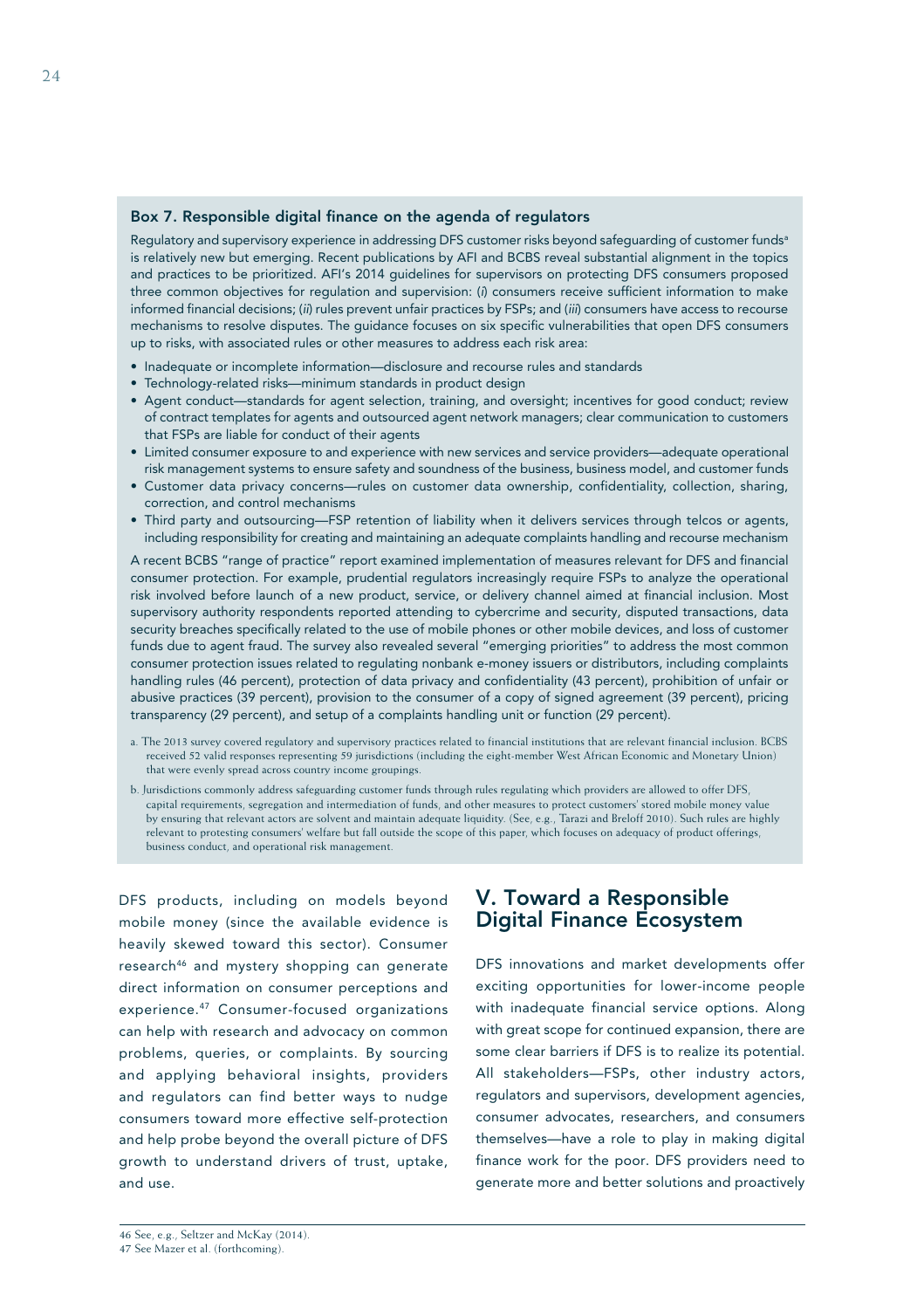adopt emerging industry standards. Regulators need to invest in deeper understanding of the business models and products, monitor evolving risks, and put in place effective and proportionate measures to reinforce industry efforts and address gaps. Governments, providers, and others need to cooperate to improve consumer awareness and capability initiatives. Consumers need more confidence, choice, and voice to self-protect and realize the gains that DFS offers them (Koning and Cohen 2015).

The success of responsible digital finance initiatives can make an important contribution to win-winwin outcomes for consumers, the providers that serve them, and societies seeking more inclusive financial systems.

# References

AFI (Alliance for Financial Inclusion). 2012. "Mobile Financial Services: Technology Risks." Bangkok: AFI Mobile Financial Services Working Group, Guideline Note, September. http://www.afi-global. org/sites/default/files/pdfimages/AFI\_MFSWG\_ guidelinenote\_TechRisks.pdf

———. 2014. "Mobile Financial Services: Consumer Protection in Mobile Financial Services." Bangkok: AFI Mobile Financial Services Working Group. Guideline Note No. 2. March. http://www.afi-global.org/sites/default/files/ publications/mfswg\_guideline\_note\_7\_consumer\_ protection\_in\_mfs.pdf

Ahmed, Wajiha, and Natalia Gomez. 2015. "Papayas and Digital Finance: Emerging Consumer Risks in Colombia." Washington D.C.: CGAP, January. http://www.cgap.org/blog/papayas-anddigital-finance-emerging-consumer-risks-colombia

Almazan, Mireya, and Nicolas Vonthron. 2014. "Mobile Money for the Unbanked. Mobile Money Profitability: A Digital Ecosystem to Drive Healthy Margins." London: GSM Association, November. http://www.gsma.com/mobilefordevelopment/wpcontent/uploads/2014/11/2014\_Mobile-moneyprofitability-A-digital-ecosystem-to-drive-healthymargins.pdf

Anthony, Leena, and Karthik Balasubramanian. 2015. "The Better Service Agents Provide, the More Business They Do." Nairobi: Helix Institute of Digital Finance, March. http://helix-institute.com/ blog/better-service-agents-provide-more-businessthey-do

Arenaza, Sonia. 2014a. "Digital Financial Services and Microfinance: State of Play. A Framing Note to Inform the Evolution of the Client Protection Standards." Washington D.C.: Accion and Smart Campaign, August. http://www. smartcampaign.org/storage/documents/Tools\_ and\_Resources/20140821\_EoS\_DfS\_MFIs.pdf

———. 2014b. "Potential Risks to Clients When Using Digital Financial Services. An Analysis Report to Inform the Evolution of the Client Protection Standards." Washington D.C.: Accion and Smart Campaign, September. http://www. smartcampaign.org/storage/documents/Tools\_ and\_Resources/EoS\_Risk\_identification\_and\_ analysis\_vSA\_AR\_LT.pdf

BCBS (Basel Committee on Banking Supervision). 2015. "Range of Practice in the Regulation and Supervision of Institutions Relevant to Financial Inclusion." Basel: BCBS, January.

Bharti Airtel. 2014. "E-commerce and E-business." Presentation. New Delhi: Bharti Airtel. http://www. slideshare.net/nitishbaweja/implementation-of-ecommerce-in-airtel

CaLP (Cash Learning Partnership). 2013. "Protecting Beneficiary Privacy. Principles and Operational Standards for the Secure Use of Personal Data in Cash and E-Transfer Programmes." Oxford: CaLP. http://www.cashlearning.org/downloads/calpbeneficiary-privacy-web.pdf

CGAP (Consultative Group to Assist the Poor). 2013a. "Fraud and Customer Protection in Mobile Money: Framing Study [Tanzania]." Unpublished. Washington D.C.: CGAP.

-. 2013b. "Electronic Payments with Limited Infrastructure. Uganda's Search for a Viable E-Payments Solution for the Social Assistance Grants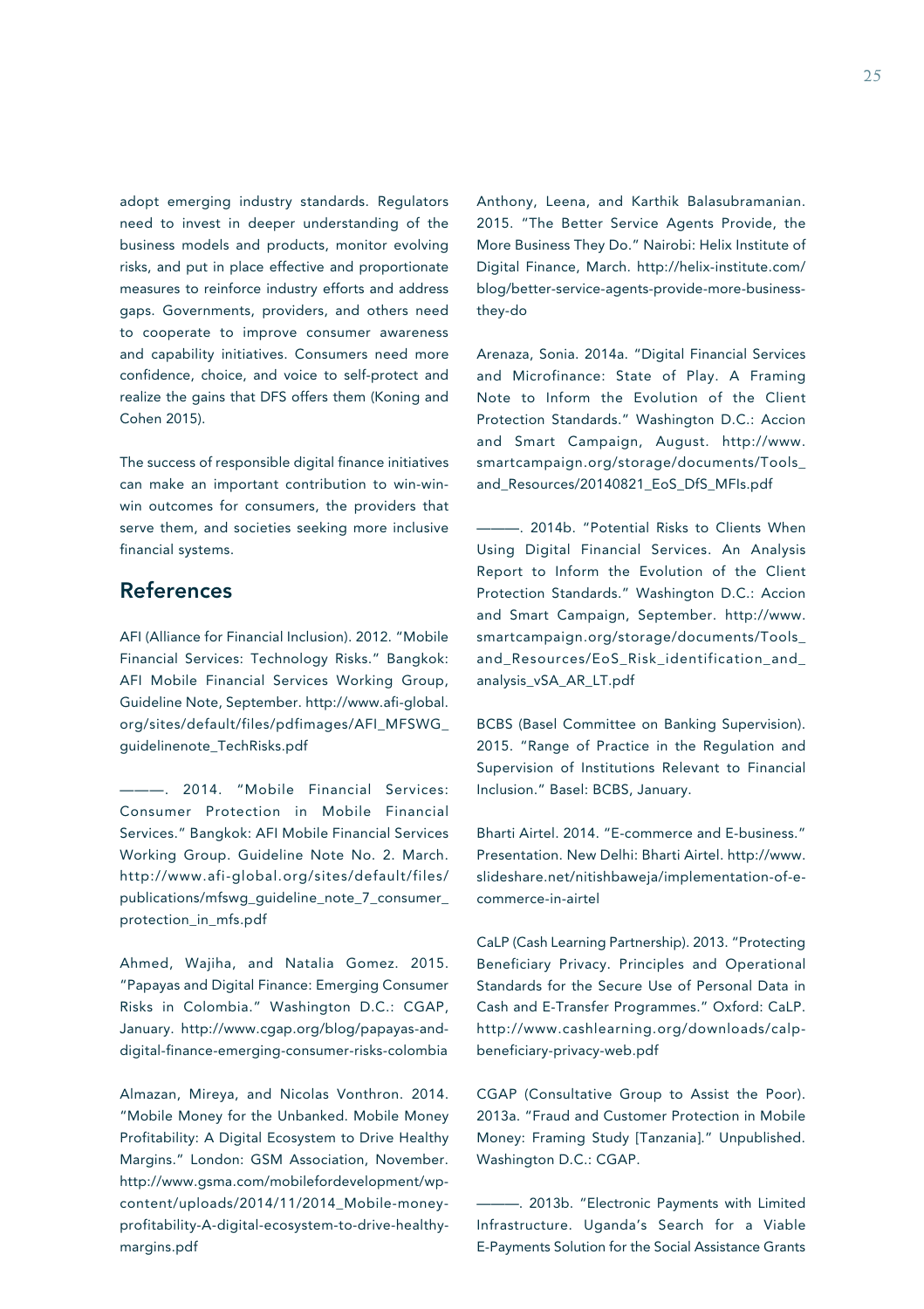for Empowerment." Washington D.C.: CGAP, March. http://www.cgap.org/sites/default/files/ eG2P\_Uganda.pdf

———. 2013c. "Helping Ti Manman Cheri in Haiti. Offering Mobile Money-Based Government-to-Person Payments in Haiti." Washington D.C.: CGAP, July. http://www.cgap.org/sites/default/files/eg2p\_ Haiti.pdf

———. 2013d. "Cash for Assets. World Food Programme's Exploration of the In-Kind to E-Payments Shift for Food Assistance in Kenya." Washington D.C.: CGAP, September. http://www. cgap.org/sites/default/files/eG2P\_Kenya.pdf

-. 2013e. "Striving for E-payments at Scale. The Evolution of the Pantawid Pamilyang Pilipino Program in the Philippines." Washington D.C.: CGAP, November. http://www.cgap.org/sites/default/files/ eG2P\_Philippines.pdf

———. 2014a. "Financial Inclusion for the Poorest Women in Pakistan." Presentation. Washington, D.C.: CGAP, 10 January. http://www.slideshare.net/CGAP/ financial-inclusion-for-the-poorest-women-in-pakistan

———. 2014b. "Mobile Payments Infrastructure Access and Its Regulation: USSD." Commissioned to Genesis Analytics. Washington D.C.: CGAP, May. http://www.cgap.org/sites/default/files/Working-Paper-Mobile-Payments-Infrastructure-Access-and-Its-Regulation-May-2014.pdf

-. 2014c. "Emerging Consumer Risks in Digital Financial Services in Uganda." CGAP Country Case Study. Washington D.C.: CGAP, October.

 $-$ . 2014d. "Emerging Consumer Risks in Digital Financial Services in the Philippines." CGAP Country Case Study. Washington D.C.: CGAP, October.

———. 2014e. "Emerging Consumer Risks in Digital Financial Services in Bangladesh." CGAP Country Case Study. Washington D.C.: CGAP, October.

-. 2014f. "Emerging Risks to Consumer Protection in Branchless Banking: Key Findings from Colombia Case Study." CGAP Country Case Study. Washington D.C.: CGAP, December. http://www.cgap.org/sites/ default/files/Working-Paper-Colombia-Emerging-Risks-to-Consumer-Protection-Dec-2014.pdf

CGAP, MicroSave, and BFA (Bankable Frontier Associates). 2014. "Consumer Protection and Emerging Risks in Digital Financial Services. Perspective from Bangladesh, Uganda, Colombia, and the Philippines." Presented at the Responsible Finance Forum in Perth, Australia, 28 August. https:// www.responsiblefinanceforum.org/wp-content/ uploads/140828\_CGAP-Presentation.pdf

Chapman, Megan, and Rafael Mazer. 2013. "Making Recourse Work for the Base-of-the-Pyramid Financial Consumers." Focus Note 90. Washington D.C.: CGAP, December. http://www.cgap.org/sites/default/files/ Focus-Note-Making-Recourse-Work-for-Base-of-the-Pyramid-Financial-Consumer-Dec-2013\_1.pdf

Chen, Gregory, and Pial Islam. 2014. "Bangladesh Consumer Insights: Is a Transition to Mobile Wallets Underway?" Presentation. Washington, D.C.: CGAP and pi Strategy, March. http://www.slideshare.net/ CGAP/is-a-transition-to-mobile-wallets-underway-inbangladesh

Chen, Gregory, and Xavier Faz. 2015. "The Potential of Digital Data: How Far Can It Advance Financial Inclusion?" Focus Note 100. Washington D.C.: CGAP, January. http://www.cgap.org/sites/default/ files/Focus-Note-The-Potential-of-Digital-Data-Jan-2015\_1.pdf

Cook, Tamara, and Claudia McKay. 2015. "How M-Shwari Works: The Story So Far." Forum 10. Washington, D.C.: CGAP and FSD Kenya.

De Koker, Louis, and Nicola Jentzsch. 2013. "Financial Inclusion and Financial Integrity: Aligned Incentives?" *World Development*, vol. 44, issue C: 267–80. http://econpapers.repec.org/article/eeewdevel/ v\_3a44\_3ay\_3a2013\_3ai\_3ac\_3ap\_3a267-280.htm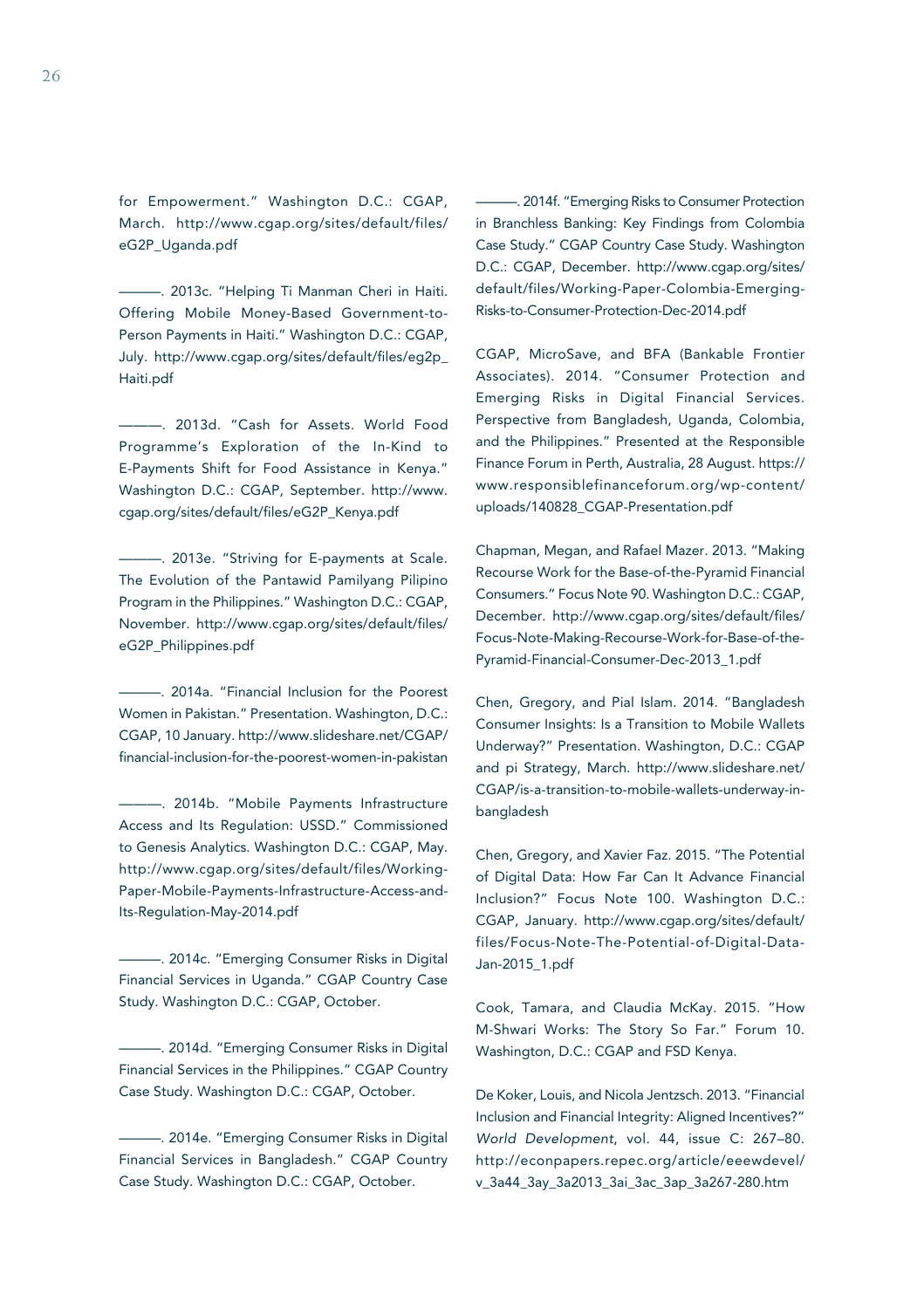Dias, Denise, and Katharine McKee. 2010. "Protecting Branchless Banking Consumers: Policy Objectives and Regulatory Options." Focus Note 64. Washington, D.C.: CGAP. http://www.cgap.org/gm/ document-1.9.47443/FN64.pdf

Di Castri, Simone. 2014. "Mobile Money Users at Center of New GSMA Code of Conduct." Blog. Washington D.C.: CGAP, November. http://www. cgap.org/blog/mobile-money-users-center-newgsma-code-conduct

EIB (European Investment Bank) and UNCDF (United Nations Capital Development Fund). 2014. "Digital Financial Services in Africa: Beyond the Kenyan Success Story." Luxembourg: EIB, December. http:// www.eib.org/attachments/country/study\_digital\_ financial services in africa en.pdf

Gilman, Lara, and Michael Joyce. 2012. "Managing the Risk of Fraud in Mobile Money." London: GSMA, October. http://www.gsma. com/mobilefordevelopment/wp-content/ uploads/2012/10/2012\_MMU\_Managing-the-risk-offraud-in-mobile-money.pdf

GPFI (Global Partnership for Financial Inclusion). 2014. "Issues Paper: Digital Financial Inclusion and the Implications for Customers, Regulators, Supervisors and Standard-Setting Bodies." 2nd GPFI Conference on Standard-Setting Bodies and Financial Inclusion: Standard Setting in the Changing Landscape of Digital Financial Inclusion. Basel, 30–31 October. http://www.gpfi.org/sites/ default/files/documents/Issues%20Paper%20for%20 GPFI%20BIS%20Conference%20on%20Digital%20 Financial%20Inclusion.pdf

Grameen Foundation, GSMA, and InterMedia. 2014. "Use of Mobile Financial Services among Poor Women in Rural India and the Philippines." Case Study. Washington D.C.: Grameen Foundation, February. http://www.gsma.com/mobilefordevelopment/wpcontent/uploads/2014/07/Use-of-Mobile-Financial-Services-Among-Poor-Women-in-Rural-India-andthe-Philippines.pdf

GSMA (GSM Association). 2012. "Mobile Privacy Principles. Promoting a User-Centric

Privacy Framework for the Mobile Ecosystem." London: GSMA, March. http://www.gsma.com/ publicpolicy/wp-content/uploads/2012/03/ gsmaprivacyprinciples2012.pdf

-. 2014a. "2013 State of the Industry Report on Mobile Financial Services for the Unbanked." London: GSMA, February. http://www.gsma.com/ connectedwomen/wp-content/uploads/2014/02/ SOTIR\_2013.pdf

———. 2014b. "Mobile Privacy: Consumer Research Insights and Considerations for Policymakers." London: GSMA, February.

- 2014c. "Code of Conduct for Mobile Money Providers." London: GSMA, November. http://www. gsma.com/mobilefordevelopment/wp-content/ uploads/2014/11/Code-of-Conduct-for-Mobile-Money-Providers.pdf

———. 2014d. "Mobile Money Risk Toolkit." London: GSMA, June.

———. 2014e. "Smartphones to Account for Two Thirds of World's Mobile Market by 2020 Says New GSMA Intelligence Study." London: GSMA, September. http://www.gsma.com/newsroom/pressrelease/smartphones-account-two-thirds-worldsmobile-market-2020/

———. 2015. "2014 State of the Industry Report on Mobile Financial Services for the Unbanked." London: GSMA, February. http://www.gsma. com/mobilefordevelopment/wp-content/ uploads/2015/03/SOTIR\_2014.pdf

Hanouch, Michel, and Gregory Chen. 2015. "Promoting Competition in Mobile Payments: The Role of USSD." Brief. Washington D.C.: CGAP, February. http://www.cgap.org/sites/default/files/ Brief-The-Role-of-USSD-Feb-2015.pdf

Helix Institute of Digital Finance. 2014a. "Agent Network Accelerator Surveys." See country reports 2013 for Uganda, Kenya, Tanzania, Nigeria, Bangladesh, and Indonesia. Nairobi: Helix Institute of Digital Finance, January. http://www.helix-institute. com/data-and-insights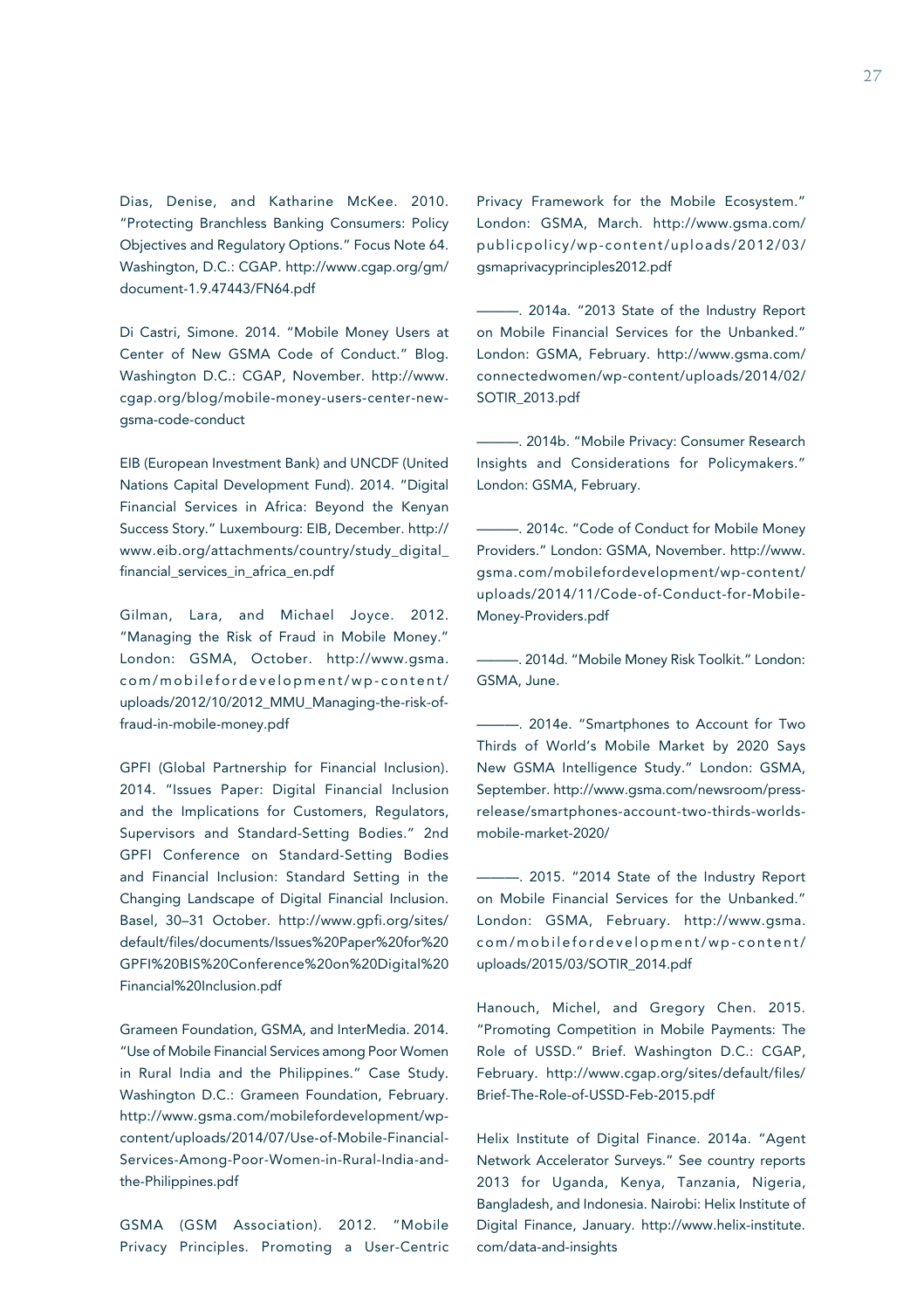-. 2014b. "Emerging Trends for Mobile Money Agent Networks & Implications on Client Protection." Nairobi: Helix Institute of Digital Finance, May. http://www.helix-institute.com/data-and-insights/ emerging-trends-mobile-money-agent-networksimplications-client-protection

ID3 (Institute for Data Driven Design). 2014. "The Windhover Principles for Digital Identity, Trust and Data." Boston: ID3, November. https://idcubed.org/ home page feature/windhover-principles-digitalidentity-trust-data/

Imaeva, Guzelia, Irina Lobanova, and Olga Tomilova. 2014. "Financial Inclusion in Russia: The Demand-Side Perspective." Moscow: CGAP, August. http://www. cgap.org/sites/default/files/Working-Paper-Financial-Inclusion-in-Russia-Aug-2014.pdf

IMTFI (Institute for Money, Technology & Financial Inclusion). 2013. "Digital Payment Client Uptake: Warning Signs." Irvine, Calif.: IMTFI, June. http:// www.imtfi.uci.edu/files/docs/2013/imtfi-dpcu-digitalloresFINAL.pdf

Indiatimes. 2015. "Mobile Payment Startups and Banks Use Technology to Tap Rural India." *The Economic Times of India*. Gurgaon: Indiatimes. http:// articles.economictimes.indiatimes.com/2015-01-01/ news/57581220\_1\_bank-accounts-state-bank-ezetap

InterMedia. 2014. "Financial Inclusion Insights (FII) Reports." See reports for Bangladesh, India, Pakistan, Kenya, Nigeria, Tanzania and Uganda. Washington D.C.: InterMedia. http://finclusion.org/fii-blog/fiireports/

———. 2015. "Financial Inclusion Insights (FII) Data." Bangladesh, Pakistan, Kenya, Tanzania, Uganda, Rwanda, Ghana. Washington D.C.: InterMedia.

IPC (Information and Privacy Commissioner). 2011. "Privacy by Design. The 7 Foundational Principles." Toronto: IPC. https://www.ipc.on.ca/images/Resourc es/7foundationalprinciples.pdf

ISF (Information Security Forum). 2014. "The 2014 Standard of Good Practice for Information Security."

London: ISF. https://www.securityforum.org/ shop/p-71-173

ISO (International Organization for Standardization). 2015. "ISO/DIS 12812-1. Core Banking—Mobile Financial Services, Part 1: General Framework." Geneva: ISO. http://www.iso.org/iso/catalogue\_ detail?csnumber=59844

ITU (International Telecommunication Union). 2014. "Regulation and Consumer Protection in a Converging Environment." Geneva: ITU, March. https://www.itu.int/ITU-D/finance/Studies/consumer\_ protection.pdf

Jumah, Jaqueline. 2015. "The 'I Don't Have Enough Float' Quandary!" Blog. Nairobi: Helix Institute of Digital Finance, February. http://helix-institute.com/ blog/%E2%80%9Ci-don%E2%80%99t-have-enoughfloat%E2%80%9D-quandary

Koning, Antonique, and Monique Cohen. 2015. "Enabling Customer Empowerment: Choice, Use, Voice." Brief. Washington D.C.: CGAP, April. http:// www.cgap.org/sites/default/files/Brief-Enabling-Customer-Empowerment-Mar-2015\_0.pdf

Lake, Andrew J. 2013. "Risk management in Mobile Money: Observed Risks and Proposed Mitigants for Mobile Money Operators." Washington D.C.: International Monetary Fund. http://www.ifc. org/wps/wcm/connect/37a086804236698d822 0ae0dc33b630b/Tool+7.1.+Risk+Management. pdf?MOD=AJPERES

Lamb, Jason, and Sacha Polverini. 2015. "Assessing Risk in Digital Payments. Special Report Financial Services for the Poor." Seattle: Bill & Melinda Gates Foundation, February. https://docs.gatesfoundation. org/documents/Assessing%20risk%20in%20 digital%20payments%20FSP.pdf

Lauer, Kate, and Timothy Lyman. 2015. "Digital Financial Inclusion: Implications for Customers, Regulators, Supervisors, and Standard-Setting Bodies." Brief. Washington D.C.: CGAP, February. http://www.cgap.org/sites/default/files/Brief-Digital-Financial-Inclusion-Feb-2015.pdf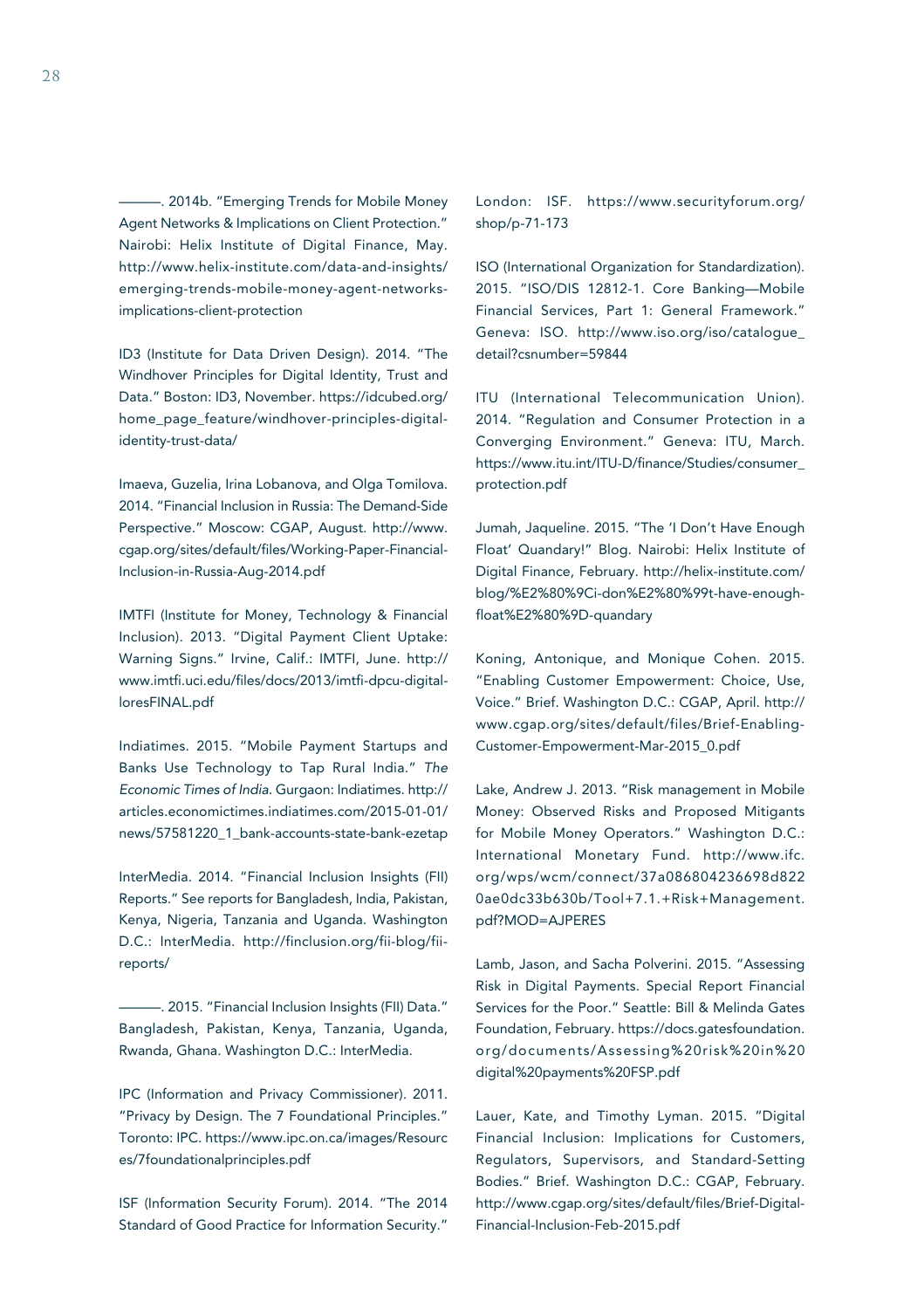Lubitz, Lenny. 2008. "5 ATM Scams That Can Break the Bank." Oakland: Investopedia. http://www. investopedia.com/articles/pf/08/avoid-atm-scamsatm-fraud.asp

Lyman, Timothy, Stefan Staschen, and Olga Tomilova. 2013. "Landscaping Report: Financial Inclusion in Russia." Brief. Washington D.C.: CGAP, January. http://www.cgap.org/publications/landscapingreport-financial-inclusion-russia

Mas, Ignacio, and David Porteous. 2014. "How the Spread of Smartphones Will Open up New Ways of Improving Financial Inclusion." Blog. Washington D.C.: The Brookings Institution, 2 December. http://www.brookings.edu/blogs/techtank/ posts/2014/12/2-smartphones-financial-inclusion

Matthews, Brett. 2014. "Oral Information Management Tools: Lighting the Path to Financial Inclusion." Toronto: My Oral Village, October. http://savings-revolution.org/doclib/Oral%20 Information%20Management%20Tools%2010%2014. pdf

Mazer, Rafael. 2015. "USSD Access: A Gateway and Barrier to Effective Competition." Blog. Washington D.C.: CGAP, February. http://www.cgap.org/ blog/ussd-access-gateway-and-barrier-effectivecompetition

Mazer, Rafael, and Silvia Baur. 2014. "Merchant Incentives in the Shift to Cashless Food Aid." Blog. Washington D.C.: CGAP, November. http://www. cgap.org/blog/merchant-incentives-shift-cashlessfood-aid

Mazer, Rafael, Jessica Carta, and Michelle Kaffenberger. 2014. "Informed Consent: How Do We Make It Work for Mobile Credit Scoring?" Washington, D.C.: CGAP, August. http://www.cgap. org/sites/default/files/Working-Paper-Informed-Consent-in-Mobile-Credit-Scoring-Aug-2014.pdf

Mazer, Rafael, Xavier Gine, and Cristina Martinez. Forthcoming. "Mystery Shopping for Financial Services Technical Guide." Washington D.C.: CGAP.

McCaffrey, Mike, and Evelyne Matibe. 2014. "The Status of Agents in Kenya: Proliferation, Dominance, Evolution and Impact." Nairobi: The Helix Institute of Digital Finance, June. http://www.helix-institute.com/ blog/status-agents-kenya-proliferation-dominanceevolution-impact

McCaffrey, Mike, and Maha Khan. 2014. "Bangladesh Pioneering Unique Models & Innovations for Agent Networks." Nairobi: The Helix Institute of Digital Finance, November. http://helix-institute.com/blog/ bangladesh-pioneering-unique-models-innovationsagent-networks

McKee, Katharine, Estelle Lahaye, and Antonique Koning. 2011. "Responsible Finance: Putting Principles to Work." Focus Note 73. Washington D.C.: CGAP, September. http://www.cgap.org/ sites/default/files/Focus-Note-Responsible-Finance-Putting-Principles-to-Work-Sep-2011.pdf

MTN Uganda. 2014. "MTN Group Interim Results for the Period Ending 30th June 2014 Show Continued Improvement for MTN Uganda as It Reaches the 10 Million Subscriber Landmark." Press release, 7 August. Kampala: MTN Uganda. http://www.mtn. co.ug/About-MTN/News-Room/2014/August/MTN-Group-Interim-results-for.aspx

Mudiri, Joseck L. 2012. "Fraud in Mobile Financial Services." Luknow, India: MicroSave, December. http://www.ifc.org/wps/wcm/connect/42f4348042 366eee8309af0dc33b630b/7.5+Fraud\_in\_Mobile\_ Financial\_Services\_JMudiri.pdf?MOD=AJPERES

Noor, Wameek, and Leesa Shrader. 2015. "Telenor's Shared Agents: Digital Finance Catalyst for Bangladesh?" Blog. Washington D.C.: CGAP, February. http://www.cgap.org/blog/ telenor%E2%80%99s-shared-agents-digital-financecatalyst-bangladesh

OECD (Organisation for Economic Co-operation and Development). 2011. "G20 High-level Principles on Financial Consumer Protection." Paris: OECD, October. http://www.oecd.org/daf/fin/financialmarkets/48892010.pdf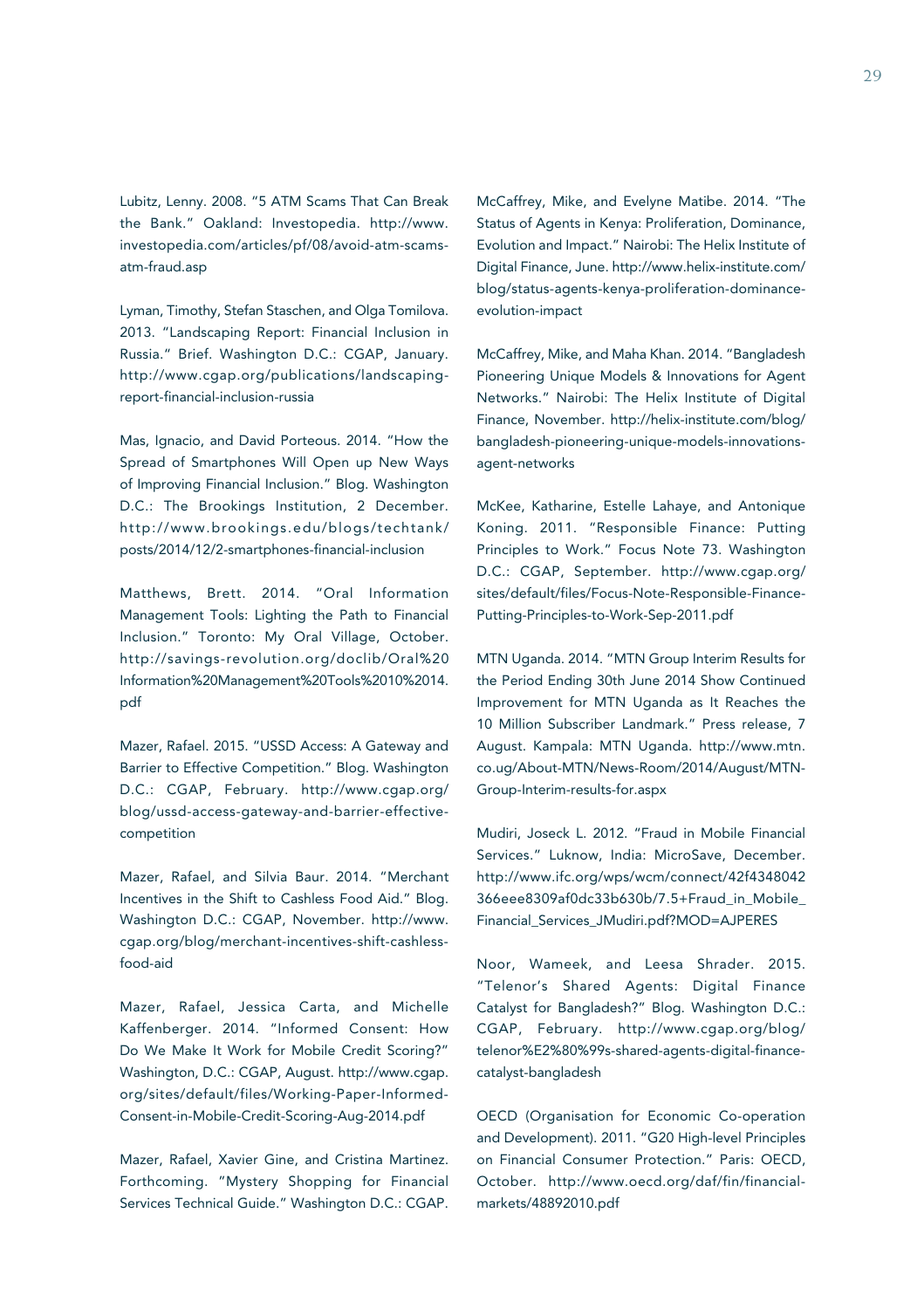-. 2014. "Effective Approaches to Support the Implementation of the Remaining G20/OECD High-level Principles on Financial Consumer Protection." Paris: OECD, September. http:// www.oecd.org/daf/fin/financial-education/G20- OECD-Financial-Consumer-Protection-Principles-Implementation-2014.pdf

Ogwal, Isaac. 2014. "Survival of the Fittest: The Evolution of Frauds in Uganda's Mobile Money Market." Blog. Luknow, India: MicroSave, August. http://blog.microsave.net/survival-of-the-fittestthe-evolution-of-frauds-in-ugandas-mobile-moneymarket-part-i/

———. 2015. "Uganda: Tracing the Customer Journey." New York: UNCDF MM4P, February. http://www.uncdf.org/sites/default/files/Documents/ bn2\_uganda\_v7.pdf

Parada, Marcia, and Greta Bull. 2014. "In the Fast Lane: Innovations in Digital Finance." Washington D.C.: International Finance Corporation, May. http://www.ifc.org/wps/wcm/ connect/d2898b80440daa039453bc869243d457/ In+The+Fast+Lane+-+Innovations+in+Digital+Finan ce+IFC.pdf?MOD=AJPERES

PCI SSC (Payment Card Industry Security Standards Council). 2015. "PCI SSC Data Security Standards." Wakefield: PCI SSC. https://www. pcisecuritystandards.org/security\_standards/index. php

Radcliffe, Daniel, and Rodger Voorhies. 2012. "The Digital Pathway to Financial Inclusion." Seattle: Bill & Melinda Gates Foundation, December.

Seltzer, Yanina, and Claudia McKay. 2014. "What Human-Centered Design Means for Financial Inclusion." Washington D.C.: CGAP, October. http:// www.cgap.org/sites/default/files/CGAP\_Insights\_ into\_Action\_final.pdf

Shrader, Leesa. 2015. "Digital Finance in Bangladesh: Where Are All the Women?" Blog. Washington D.C.: CGAP, February. http://www.cgap.org/blog/digitalfinance-bangladesh-where-are-all-women

Tarazi, Michael, and Paul Breloff. 2010. "Nonbank E-Money Issuers: Regulatory Approaches to Protecting Customer Funds." Focus Note 63. Washington D.C.: CGAP, July. http://www.cgap. org/sites/default/files/CGAP-Focus-Note-Nonbank-E-Money-Issuers-Regulatory-Approaches-to-Protecting-Customer-Funds-Jul-2010.pdf

Tigo Ghana. 2015. "Process of Complaints Handling." Accra: Tigo Ghana. http://www.tigo.com.gh/people/ process-complaints-handling

Ubani, E. C., and I. C. Nwakanma. 2013. "Effectiveness of Maintenance Policies for Cellular System Infrastructure Project." *International Journal of Scientific Engineering and Technology*, 2(10): 953– 60, October. http://ijset.com/ijset/publication/v2s10/ IJSET\_2013\_1004.pdf

World Bank. 2014. "Diagnostic Reviews of Consumer Protection and Financial Literacy." Diagnostic Reviews for Rwanda, Pakistan, Kyrgyz Republic, Indonesia and the Philippines. Washington D.C.: World Bank. http:// responsiblefinance.worldbank.org/diagnostic-reviews

———. 2015. "Paraguay Diagnostic Review of Consumer Protection and Financial Literacy, Volume 1. Key Findings and Recommendations." Washington D.C.: World Bank, January. http://responsiblefinance. worldbank.org/~/media/GIAWB/FL/Documents/ Diagnostic-Reviews/Paraguay-CPFL-DiagReview-Volume-I-FINAL.pdf

———. Forthcoming. "Zimbabwe Diagnostic Review of Consumer Protection and Financial Literacy, Volume 1. Key Findings and Recommendations." Washington D.C.: World Bank.

Wright, Graham. 2013. "Why Rob Agents? Because That's Where the Money Is." Blog. Luknow, India: MicroSave, August. http://blog.microsave.net/whyrob-agents-because-thats-where-the-money-is/

———. 2014. "Over the Counter Transactions— Liberation or a Trap? Part III." Blog. Luknow, India: MicroSave, December. http://blog.microsave.net/ over-the-counter-transactions-liberation-or-a-trappart-iii/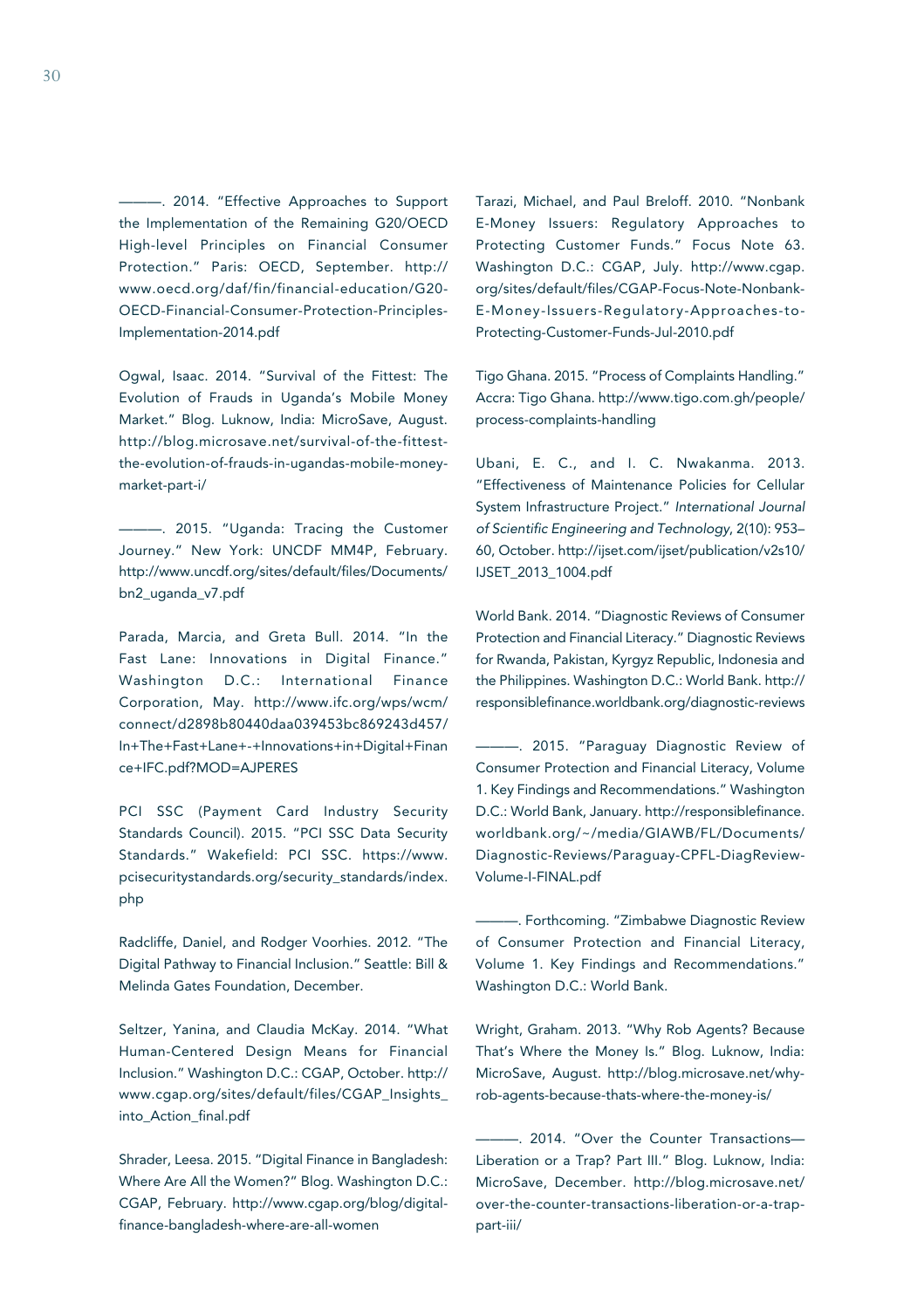Zetterli, Peter. 2015. Tanzania: Africa's Other Mobile Money Juggernaut. Blog. Washington, D.C.: CGAP, March. http://www.cgap.org/blog/tanzania-africa'sother-mobile-money-juggernaut

Zimmerman, Jamie, and Eric Tyler. 2014. "How Responsible Is Digital Finance? 10 Global Insights." Blog. Washington D.C.: CGAP, December. http:// www.cgap.org/blog/how-responsible-digital-finance-10-global-insights

Zimmerman, Jamie, Kristy Bohling, and Sarah Rotman Parker. 2014. "Electronic G2P Payments: Evidence from Four Lower-Income Countries." Focus Note 93. Washington, D.C.: CGAP, May. http://www.cgap. org/sites/default/files/Focus-Note-Electronic-G2P-Payments-April-2014.pdf

Zollmann, Julie. 2014. "Kenya Financial Diaries: Shilingi Kwa Shilingi—The Financial Lives of the Poor." Nairobi: FSD Kenya, August. http://www. fsdkenya.org/pdf\_documents/14-08-08\_Financial\_ Diaries\_report.pdf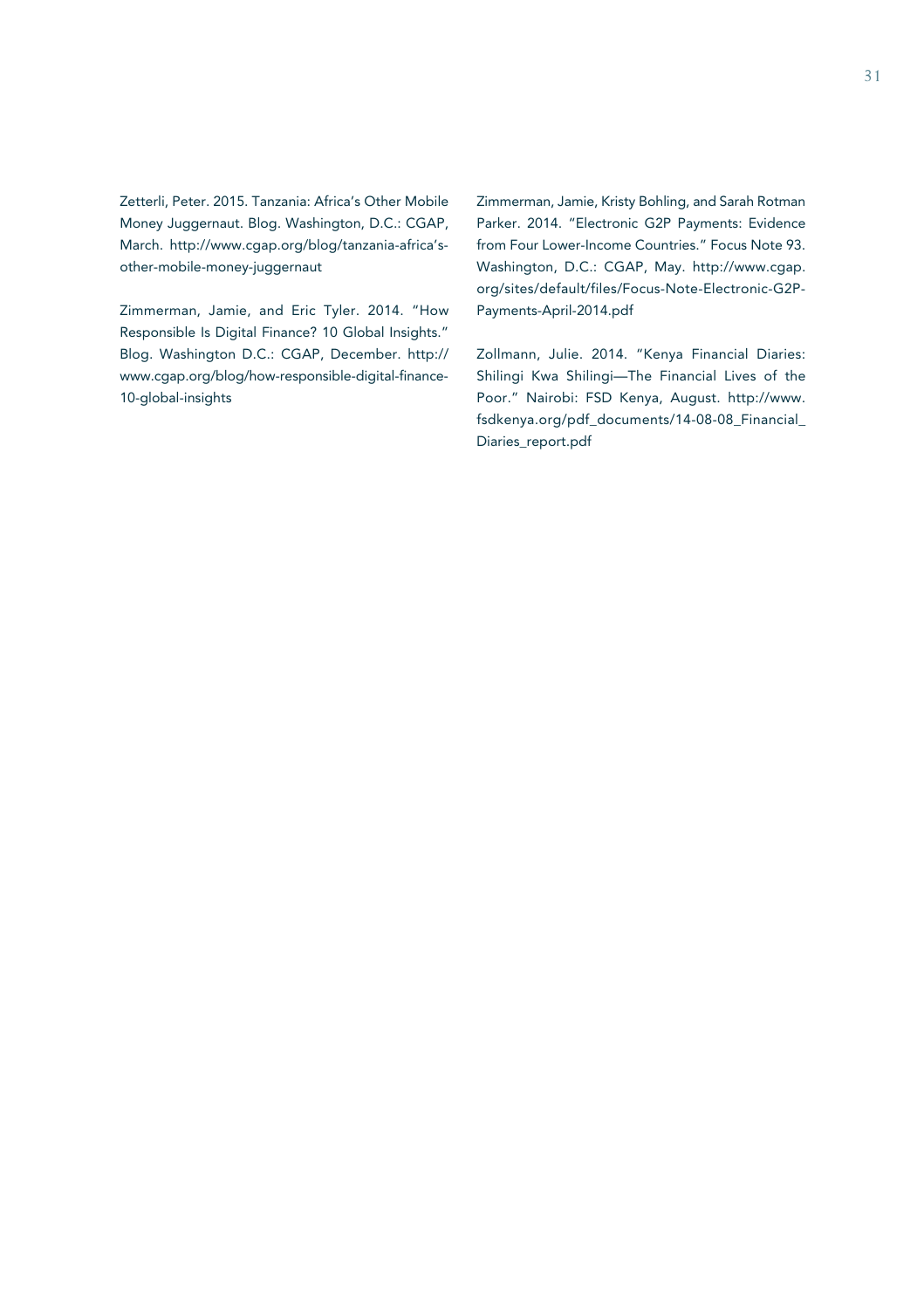| <b>Advanced services</b>               | See Value-added services                                                                                                                                                                                                                                                                                                                                                                                                                                                                                                                                                                                                                                                                                                                               |
|----------------------------------------|--------------------------------------------------------------------------------------------------------------------------------------------------------------------------------------------------------------------------------------------------------------------------------------------------------------------------------------------------------------------------------------------------------------------------------------------------------------------------------------------------------------------------------------------------------------------------------------------------------------------------------------------------------------------------------------------------------------------------------------------------------|
| Check digit                            | A check digit is a number that is added to the end of a customer's phone number to<br>create their account number. If a sender enters the wrong phone number by accident,<br>it is likely that the check digit will not match, thus reducing wrong transactions.                                                                                                                                                                                                                                                                                                                                                                                                                                                                                       |
| Customer risk                          | The possibility that a customer will experience harm that includes financial loss,<br>lack of access to own accounts or stored value, unfair, abusive, or discriminatory<br>conduct from FSP staff, agents, or outsourced service providers, or exposure to<br>other immediate or future risks such as loss of privacy and security of personal<br>data, harassment by private parties or government-affiliated entities or individuals,<br>unaware involvement in illegal activity, etc.                                                                                                                                                                                                                                                              |
| Digital financial services<br>(DFS)    | There is no common widely used definition of DFS. This paper defines DFS broadly<br>to include the full range of products (including digital transfers, payments, stored<br>value, savings, insurance, credit, and more), channels (such as mobile phones and<br>ATMs), and providers including mobile network operators (MNOs or "telcos"), banks,<br>nonbank financial institutions, and e-money issuers, retailers, post offices, and others.                                                                                                                                                                                                                                                                                                       |
| Financial customer/user/<br>consumer   | This paper uses the terms "customers" and "users" interchangeably to refer to those<br>who use one or more DFS. "Consumers" is a broader term as it includes potential<br>users who may also face certain risks, such as lack of transparency as they shop for<br>DFS, and whose trust and behavior may be affected by experience reported by users.                                                                                                                                                                                                                                                                                                                                                                                                   |
| Financial service providers<br>(FSP)   | Financial service providers (FSPs) include mobile network operators (MNOs)<br>or "telcos," banks, nonbank financial institutions, e-money issuers, retailers,<br>post offices, and others. Note that many would not traditionally be considered<br>"financial institutions." Note also that one FSP entity (e.g., a bank) may own one<br>or more other FSPs (e.g., e-money issuers).                                                                                                                                                                                                                                                                                                                                                                   |
| Fraud                                  | Fraud is "the intentional and deliberate action undertaken by players in the DFS<br>ecosystem aimed at deriving gain (cash or e-money) and/or denying other players<br>revenue and/or damaging the reputation of other stakeholders" (Mudiri 2012).                                                                                                                                                                                                                                                                                                                                                                                                                                                                                                    |
| Mobile financial services              | Mobile money plus other mobile-delivered services such as bill pay, savings,<br>insurance, and credit.                                                                                                                                                                                                                                                                                                                                                                                                                                                                                                                                                                                                                                                 |
| Mobile money                           | Use of the mobile phone and a network of transaction points outside of bank<br>branches to transfer money and make payments (GSMA 2015).                                                                                                                                                                                                                                                                                                                                                                                                                                                                                                                                                                                                               |
| Mobile money wallets                   | Also referred to as e-wallets or digital wallets, these are money accounts that<br>allow stored value and are accessed through the mobile phone.                                                                                                                                                                                                                                                                                                                                                                                                                                                                                                                                                                                                       |
| Mystery shopping                       | Mystery shopping is an exercise used to measure the adequacy of practices<br>relative to disclosure and information provision, sales, business conduct, complaints<br>handling, etc. Mystery shopping involves training actual or potential consumers to<br>fill a certain profile. The shoppers then conduct one or more real-life shopping visits<br>(which might include assessment of service options only or actual registration or<br>receipt/purchase of a financial service) to one or multiple FSP points of service.                                                                                                                                                                                                                         |
| Network/platform problems              | Network or platform problems take many forms: the customer's phone may not<br>be able to connect to the base station due to a network failure; mobile network<br>congestion may block the connection between the phone and the platform;<br>platform congestion may limit the number of concurrent transactions; or there<br>may be downtimes with third-party service providers using the mobile money<br>platform to offer services, such as for retail payments or hospital fee payments. In<br>addition, for USSD-based systems, the time allowed per USSD session is generally<br>limited. If the transaction times out before completion, many customers mistakenly<br>believe the network is down when in fact the USSD session has terminated. |
| Over-the-counter<br>transactions (OTC) | Over-the-counter (OTC) transactions occur when customers do P2P by transacting<br>in cash with an agent who executes the electronic payment on their behalf.                                                                                                                                                                                                                                                                                                                                                                                                                                                                                                                                                                                           |
| Responsible digital finance            | As applied to DFS, the term "responsible" in this paper refers to product features,<br>business processes, and policies that protect customers and balance their interests<br>and benefits with providers' long-term viability (McKee et al. 2011).                                                                                                                                                                                                                                                                                                                                                                                                                                                                                                    |
| Value-added services/<br>products      | Most DFS providers offer first-generation services and products such as cash-in<br>and cash-outs, P2P transfers, and airtime top-ups, while a few are experimenting<br>with second-generation products or value-added products, such as savings, loans,<br>microinsurance, P2B transfers, bill payments, consumer product financing, salary                                                                                                                                                                                                                                                                                                                                                                                                            |

disbursements, e-commerce, and pensions (EIB 2014).

# Annex 1: Glossary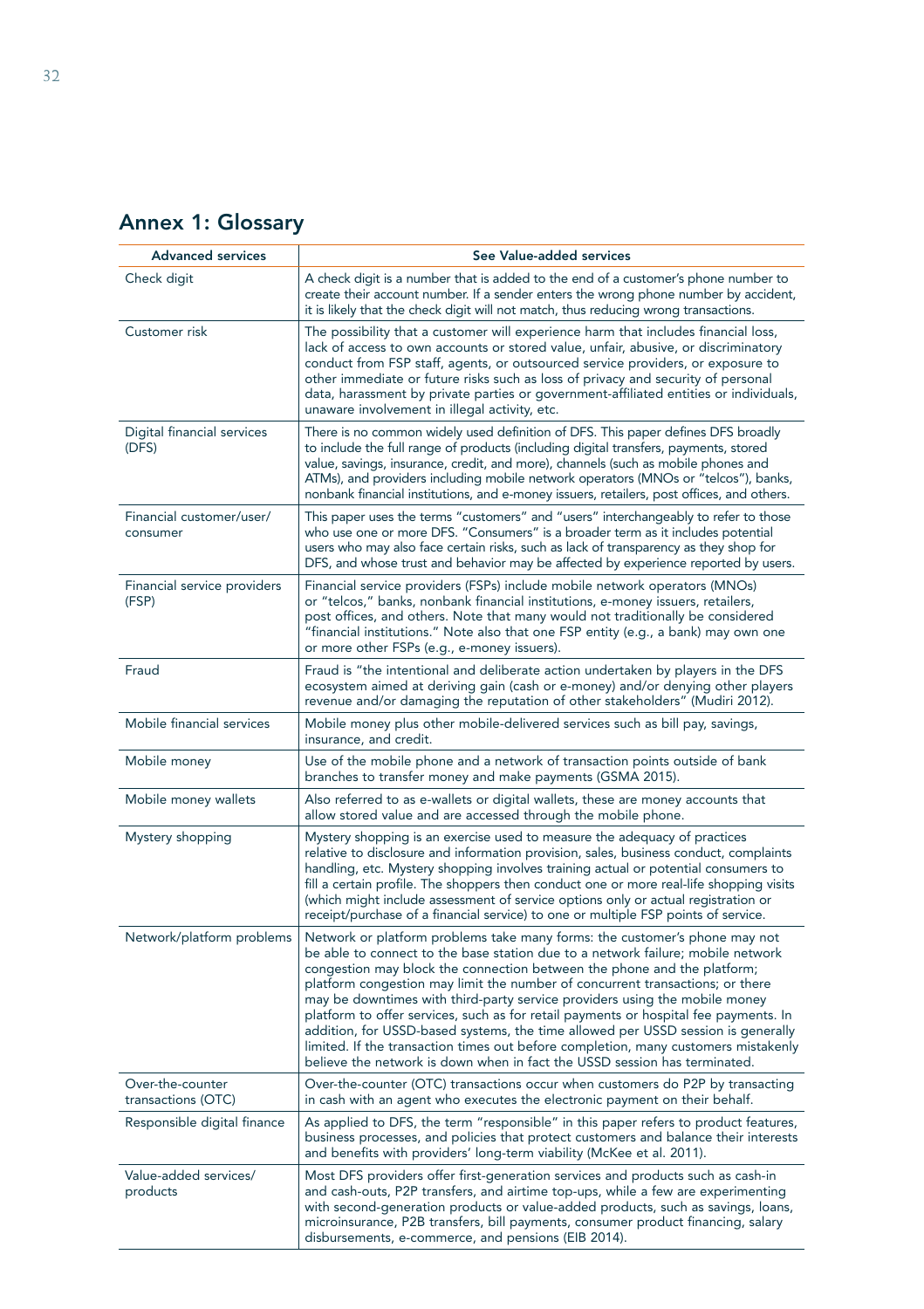# Annex 2: Findings from the FII Surveys: Problems Customers Experience and Their Use of Recourse

|                                                                   | <b>Bangladesh<sup>ª</sup></b> | Ghana | Kenya | <b>Pakistan</b> | Rwanda | <b>Tanzania</b> | <b>Uganda</b> |
|-------------------------------------------------------------------|-------------------------------|-------|-------|-----------------|--------|-----------------|---------------|
| Total who report<br>experiencing at<br>least one problem          | 22%                           | 59%   | 87%   | 19%             | 53%    | 69%             | 81%           |
| Percent who experienced each problem in the past six months       |                               |       |       |                 |        |                 |               |
| Agent was absent                                                  | 5%                            | 21%   | 43%   | 4%              | 25%    | 31%             | 39%           |
| Agent was rude                                                    | 1%                            | 6%    | 11%   | 2%              | 6%     | 6%              | 10%           |
| Agent had<br>insufficient liquidity<br>to complete<br>transaction | 2%                            | 22%   | 55%   | 1%              | 23%    | 32%             | 37%           |
| Agent refused<br>to perform<br>transaction for no<br>reason       | 0%                            | 2%    | 4%    | 0%              | 2%     | 2%              | 4%            |
| Agent<br>overcharged for<br>transaction                           | 3%                            | 3%    | 2%    | 0%              | 1%     | 5%              | 11%           |
| Agent did not give<br>all the cash that<br>was owed               | 1%                            | 3%    | 3%    | 1%              | 0%     | 4%              | 6%            |
| The network was<br>down                                           | 5%                            | 39%   | 52%   | 2%              | 36%    | 38%             | 59%           |
| The agent's system<br>was down                                    | 1%                            | n/a   | 51%   | 6%              | n/a    | 42%             | 42%           |
| It was very time<br>consuming                                     | 2%                            | 13%   | 24%   | 2%              | 1%     | 9%              | 19%           |
| Did not receive a<br>receipt (such as<br>SMS receipt)             | 10%                           | 7%    | 37%   | 6%              | 3%     | 8%              | 20%           |
| Agent charged for<br>making deposit                               | 1%                            | 3%    | 2%    | 2%              | 1%     | 2%              | 10%           |
| Agent asked for<br><b>PIN</b>                                     | 1%                            | 13%   | 6%    | 7%              | 1%     | 3%              | 15%           |
| Agent was<br>dismissive of<br>women                               | 0%                            | 1%    | 2%    | 0%              | 4%     | 0%              | 1%            |
| Agent defrauded<br>me or assisted<br>others in<br>defrauding me   | 0%                            | 0%    | 1%    | 0%              | 0%     | 0%              | 2%            |
| Unsecure agent<br>location                                        | 0%                            | 1%    | 4%    | $0\%$           | 1%     | $0\%$           | 3%            |
| Percent who<br>reported the<br>problem to<br>customer care        | 9%                            | 14%   | 7%    | 24%             | 9%     | 14%             | 10%           |
| Percent who were<br>satisfied with the<br>resolution              | 54%                           | 78%   | 89%   | 65%             | 94%    | 74%             | 79%           |

Source: InterMedia (2015).

a. In Bangladesh and Pakistan, qualitative and other research suggests that some numbers, including agent overcharging and network downtime, reported here are lower than actual. Factors such as consumer interpretations of problems, cultural biases, or other factors may have contributed to under reporting in these countries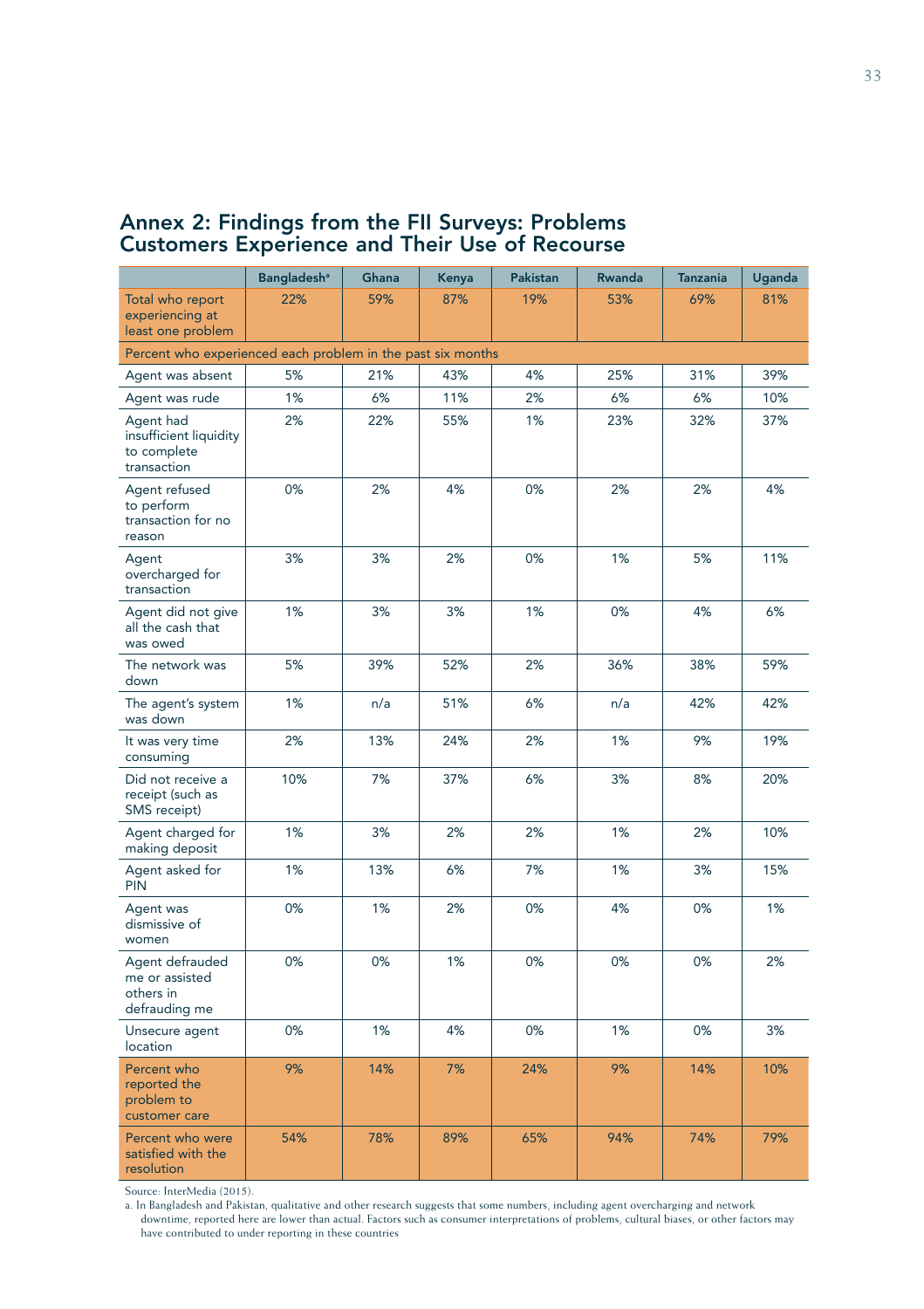# Annex 3: Illustrative Standards and Codes of Conduct Relevant for Responsible Digital Finance

Interest is growing in exploring the potential for private or public principles, codes of conduct, standards, or "good practices" to improve mitigation of DFS customer risks.<sup>48</sup> Table A3-1 offers examples of specific standards, codes, and principles that aim at mitigating risks to customers using DFS. The alphabetical list of initiatives is not exhaustive, nor is the inclusion of any specific example meant as validation of its effectiveness. (In addition, at the global policy level, AFI, GPFI, the financial sector SSBs, and the G20- OECD have relevant work underway to provide guidance on application of regulatory and supervisory principles and standards to DFS products, channels, and providers.)

| Code                                                                                                    | Year of<br>launch | Content                                                                                                                                                                                                                                                                                                                                                                                                                                                                                                                                                                                                                                                                                                                                                                                                                     |
|---------------------------------------------------------------------------------------------------------|-------------------|-----------------------------------------------------------------------------------------------------------------------------------------------------------------------------------------------------------------------------------------------------------------------------------------------------------------------------------------------------------------------------------------------------------------------------------------------------------------------------------------------------------------------------------------------------------------------------------------------------------------------------------------------------------------------------------------------------------------------------------------------------------------------------------------------------------------------------|
| <b>AFI</b><br>Guideline Note on<br><b>Consumer Protection</b><br>in Mobile Financial<br><b>Services</b> | 2014              | This guideline identifies consumers' vulnerabilities, risks, constraints,<br>and costs associated with the provision of mobile financial services at<br>four different stages of the transaction: (i) marketing, (ii) registration, (iii)<br>transaction, and (iv) transaction and complex value-added. The guideline<br>note concludes with implications and responsibilities for providers and<br>financial regulators. (AFI 2014)                                                                                                                                                                                                                                                                                                                                                                                        |
| Cash Learning<br>Partnership (CaLP)<br>Principles for Ethical<br>Cash Transfers                         | 2013              | The CaLP principles and operational standards focus on data handling,<br>with a particular focus on enabling agencies engaged in the delivery of<br>cash (e.g., e-transfers) to address risks inherent in their access to and use<br>of beneficiary data. The eight CaLP principles address:<br>Respect<br>1.<br>2.<br>Protect by design<br>3 <sub>1</sub><br>Understand data flows and risks<br>Quality and accuracy<br>4.<br>5.<br>Obtain consent or inform beneficiaries as to the use of their data<br>6.<br>Security<br>7.<br>Disposal<br>Accountability<br>8.<br>(CaLP 2013)                                                                                                                                                                                                                                          |
| G20/OECD<br>G20 High-level<br>Principles on Financial<br><b>Consumer Protection</b>                     | 2011              | The G20 Finance Ministers and Central Bank Governors called on OECD,<br>the Financial Stability Board, and other relevant international organizations<br>to develop common principles on financial consumer protection to<br>complement-not substitute for-existing international principles and/or<br>quidelines:<br>Legal, Regulatory, and Supervisory Framework<br>1.<br>2.<br>Role of Oversight Bodies<br>3.<br>Equitable and Fair Treatment of Consumers<br>4.<br>Disclosure and Transparency<br>5.<br><b>Financial Education and Awareness</b><br>Responsible Business Conduct of FSPs and Authorized Agents<br>6.<br>7.<br>Protection of Consumer Assets against Fraud and Misuse<br>8.<br>Protection of Consumer Data and Privacy<br>9.<br><b>Complaints Handling and Redress</b><br>10. Competition<br>(OECD 2011) |

Table A3-1. Good practice and standards initiatives

<sup>48</sup> This was also a key opportunity identified by participants at the first Global Forum on Responsible Digital Finance, which convened experts from industry, regulation, development agencies, consumer advocates, and the research community (Perth, Australia, 2014).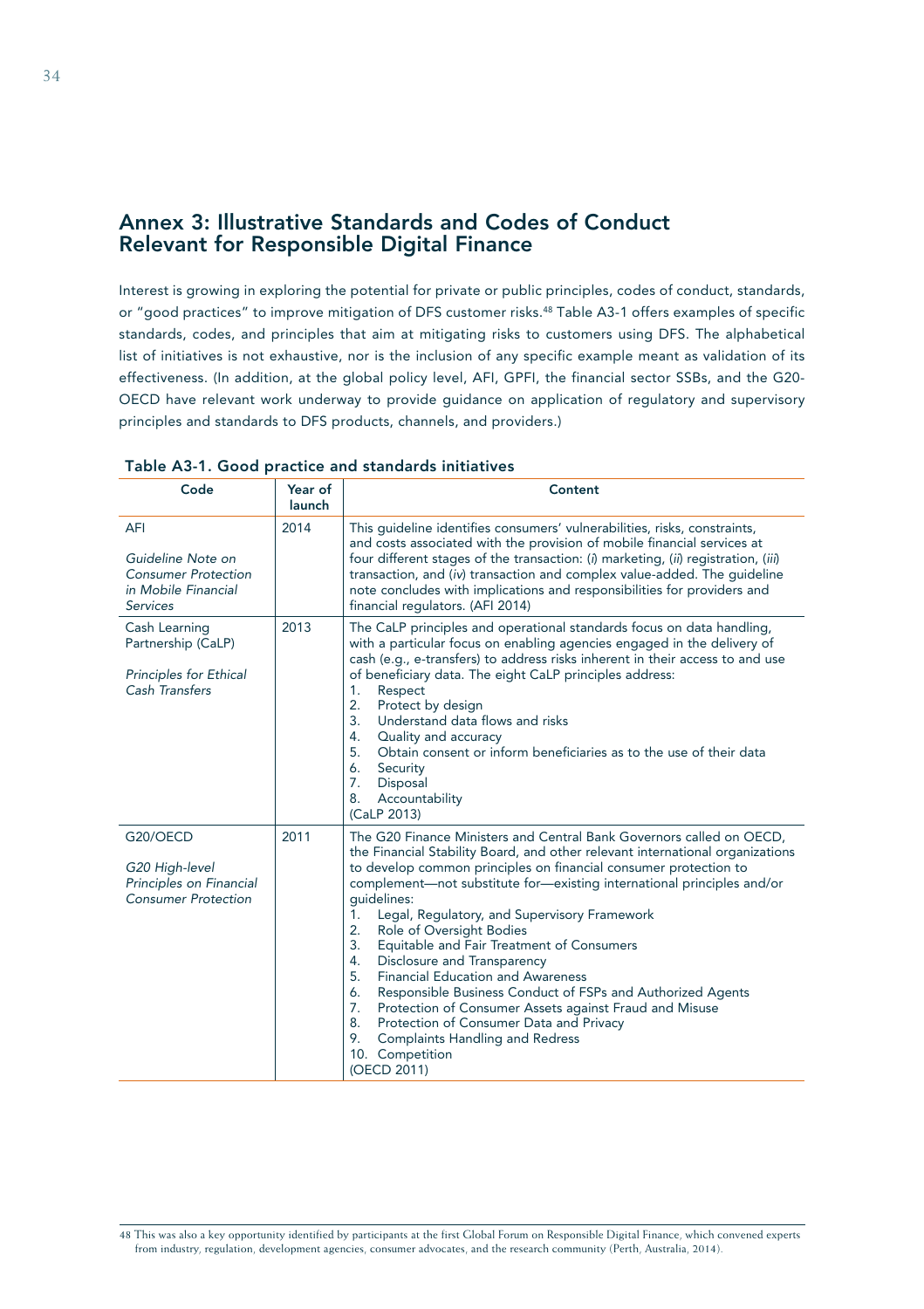| Code                                                                                                                                                                            | Year of<br>launch           | Content                                                                                                                                                                                                                                                                                                                                                                                                                                                                                                                                                                                                                                                                                                                                                                                                                                                                                                                                                                          |
|---------------------------------------------------------------------------------------------------------------------------------------------------------------------------------|-----------------------------|----------------------------------------------------------------------------------------------------------------------------------------------------------------------------------------------------------------------------------------------------------------------------------------------------------------------------------------------------------------------------------------------------------------------------------------------------------------------------------------------------------------------------------------------------------------------------------------------------------------------------------------------------------------------------------------------------------------------------------------------------------------------------------------------------------------------------------------------------------------------------------------------------------------------------------------------------------------------------------|
| G20/OECD<br><b>Effective Approaches</b><br>to Support the<br>Implementation of the<br>Remaining G20/OECD<br><b>High-Level Principles</b><br>on Financial Consumer<br>Protection | 2014                        | The Effective Approaches to Support the Implementation of the G20<br>High-Level Principles of Financial Consumer Protection provide policy<br>makers, regulators, and supervisors, and FSPs, their authorized agents<br>and consumers, with relevant, practical, and evidence-based examples on<br>how the principles can be implemented by identifying certain underlying<br>assumptions, common effective approaches, and "innovative" or<br>"emerging effective approaches" (OECD 2014).                                                                                                                                                                                                                                                                                                                                                                                                                                                                                      |
| Groupe Spéciale<br><b>Mobile Association</b><br>(GSMA)<br>Code of Conduct<br>for Mobile Money<br>Providers                                                                      | 2014                        | This Code of Conduct outlines eight common business principles to enable<br>the development of safe and responsible digital financial services:<br>1.<br>Safeguard customer funds against risk of loss<br>2.<br>Maintain effective mechanisms to combat money laundering and<br>terrorist financing<br>Equip and monitor staff, agents, and entities providing outsourced<br>3.<br>services to ensure that they offer safe and reliable services<br>Ensure reliable service provision with sufficient network and system<br>4.<br>capacity<br>Take robust steps to ensure the security of the mobile network and<br>5.<br>channel<br>Communicate clear, sufficient, and timely information to empower<br>6.<br>customers to make informed decisions<br>Develop mechanisms to ensure that complaints are effectively<br>7.<br>addressed and problems are resolved in a timely manner<br>Collect, process, and/or transmit personal data fairly and securely<br>8.<br>(GSMA 2014c) |
| Groupe Spéciale<br><b>Mobile Association</b><br>(GSMA)<br>Mobile Privacy<br>Principles                                                                                          | 2012                        | The Mobile Privacy Principles of GSMA act as a framework, informing<br>separate standards and codes to address specific privacy issues, such<br>as location privacy, transparency, notice, and choice mechanisms. Such<br>codes or standards should identify proportionate and effective measures<br>to ensure that mobile users' privacy is protected, either in general or in<br>specific contexts or service scenarios. The nine principles are as follows:<br>1.<br>Openness, transparency, and notice<br>2.<br>Purpose and use<br>3.<br>User choice and control<br>Data minimization and retention<br>4.<br>5.<br>Respect user rights<br>6.<br>Security<br>7.<br>Education<br>8.<br>Children and adolescents<br>9.<br>Accountability and enforcement<br>(GSMA 2012)                                                                                                                                                                                                         |
| Information and Privacy<br>Commissioner Ontario,<br>Canada<br>Privacy by Design (PbD)<br>principles                                                                             | 2009,<br>Updated<br>in 2011 | Based on seven Foundational Principles, PbD was first developed in the<br>1990s by the Information and Privacy Commissioner of Ontario. This<br>solution has gained international recognition as a global privacy standard.<br>The principles are as follows:<br>Proactive not Reactive; Preventative not Remedial<br>1.<br>2.<br>Privacy as the Default Setting<br>3.<br>Privacy Embedded into Design<br>Full Functionality-Positive-Sum, Not Zero-Sum<br>4.<br>5.<br>End-to-End Security-Full Lifecycle Protection<br>6.<br>Visibility and Transparency—Keep It Open<br>7.<br>Respect for User Privacy—Keep It User-Centric<br>(IPC 2011)                                                                                                                                                                                                                                                                                                                                      |
| <b>Information Security</b><br>Forum (ISF)<br>The Standard of Good<br>Practice for Information<br>Security                                                                      | 2014                        | Updated annually, the Standard of Good Practice for Information Security<br>covers the complete spectrum of information security arrangements that<br>need to be made to keep business risks associated with information<br>systems within acceptable limits, and presents good practice in practical,<br>clear statements. In addition to information security, the standard<br>addresses cyber resilience, supply chain security, mobile device security,<br>data privacy in the cloud, and critical infrastructure (ISF 2014).                                                                                                                                                                                                                                                                                                                                                                                                                                                |

Table A3-1. Good practice and standards initiatives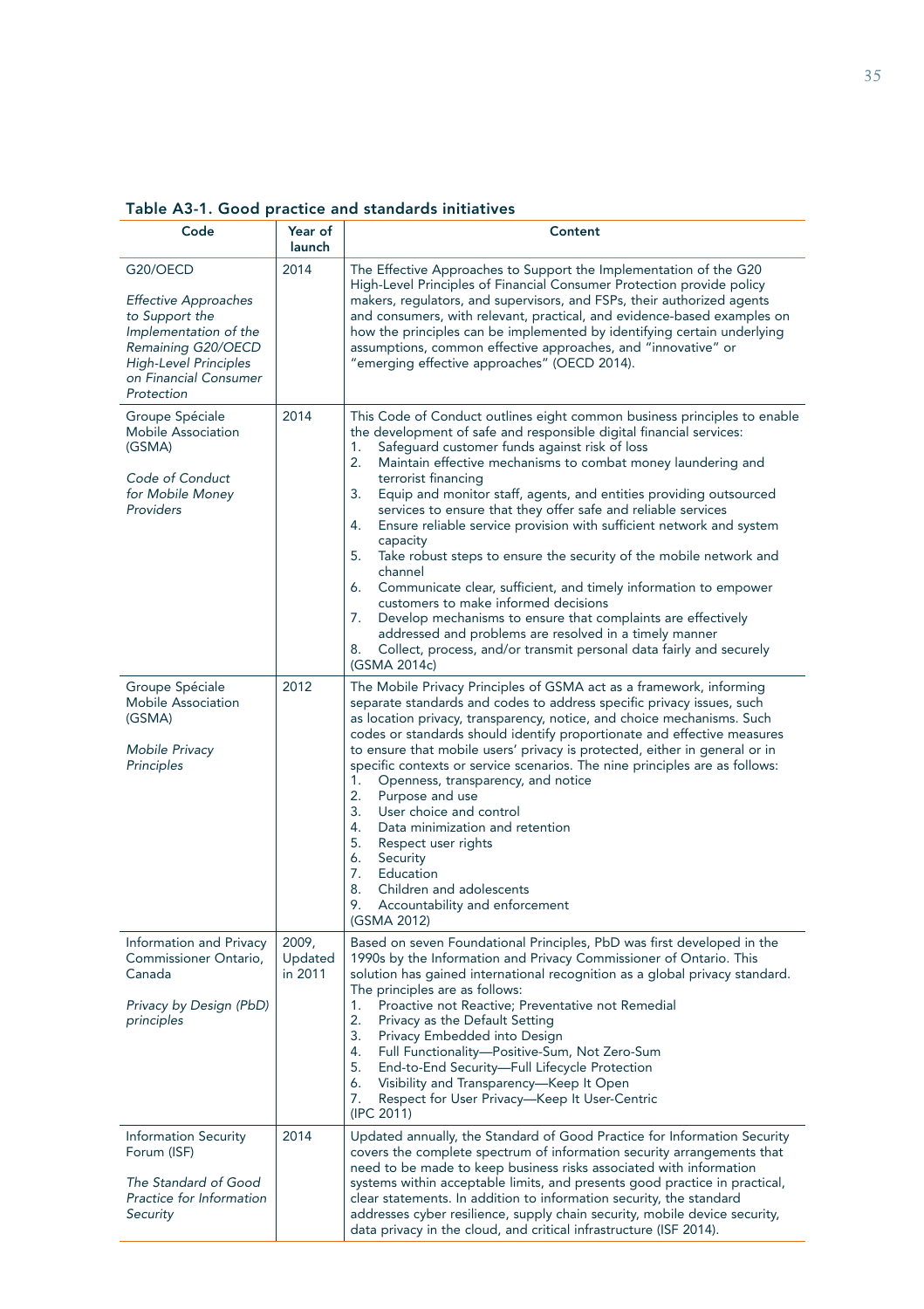| Code                                                                                                                                            | Year of<br>launch                    | Content                                                                                                                                                                                                                                                                                                                                                                                                                                                                                                                                                                                                                                                                           |
|-------------------------------------------------------------------------------------------------------------------------------------------------|--------------------------------------|-----------------------------------------------------------------------------------------------------------------------------------------------------------------------------------------------------------------------------------------------------------------------------------------------------------------------------------------------------------------------------------------------------------------------------------------------------------------------------------------------------------------------------------------------------------------------------------------------------------------------------------------------------------------------------------|
| Institute for Data Driven<br>Design (ID3)<br><b>Windhover Principles</b><br>for Digital Identity,<br>Trust, and Data                            | 2014                                 | The Windhover Principles represent a principles-based framework<br>collaboratively written with public and private stakeholders to ensure<br>secure personal identity, trust, and access to shared open data on the<br>internet:<br>Self-Sovereign Identity and Control of Personal Data<br>1.<br>2.<br>Transparent Enforcement and Effective Lite Governance<br>3.<br>Insuring Trust and Privacy<br>Open Source Collaboration<br>4.<br>(ID3 2014)                                                                                                                                                                                                                                |
| International<br>Organization for<br>Standardization (ISO)<br><b>ISO Mobile Financial</b><br>Services Standards, ISO<br>12812                   | Expected<br>2015/<br>2016            | Since late 2009, the working group has set out to define the core<br>procedures needed when accessing users' deposit and credit accounts,<br>focusing on transfers of value and leveraging and extending existing ISO<br>standards for payment capabilities.<br>The standard ISO 12812 will address<br>1.<br>Security and data protection for mobile financial services<br>2.<br>Financial application management<br>3.<br>Mobile person-to-person payments<br>4.<br>Mobile person-to-business payments<br>General requirements for mobile banking applications<br>5.<br>(ISO 2015)                                                                                               |
| International<br>Telecommunication<br>Union (ITU)<br><b>ITU DFS Working</b><br>Group on Consumer<br>Experience and<br>Protection                | 2014                                 | In 2014 ITU initiated a focus group on DFS with the objective to identify<br>technology trends in DFS over the coming years, describe the ecosystem<br>for DFS in developed and developing countries and the respective roles<br>and responsibilities of the stakeholders in the ecosystem, and establish<br>liaisons and relationships with other organizations that could contribute to<br>the standardization of DFS. Moreover, it seeks to identify successful use<br>cases for implementation of secure DFS, including in developing countries,<br>with a particular focus on the benefits for women, and works toward<br>creating an enabling framework for DFS (ITU 2014). |
| Payment Card Industry<br><b>Security Standards</b><br>Council (PCI SSC)<br><b>Payment Card Industry</b><br>Data Security Standards<br>(PCI DSS) | 2013                                 | PCI DSS provides an actionable framework for developing a robust<br>payment card data security process, including prevention, detection, and<br>appropriate reaction to security incidents such as fraud.<br>The standard also includes PIN Transaction Security (PTS) requirements,<br>which contain a single set of requirements for all PIN terminals, including<br>POS devices, encrypting PIN pads, and unattended payment terminals<br>(PCI SSC 2015).                                                                                                                                                                                                                      |
| Smart Campaign,<br>Accion<br><b>Consumer Protection</b><br>Principles for Digital<br>Microfinance (Updates)                                     | Expected<br>2015/<br>2016            | The Smart Campaign began a work stream to understand the potential<br>emerging risks to clients when using DFS and how best to mitigate those<br>risks. It works in partnership with Accion and under the management of an<br>Evolution of Standards Working Group.<br>The updated Consumer Protection Principles for DFS will be based on and<br>complement the existing seven Client Protection Principles and provide<br>practical tips for DFS providers how to mitigate these risks (Arenaza 2014).                                                                                                                                                                          |
| World Bank Group<br><b>Global Good Practices</b><br>for Financial Consumer<br>Protection                                                        | 2012,<br>Updates<br>in 2014,<br>2015 | The World Bank Group is updating its diagnostic tool, the Global Good<br>Practices for Financial Consumer Protection, including specific attention to<br>responsible digital delivery of financial products and services. <sup>a</sup>                                                                                                                                                                                                                                                                                                                                                                                                                                            |

Table A3-1. Good practice and standards initiatives

a. See Paraguay (World Bank 2015), Zimbabwe (World Bank forthcoming), Rwanda, Pakistan, Kyrgyz Republic, Indonesia, and the Philippines (World Bank 2014).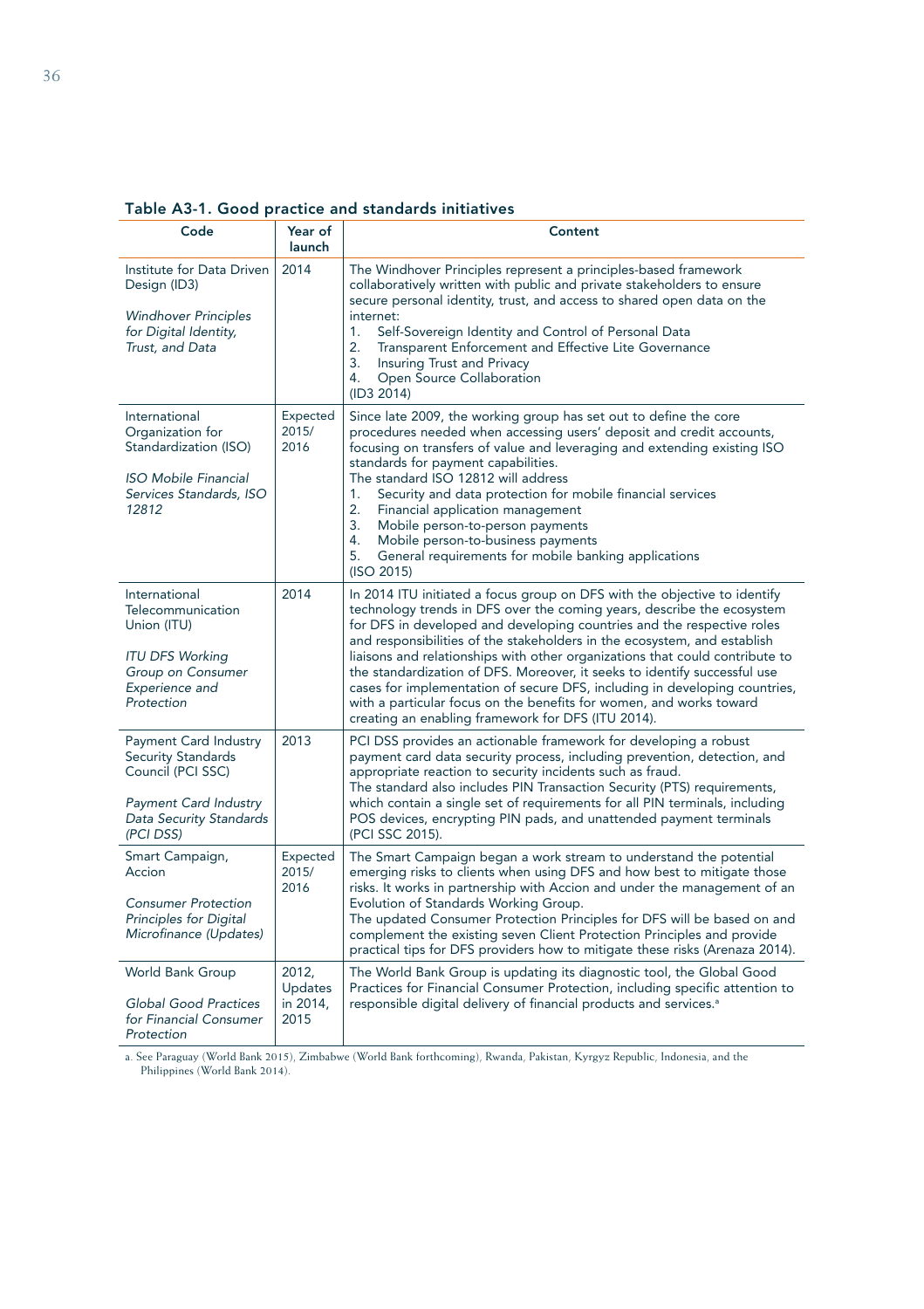# Annex 4: Acronyms

| AFI<br><b>ANA</b> | Alliance for Financial Inclusion<br>Agent Network Accelerator Project of the Helix Institute for Digital Finance (MicroSave) |
|-------------------|------------------------------------------------------------------------------------------------------------------------------|
| <b>ATM</b>        | <b>Automated Teller Machine</b>                                                                                              |
| <b>BCBS</b>       | Basel Committee for Banking Supervision                                                                                      |
| <b>BMGF</b>       | <b>Bill &amp; Melinda Gates Foundation</b>                                                                                   |
| CaLP              | Cash Learning Partnership                                                                                                    |
| <b>CGAP</b>       | Consultative Group to Assist the Poor                                                                                        |
| <b>CPMI</b>       | Committee on Payments and Market Infrastructures                                                                             |
| D <sub>2P</sub>   | Donor to Person                                                                                                              |
| <b>DFID</b>       | UK Department for International Development                                                                                  |
| <b>DFS</b>        | <b>Digital Financial Services</b>                                                                                            |
| EIB               | European Investment Bank                                                                                                     |
| <b>FATF</b>       | <b>Financial Action Task Force</b>                                                                                           |
| FII               | Financial Inclusion Insights                                                                                                 |
| <b>FSP</b>        | <b>Financial Service Provider</b>                                                                                            |
| G <sub>2</sub> P  | Government to Person                                                                                                         |
| <b>GPFI</b>       | G20 Global Partnership for Financial Inclusion                                                                               |
| <b>GSMA</b>       | Groupe Spéciale Mobile Association (Global System for Mobile Communications Association)                                     |
| <b>IADI</b>       | International Association of Deposit Insurers                                                                                |
| <b>IAIS</b>       | International Association of Insurance Supervisors                                                                           |
| ID <sub>3</sub>   | Institute for Data Driven Design                                                                                             |
| <b>IMSI</b>       | International Mobile Subscriber Identity                                                                                     |
| <b>IMTFI</b>      | Institute for Money, Technology & Financial Inclusion                                                                        |
| <b>IOSCO</b>      | International Organization of Securities Commissions                                                                         |
| <b>ISF</b>        | Information Security Forum                                                                                                   |
| <b>ISO</b>        | International Organization for Standardization                                                                               |
| <b>ITU</b>        | International Telecommunication Union                                                                                        |
| <b>IVR</b>        | Interactive Voice Response                                                                                                   |
| <b>KYC</b>        | Know Your Customer                                                                                                           |
| <b>MNO</b>        | Mobile Network Operator                                                                                                      |
| <b>OECD</b>       | Organisation for Economic Co-operation and Development                                                                       |
| <b>OTC</b>        | Over the Counter                                                                                                             |
| P <sub>2</sub> P  | Person to Person                                                                                                             |
| PbD               | Privacy by Design                                                                                                            |
| <b>PCI DSS</b>    | Payment Card Industry Data Security Standards                                                                                |
| PCI SSC           | Payment Card Industry Security Standards Council                                                                             |
| <b>PIN</b>        | Personal Identification Number                                                                                               |
| <b>SIM</b>        | Subscriber Identity Module                                                                                                   |
| <b>SSB</b>        | <b>Standard-Setting Bodies</b>                                                                                               |
| <b>TTM</b>        | Tcho Tcho Mobile                                                                                                             |
| <b>UNCDF</b>      | United Nations Capital Development Fund                                                                                      |
| <b>USSD</b>       | Unstructured Supplementary Service Data                                                                                      |
| <b>WFP</b>        | World Food Programme                                                                                                         |
|                   |                                                                                                                              |